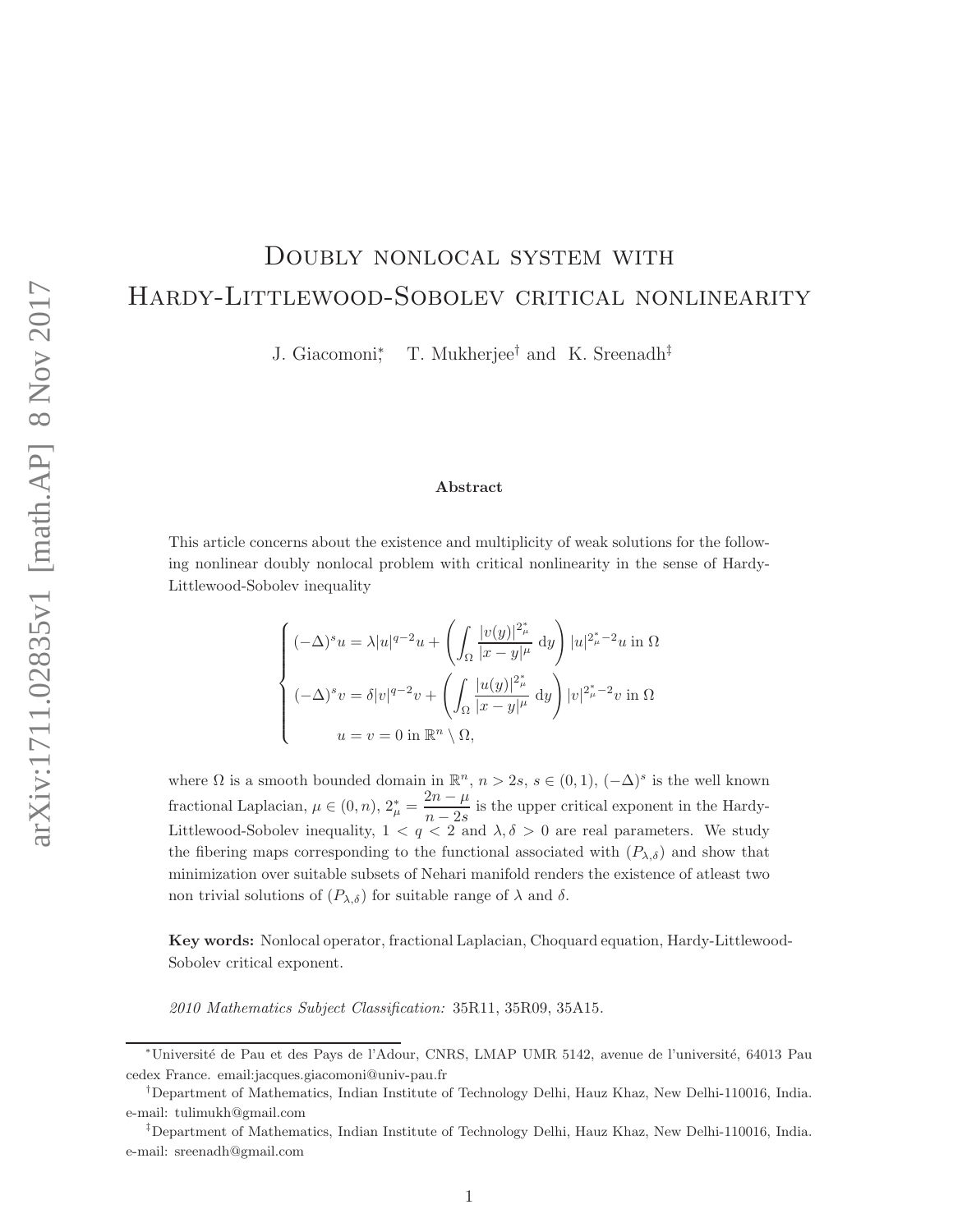# 1 Introduction

Let  $\Omega \subset \mathbb{R}^n$  be a bounded domain with smooth boundary  $\partial\Omega$  (at least  $C^2$ ),  $n > 2s$  and  $s \in$  $(0, 1)$ . We consider the following nonlinear doubly nonlocal system with critical nonlinearity:

$$
(P_{\lambda,\delta})\begin{cases} (-\Delta)^s u = \lambda |u|^{q-2}u + \left(\int_{\Omega} \frac{|v(y)|^{2\mu} }{|x-y|^{\mu}} dy\right) |u|^{2\mu} e^{-2}u \text{ in } \Omega\\ (-\Delta)^s v = \delta |v|^{q-2}v + \left(\int_{\Omega} \frac{|u(y)|^{2\mu} }{|x-y|^{\mu}} dy\right) |v|^{2\mu} e^{-2}v \text{ in } \Omega\\ u = v = 0 \text{ in } \mathbb{R}^n \setminus \Omega, \end{cases}
$$

where  $\Omega$  is a smooth bounded domain in  $\mathbb{R}^n$ ,  $n > 2s$ ,  $s \in (0,1)$ ,  $\mu \in (0,n)$ ,  $2^*_{\mu} = \frac{2n - \mu}{n-2s}$  $\frac{n}{n-2s}$  is the upper critical exponent in the Hardy-Littlewood-Sobolev inequality,  $1 < q < 2, \lambda, \delta > 0$ are real parameters and  $(-\Delta)^s$  is the fractional Laplace operator defined as

$$
(-\Delta)^s u(x) = 2C_s^n P.V. \int_{\mathbb{R}^n} \frac{u(x) - u(y)}{|x - y|^{n+2s}} dy
$$

where P.V. denotes the Cauchy principal value and  $C_s^n = \pi^{-\frac{n}{2}} 2^{2s-1} s \frac{\Gamma(\frac{n+2s}{2})}{\Gamma(1-s)}$  $\frac{\Gamma(\frac{2}{2})}{\Gamma(1-s)}$ ,  $\Gamma$  being the Gamma function. The fractional Laplacian is the infinitesimal generator of Lévy stable diffusion process and arise in anomalous diffusion in plasma, population dynamics, geophysical fluid dynamics, flames propagation, chemical reactions in liquids and American options in finance, see [2] for instance. We also refer [21] to readers for a detailed study on variational methods for fractional elliptic problems.

In the local case, authors in [3] studied the existence of of ground states for the nonlinear Choquard equation

$$
-\Delta u + V(x)u = \left(\int_{\Omega} \frac{|u(y)|^p}{|x-y|^{\mu}} dy\right) |u|^{p-2}u \text{ in } \mathbb{R}^n,
$$
\n(1.1)

where  $p > 1$  and  $n \geq 3$ . Recently, Ghimenti, Moroz and Schaftingen [14] proved the existence of least action nodal solution for the problem

$$
-\Delta u + u = (I_{\alpha} * |u|^2)u \text{ in } \mathbb{R}^n,
$$

where  $*$  denotes the convolution and  $I_{\alpha}$  denotes the Riesz potential. Further results related to Choquard equations can be found in the survey paper [22] and the references therein. Alves, Figueiredo and Yang [1] proved existence of a nontrivial solution via penalization method for the following Choquard equation

$$
-\Delta u + V(x)u = (|x|^{-\mu} * F(u))f(u) \text{ in } \mathbb{R}^n,
$$

where  $0 < \mu < N$ ,  $N = 3$ , V is a continuous real valued function and F is the primitive of function  $f$ . In the nonlocal case, Choquard equations involving fractional Laplacian is a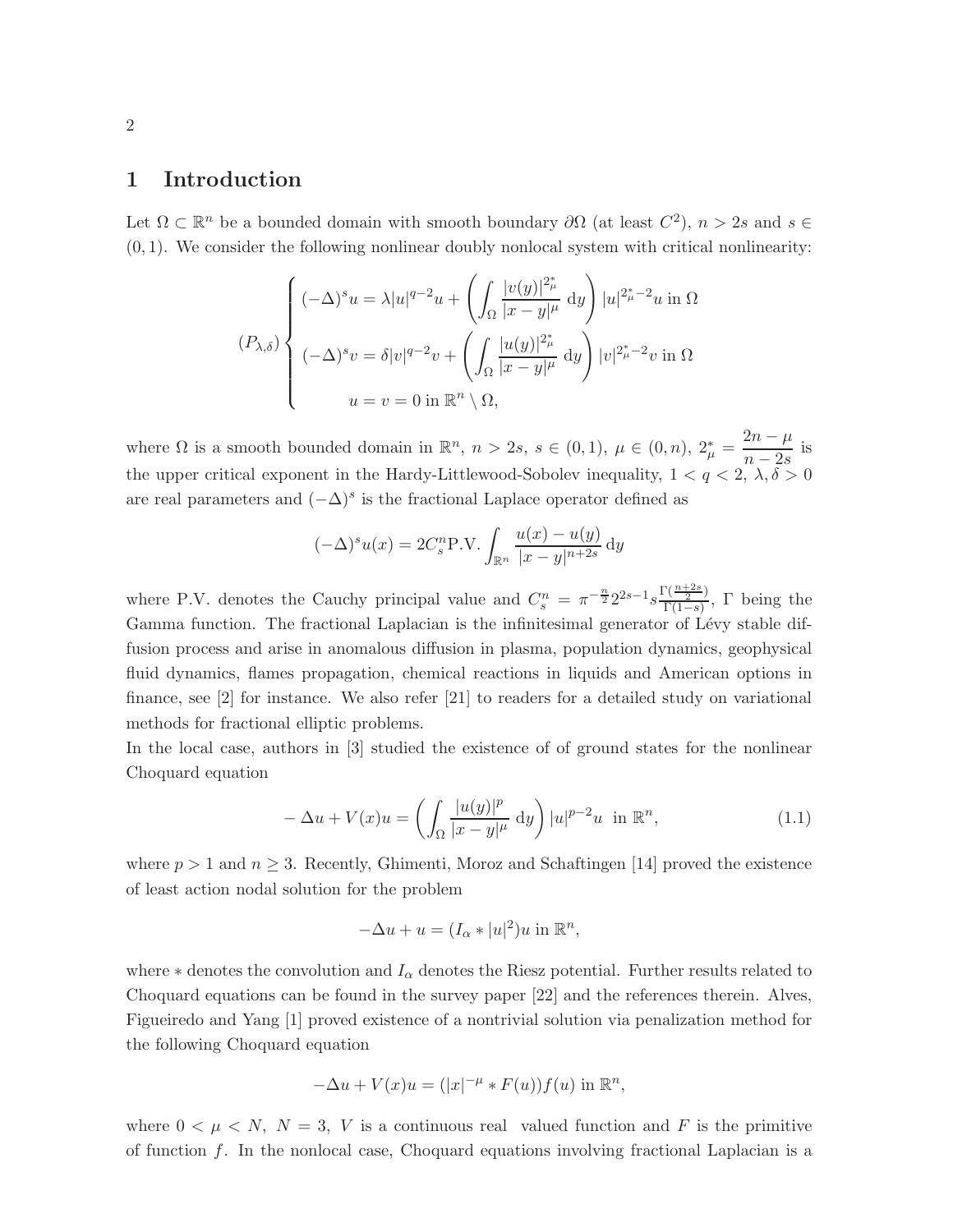recent topic of research. Authors in [7] obtained regularity, existence, nonexistence, symmetry as well as decays properties for the problem

$$
(-\Delta)^s u + \omega u = (|x|^{\alpha - n} * |u|^p)|u|^{p-2}u \text{ in } \mathbb{R}^n,
$$

where  $\omega > 0$ ,  $p > 1$  and  $s \in (0, 1)$ . Fractional Choquard equations also known as nonlinear fractional Schrödinger equations with Hartree-type nonlinearity arise in the study of mean field limit of weakly interacting molecules, physics of multi particle systems and the quantum mechanical theory, etc. These are recently studied by some authors in [6, 8, 20].

Concerning the boundary value problems involving the Choquard nonlinearity, the Brezis-Nirenberg type problem that is

$$
-\Delta u = \lambda u + \left(\int_{\Omega} \frac{|u|^{2\ast \mu}}{|x - y|^{\mu}} dy\right) |u|^{2\ast \mu - 2} u \text{ in } \Omega, u = 0 \text{ in } \mathbb{R}^n \setminus \Omega
$$

where  $\Omega$  is bounded domain in  $\mathbb{R}^n$ , was studied by Gao and Yang in [11]. They proved the existence, multiplicity and nonexistence results for a range of  $\lambda$ . Moreover, in [12] authors proved the existence results for a class of critical Choquard equations in critical case. Among the very recent works, we cite [13] where Shen, Gao and Yang obtained existence of multiple solutions for non-homogenous critical Choquard equation using the variational methods when  $0 < \lambda < \lambda_1$ , where  $\lambda_1$  denotes the first eigenvalue of  $-\Delta$  with Dirichlet boundary condition.

Coming to the system of equations, elliptic systems involving fractional Laplacian and homogeneous nonlinearity has been studied in [16, 18, 9] using Nehari manifold techniques. Guo et al. in [17] studied a nonlocal system involving fractional Sobolev critical exponent and fractional Laplacian. We also cite [5, 10, 29] as some very recent works on the study of fractional elliptic systems. However there is not much literature available on fractional elliptic system involving Choquard type nonlinearity. And fractional elliptic system with critical Choquard inequality has not been studied yet, to the best of our knowledge.

In this present paper, we discuss the existence and multiplicity result for the problem  $(P_{\lambda,\delta})$ . We seek help of the Nehari manifold techniques where minimization over suitable components of Nehari manifold provide the weak solution to the problem. We divide the problem into two cases that is  $0 < \mu \leq 4s$  and  $\mu > 4s$  and show existence of atleast two solution while bounding the parameters  $\lambda$  and  $\delta$  optimally. The existence results in the first case is optimal in the sense of obtaining the constant  $\Theta$  (defined in Lemma 3.3). We also reach the expected first critical level that is

$$
I_{\lambda,\delta}(u_1,v_1) + \frac{n-\mu+2s}{2n-\mu} \left(\frac{C_s^n \tilde{S}_s^H}{2}\right)^{\frac{2n-\mu}{n-\mu+2s}}
$$

where  $(u_1, v_1)$  denote the first solution of  $(P_{\lambda,\delta})$ , in this case (see Lemma 4.9) analogously to the local setting case (refer Lemma 2.4 in [12]). Whereas in the latter case, we obtain the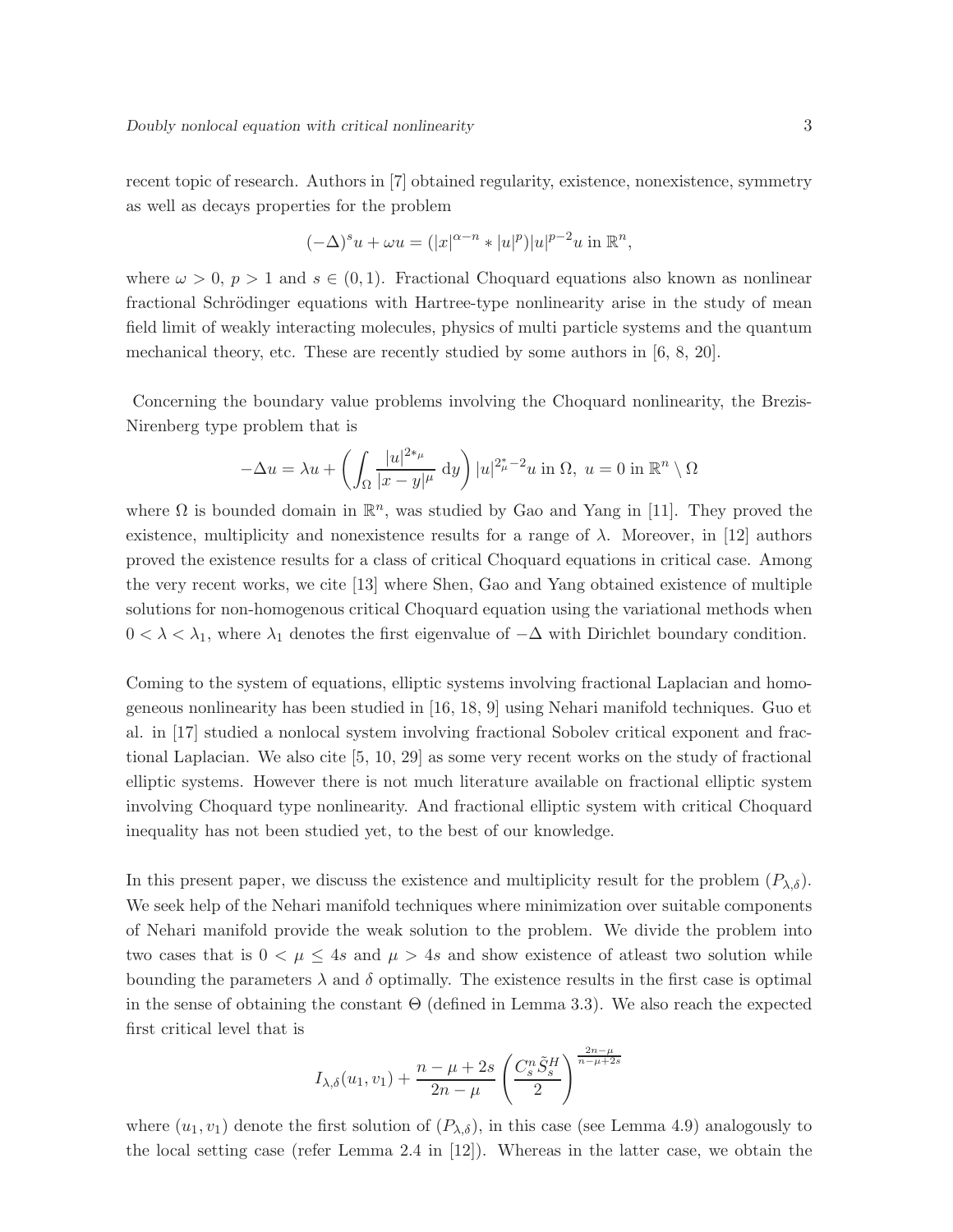multiplicity for a smaller range of  $\lambda$  and  $\delta$  that is  $\Theta_0$  (defined in Theorem 4.13) as compared to Θ. We use the blow up analysis involving the minimizers of the embeddings to achieve the goal. In the case  $0 < \mu \leq 4s$ , our results are sharp in the sense that the restrictions on the parameters  $\lambda$  and  $\delta$  are used only to show that Nehari set is a manifold. Moreover using an iterative scheme, regularity results known for nonlocal problems involving fractional laplacian and strong maximum principle, we show the existence of a positive solution (see Proposition 4.8).

**Theorem 1.1** Assume  $1 < q < 2$  and  $0 < \mu < n$  then there exists a positive constants  $\Theta$  and  $\Theta_0$  such that

- 1. if  $\mu \leq 4$ s and  $0 < \lambda^{\frac{2}{2-q}} + \delta^{\frac{2}{2-q}} < \Theta$ , the system  $(P_{\lambda,\delta})$  admits at least two nontrivial solutions,
- 2. if  $\mu > 4s$  and  $0 < \lambda^{\frac{2}{2-q}} + \delta^{\frac{2}{2-q}} < \Theta_0$ , the system  $(P_{\lambda,\delta})$  admits at least two nontrivial solutions.

Moreover, there exists a positive solution for  $(P_{\lambda,\delta})$ .

**Remark 1.2** We remark that the solution obtained for  $(P_{\lambda,\delta})$  (other than the positive solution) is not even semi trivial. The proof follows along the same line as section 5(pp. 841) of [4].

Our paper is organized as follows: Section 2 contains the functional setting and various asymptotic estimates involving minimizers of best constants. We analyse the fibering maps associated to the Nehari manifold in section 3. Lastly, section 4 contains the proof of main result where we show the existence of atleast two non trivial solutions.

## 2 Function Spaces and some asymptotic estimates

Consider the function space  $H^s(\Omega)$  as the usual fractional Sobolev space  $W^{s,2}(\Omega)$  defined by

$$
H^{s}(\Omega) = \left\{ u \in L^{2}(\Omega) : \int_{\Omega} \int_{\Omega} \frac{|u(x) - u(y)|^{2}}{|x - y|^{n+2s}} dx dy < +\infty \right\}.
$$

Setting  $Q := \mathbb{R}^{2n} \setminus (\mathcal{C}\Omega \times \mathcal{C}\Omega)$  where  $\mathcal{C}\Omega = \mathbb{R}^n \setminus \Omega$ , we define the Banach space

$$
X := \left\{ u : \mathbb{R}^n \to \mathbb{R} \text{ measurable} \ : \ u \in L^2(\Omega), \int_Q \frac{|u(x) - u(y)|^2}{|x - y|^{n+2s}} dx dy < +\infty \right\}
$$

with the norm defined as

$$
||u||_X := ||u||_{L^2(\Omega)} + \left( \int_Q \frac{|u(x) - u(y)|^2}{|x - y|^{n+2s}} dx dy \right)^{\frac{1}{2}} = ||u||_{L^2(\Omega)} + \left( \frac{1}{C_s^n} \int_\Omega u(-\Delta)^s u \, dx dy \right)^{\frac{1}{2}}.
$$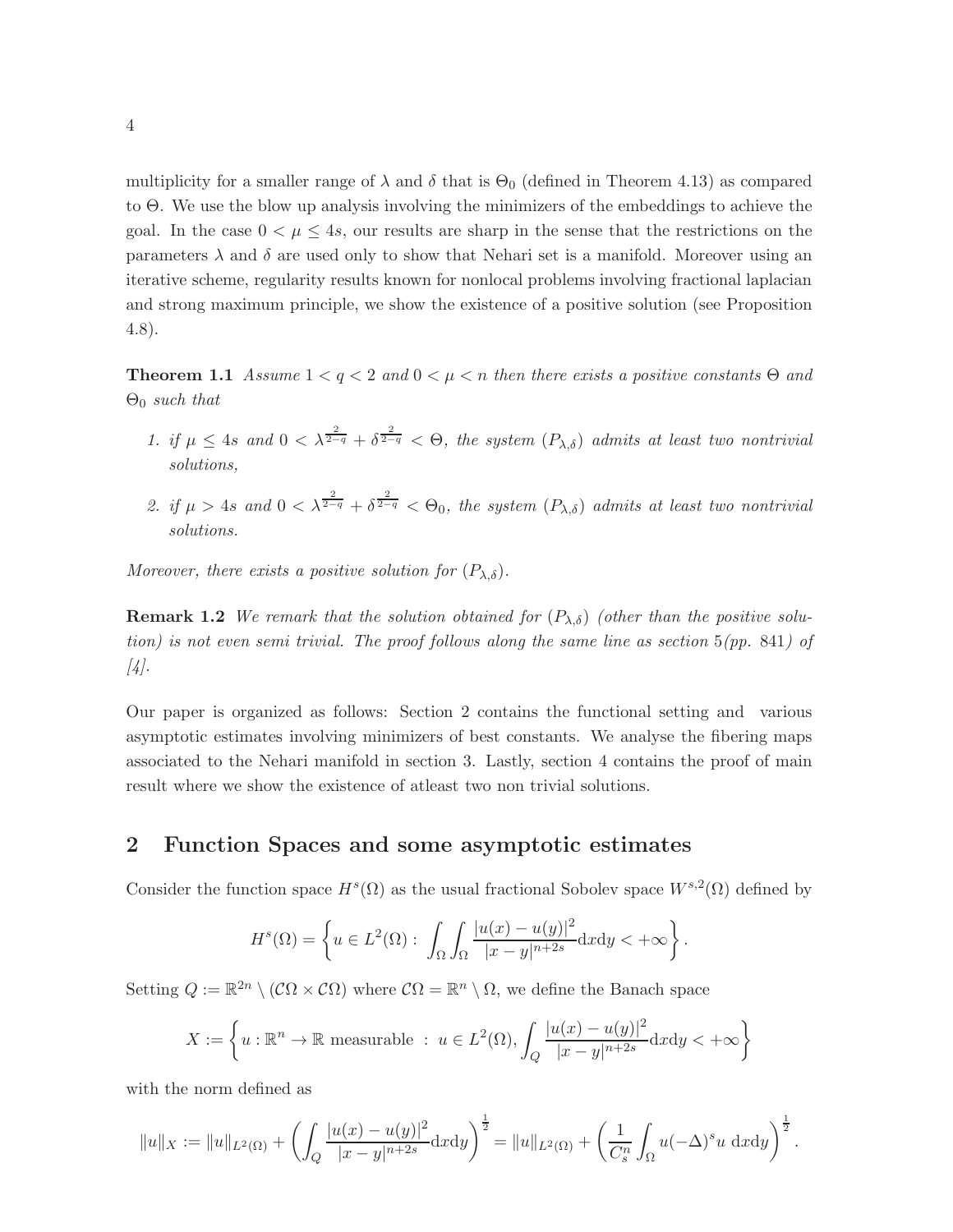If we set  $X_0 := \{u \in X : u = 0 \text{ in } \mathbb{R}^n \setminus \Omega\}$ , then it can be shown that  $X_0$  forms a Hilbert space with the inner product

$$
\langle u, v \rangle = \int_Q \frac{(u(x) - u(y))(v(x) - v(y))}{|x - y|^{n+2s}} dxdy
$$

for  $u, v \in X_0$  and thus the corresponding norm is

$$
||u||_{X_0} = ||u|| := \left( \int_Q \frac{|u(x) - u(y)|^2}{|x - y|^{n+2s}} dxdy \right)^{\frac{1}{2}}.
$$

Then  $X_0$  can be equivalently considered as completion of  $C_0^{\infty}(\Omega)$  under the norm  $\|\cdot\|_X$ . It holds that  $X_0 \hookrightarrow L^r(\Omega)$  continuously for  $r \in [1, 2_s^*]$  and compactly for  $r \in [1, 2_s^*)$ , where  $2_s^* = \frac{2n}{n}$  $\frac{2\pi}{n-2s}$ . Now consider the product space  $Y := X_0 \times X_0$  endowed with the norm  $||(u, v)||^2 := ||u||^2 + ||v||^2$ . Before defining the weak solution for  $(P_{\lambda,\delta})$ , we need to certify that whenever  $u \in X_0$ , the term

$$
\int_{\Omega} (|x|^{-\mu} * |u|^{2\mu}) |u|^{2\mu} dx = \int_{\Omega} \int_{\Omega} \frac{|u(x)|^{2\mu} |v(y)|^{2\mu}}{|x - y|^{\mu}} dxdy
$$

is well defined. This is certified by the following well known Hardy-Littlewood-Sobolev inequality.

**Proposition 2.1** (Hardy-Littlewood-Sobolev inequality) [pp. 106, Theorem 4.3, [19] Let  $t, r > 1$  and  $0 < \mu < n$  with  $1/t + \mu/n + 1/r = 2$ ,  $f \in L^t(\mathbb{R}^n)$  and  $h \in L^r(\mathbb{R}^n)$ . There exists a sharp constant  $C(t, n, \mu, r)$ , independent of f, h such that

$$
\int_{\mathbb{R}^n} \int_{\mathbb{R}^n} \frac{f(x)h(y)}{|x-y|^{\mu}} dx dy \le C(t, n, \mu, r) \|f\|_{L^t(\mathbb{R}^n)} \|h\|_{L^r(\mathbb{R}^n)}.
$$
\n(2.1)

.

If  $t = r = \frac{2n}{2n-\mu}$  then

$$
C(t, n, \mu, r) = C(n, \mu) = \pi^{\frac{\mu}{2}} \frac{\Gamma(\frac{n}{2} - \frac{\mu}{2})}{\Gamma(n - \frac{\mu}{2})} \left\{ \frac{\Gamma(\frac{n}{2})}{\Gamma(n)} \right\}^{-1 + \frac{\mu}{n}}
$$

In this case there is equality in (2.1) if and only if  $f \equiv (constant)h$  and

$$
h(x) = A(\gamma^2 + |x - a|^2)^{\frac{-(2n-\mu)}{2}}
$$

for some  $A \in \mathbb{C}$ ,  $0 \neq \gamma \in \mathbb{R}$  and  $a \in \mathbb{R}^n$ .

**Remark 2.2** For  $u \in H^s(\mathbb{R}^n)$ , if we let  $f = h = |u|^p$  then by Hardy-Littlewood-Sobolev inequality,

$$
\int_{\mathbb{R}^n} \int_{\mathbb{R}^n} \frac{|u(x)|^p |u(y)|^p}{|x-y|^{\mu}} \mathrm{d}x \mathrm{d}y
$$

is well defined for all p satisfying

$$
2_{\mu} := \left(\frac{2n-\mu}{n}\right) \le p \le \left(\frac{2n-\mu}{n-2s}\right) := 2_{\mu}^*.
$$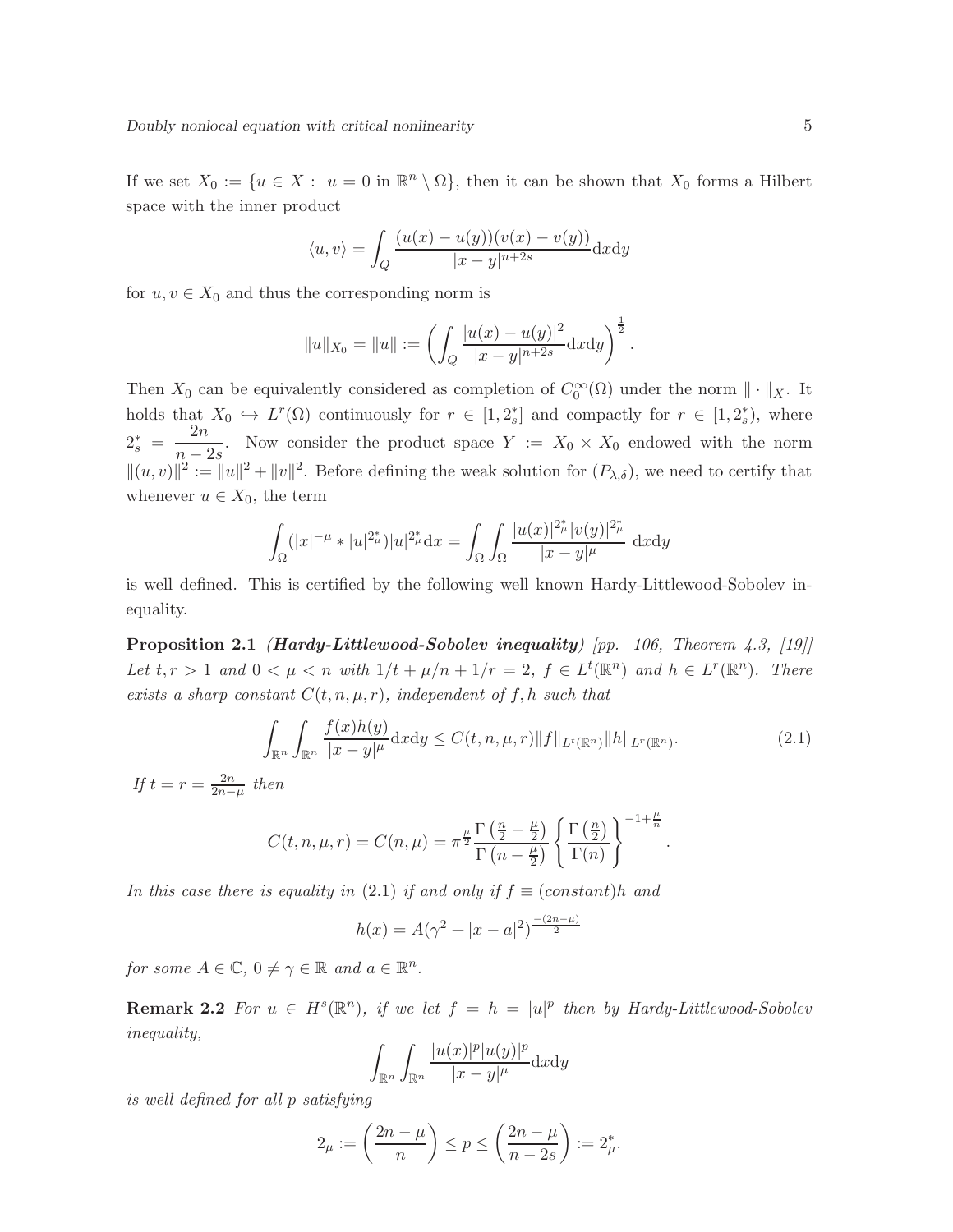Next result is a basic inequality whose proof can be worked out in a similar manner as proof of Proposition 3.2(3.3) of  $[15]$ .

**Lemma 2.3** For  $u, v \in L^{\frac{2n}{2n-\mu}}(\mathbb{R}^n)$ , we have

$$
\int_{\mathbb{R}^n} \int_{\mathbb{R}^n} \frac{|u(x)|^p |v(y)|^p}{|x - y|^{\mu}} dxdy \le \left( \int_{\mathbb{R}^n} \int_{\mathbb{R}^n} \frac{|u(x)|^p |u(y)|^p}{|x - y|^{\mu}} dxdy \right)^{\frac{1}{2}} \left( \int_{\mathbb{R}^n} \int_{\mathbb{R}^n} \frac{|v(x)|^p |v(y)|^p}{|x - y|^{\mu}} dxdy \right)^{\frac{1}{2}},
$$
  
where  $\mu \in (0, n)$  and  $p \in [2\mu, 2\frac{*}{\mu}]$ .

*Proof.* We recall the semigroup property of the Riesz potential which states that if  $I_{\alpha}$ :  $\mathbb{R}^n \to \mathbb{R}$  denotes the Riesz potential given by

$$
I_{\alpha} = \frac{A_{\alpha}}{|x|^{n-\alpha}}, \text{ where } A_{\alpha} = \frac{\Gamma\left(\frac{n-\alpha}{2}\right)}{\Gamma\left(\frac{\alpha}{2}\right)\pi^{n/2}2^{\alpha}}.
$$

Then  $I_{\alpha}$  satisfies  $I_{\alpha} = I_{\alpha/2} * I_{\alpha/2}$ . Using this alongwith Hölder's inequality we obtain

$$
\int_{\mathbb{R}^n} \int_{\mathbb{R}^n} \frac{|u(x)|^p |v(y)|^p}{|x - y|^{\mu}} dx dy
$$
\n
$$
= \frac{1}{A_{n-\mu}} \int_{\mathbb{R}^n} (I_{n-\mu} * |u|^p) |v|^p dx = \frac{1}{A_{n-\mu}} \int_{\mathbb{R}^n} (I_{\frac{n-\mu}{2}} * |u|^p) (I_{\frac{n-\mu}{2}} * |v|^p) dx
$$
\n
$$
\leq \frac{1}{A_{n-\mu}} \left( \int_{\mathbb{R}^n} (I_{\frac{n-\mu}{2}} * |u|^p)^2 dx \right)^{1/2} \left( \int_{\mathbb{R}^n} (I_{\frac{n-\mu}{2}} * |v|^p)^2 dx \right)^{1/2}
$$
\n
$$
= \left( \int_{\mathbb{R}^n} \int_{\mathbb{R}^n} \frac{|u(x)|^p |u(y)|^p}{|x - y|^{\mu}} dx dy \right)^{\frac{1}{2}} \left( \int_{\mathbb{R}^n} \int_{\mathbb{R}^n} \frac{|v(x)|^p |v(y)|^p}{|x - y|^{\mu}} dx dy \right)^{\frac{1}{2}}
$$

. Therefore, it easily follows using Lemma 2.3 that for every  $(u, v) \in Y$ , Ω  $(|x|^{-\mu} \cdot |u|^{2_{\mu}^*}) |v|^{2_{\mu}^*} dx <$ +∞. In the context of Hardy- Littlewood-Sobolev inequality that is Proposition 2.1, for any  $u \in X_0$  we get a constant  $C > 0$  such that

$$
\int_{\Omega} (|x|^{-\mu} * |u|^{2\mu}) |u|^{2\mu} dx = \int_{\Omega} \int_{\Omega} \frac{|u(x)|^{2\mu} |u(y)|^{2\mu}}{|x - y|^{\mu}} dx dy \leq C \|u\|_{L^{2^*}}^{22^*}(\Omega). \tag{2.2}
$$

For notational convenience, if  $u, v \in X_0$  we set

$$
B(u, v) := \int_{\Omega} (|x|^{-\mu} * |u|^{2\mu}) |v|^{2\mu}.
$$

**Definition 2.4** We say that  $(u, v) \in Y$  is a weak solution to  $(P_{\lambda, \delta})$  if for every  $(\phi, \psi) \in Y$ , it satisfies

$$
C_s^n(\langle u, \phi \rangle + \langle v, \psi \rangle) = \int_{\Omega} (\lambda |u|^{q-2} u \phi + \delta |v|^{q-2} v \psi) dx + \int_{\Omega} (|x|^{-\mu} * |v|^{2\mu}) |u|^{2\mu - 2} u \phi dx + \int_{\Omega} (|x|^{-\mu} * |u|^{2\mu}) |v|^{2\mu - 2} v \psi dx.
$$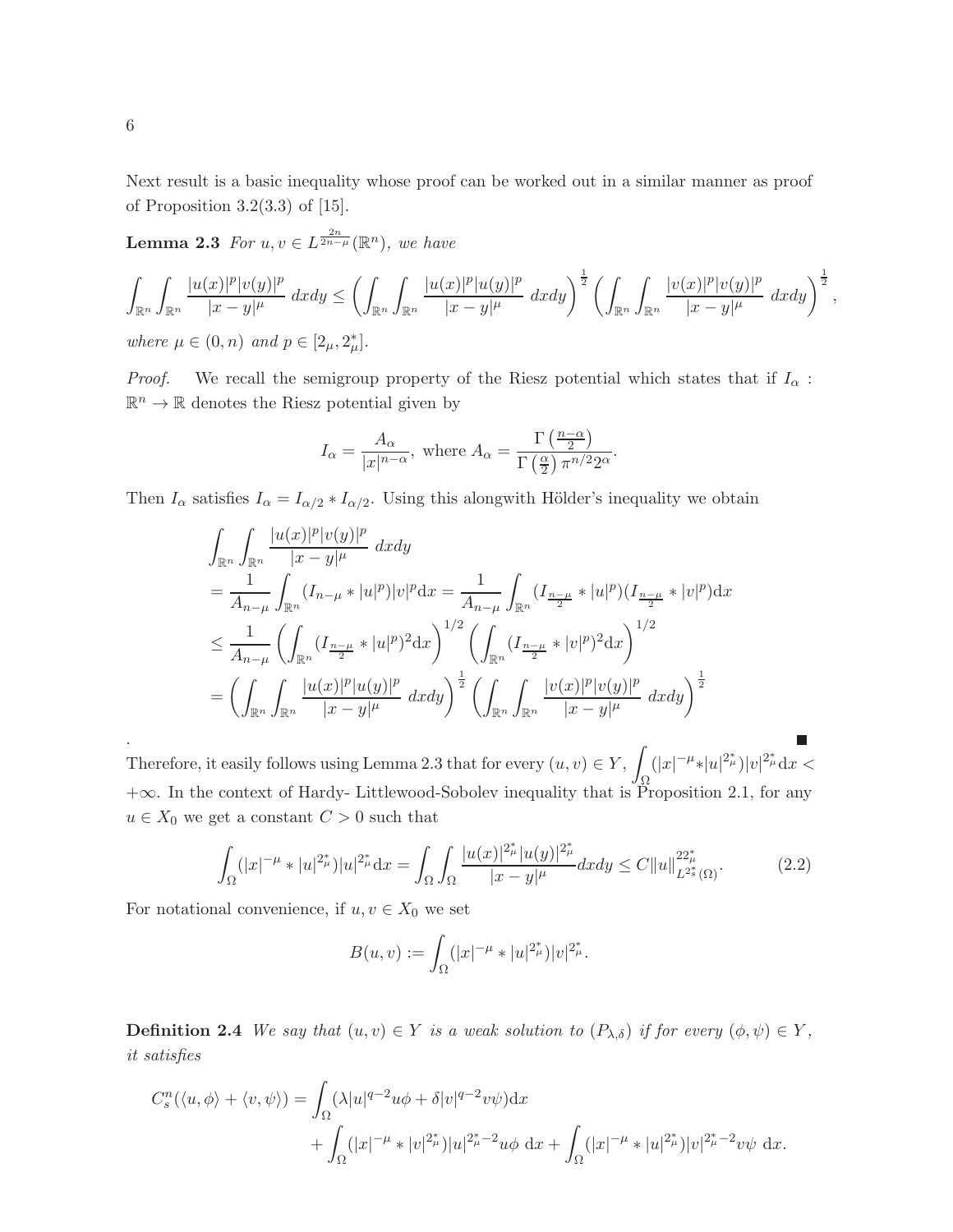Doubly nonlocal equation with critical nonlinearity 7

Equivalently, if we define the functional  $I_{\lambda,\delta}: Y \to \mathbb{R}$  as

$$
I_{\lambda,\delta}(u) := \frac{C_s^n}{2} ||(u,v)||^2 - \frac{1}{q} \int_{\Omega} (\lambda |u|^q + \delta |v|^q) - \frac{2}{22_\mu^*} B(u,v)
$$

then the critical points of  $I_{\lambda,\delta}$  correspond to the weak solutions of  $(P_{\lambda,\delta})$ . A direct computation leads to  $I_{\lambda,\delta} \in C^1(Y,\mathbb{R})$  such that for any  $(\phi,\psi) \in Y$ 

$$
(I'_{\lambda,\delta}(u,v),(\phi,\psi)) = C_s^n(\langle u,\phi\rangle + \langle v,\psi\rangle) - \int_{\Omega} (\lambda |u|^{q-2}u\phi + \delta |v|^{q-2}v\psi) \, dx
$$
  
- 
$$
\int_{\Omega} (|x|^{-\mu} * |v|^{2\mu}) |u|^{2\mu} u\phi \, dx - \int_{\Omega} (|x|^{-\mu} * |u|^{2\mu}) |v|^{2\mu} u\phi \, dx.
$$
 (2.3)

We define

$$
S_s = \inf_{u \in X_0 \setminus \{0\}} \frac{\int_{\mathbb{R}^{2n}} \frac{|u(x) - u(y)|^2}{|x - y|^{n+2s}} dxdy}{\left(\int_{\mathbb{R}^n} |u|^{2^*_s} dx\right)^{2/2^*_s}} = \inf_{u \in X_0 \setminus \{0\}} \frac{\|u\|^2}{\|u\|_{L^{2^*_s}(\mathbb{R}^n)}^2}.
$$

Consider the family of functions  $\{U_{\epsilon}\}\$  defined as

$$
U_{\epsilon}(x) = \epsilon^{-\frac{(n-2s)}{2}} u^* \left(\frac{x}{\epsilon}\right), \ x \in \mathbb{R}^n \tag{2.4}
$$

where  $u^*(x) = \bar{u} \left( \frac{x}{x} \right)$  $S_s^{\frac{1}{2s}}$  $\left( \int_{R} \bar{u}(x) \, dx \right) = \frac{\tilde{u}(x)}{\|\tilde{u}\|_{L^{2^*_s}(\mathbb{R}^n)}}$  and  $\tilde{u}(x) = \alpha(\beta^2 + |x|^2)^{-\frac{n-2s}{2}}$  with  $\alpha \in \mathbb{R} \setminus \{0\}$ and  $\beta > 0$  are fixed constants. Then for each  $\epsilon > 0$ ,  $U_{\epsilon}$  satisfies

$$
(-\Delta)^s u = |u|^{2_s^*-2} u \text{ in } \mathbb{R}^n
$$

and verifies the equality

$$
\int_{\mathbb{R}^n} \int_{\mathbb{R}^n} \frac{|U_{\epsilon}(x) - U_{\epsilon}(y)|^2}{|x - y|^{n+2s}} \, \mathrm{d}x \mathrm{d}y = \int_{\mathbb{R}^n} |U_{\epsilon}|^{2^*} \, \mathrm{d}x = S_s^{\frac{n}{2s}}.
$$
\n(2.5)

For a proof, we refer to [24]. Next, in spirit of the inequality (2.2) we define the best constant

$$
S_s^H := \inf_{u \in X_0 \setminus \{0\}} \frac{\int_{\mathbb{R}^{2n}} \frac{|u(x) - u(y)|^2}{|x - y|^{n+2s}} dx dy}{\left(\int_{\mathbb{R}^n} (|x|^{-\mu} * |u|^{2\mu}) |u|^{2\mu} dx\right)^{\frac{1}{2\mu}}} = \inf_{u \in X_0 \setminus \{0\}} \frac{\|u\|^2}{B(u, u)^{\frac{1}{2\mu}}}
$$

**Lemma 2.5** The constant  $S_s^H$  is achieved by u if and only if u is of the form

$$
C\left(\frac{t}{t^2+|x-x_0|^2}\right)^{\frac{n-2s}{2}}, \ \ x \in \mathbb{R}^n
$$

for some  $x_0 \in \mathbb{R}^n$ ,  $C > 0$  and  $t > 0$ . Moreover,

$$
S_s^H = \frac{S_s}{C(n,\mu)^{\frac{1}{2^*_{\mu}}}}.\t(2.6)
$$

.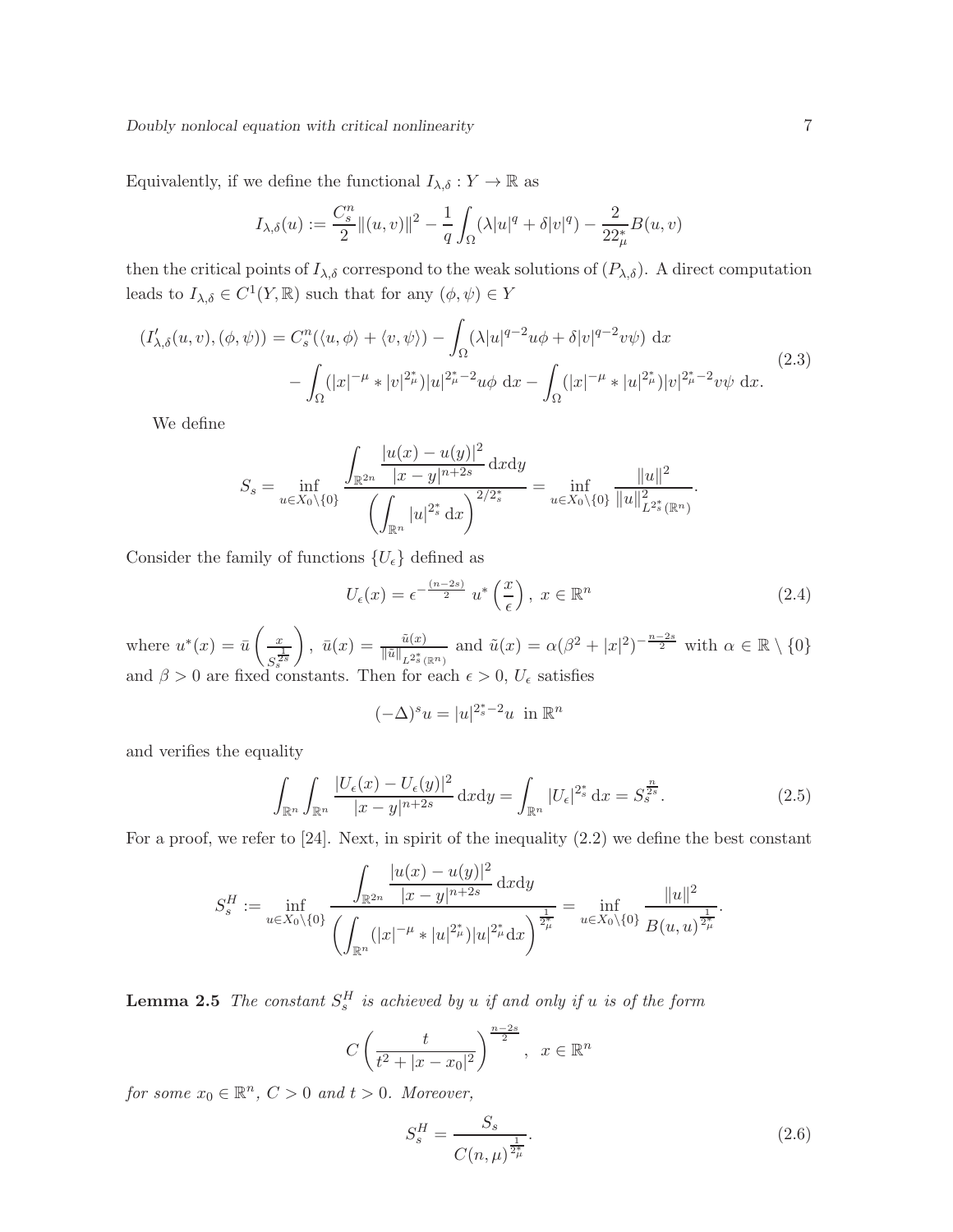Proof. By the Hardy-Littlewood-Sobolev inequality we easily get that

$$
S_s^H \ge \frac{S_s}{C(n,\mu)^{\frac{1}{2_\mu^*}}}.
$$

Also from Proposition 2.1 we know that the inequality in  $(2.1)$  is an equality if and only if u is of the form

$$
C\left(\frac{t}{t^2+|x-x_0|^2}\right)^{\frac{n-2s}{2}}, x \in \mathbb{R}^n.
$$

While we know that if u is of this form then it also forms a minimizer for the constant  $S_s$ , thus we obtain the result and (2.6) follows directly. We set

$$
\tilde{S}_s^H = \inf_{(u,v)\in Y\backslash\{(0,0)\}} \frac{\|(u,v)\|^2}{\left(\int_{\Omega} (|x|^{-\mu} * |u|^{2\mu}) |v|^{2\mu} dx\right)^{\frac{1}{2\mu}}} = \inf_{(u,v)\in Y\backslash\{(0,0)\}} \frac{\|(u,v)\|^2}{B(u,v)^{\frac{1}{2\mu}}}
$$

and show the relation between  $S_s^H$  and  $\tilde{S}_s^H$  in the following lemma. The argument follows closely the line of Lemma 3.3 of [4] but for sake of completeness, we include it here.

**Lemma 2.6** There holds  $\tilde{S}_s^H = 2S_s^H$ .

*Proof.* Let  $\{g_k\} \subset X_0$  be a minimizing sequence for  $S_s^H$ . Let  $r_1, r_2 > 0$  be specified later and set the sequences  $u_k = r_1 g_k$  and  $v_k = r_2 g_k$  in  $X_0$ . From the definition of  $S_s^H$  we have

$$
\tilde{S}_s^H \le \left(\frac{r_1^2 + r_2^2}{r_1 r_2}\right) \left(\frac{\|g_k\|^2}{B(g_k, g_k)^{\frac{1}{2\mu^*}}}\right) = \left(\frac{r_1}{r_2} + \frac{r_2}{r_1}\right) \left(\frac{\|g_k\|^2}{B(g_k, g_k)^{\frac{1}{2\mu^*}}}\right). \tag{2.7}
$$

Let us define the function  $f : \mathbb{R}^+ \to \mathbb{R}^+$  by setting  $f(x) = x + x^{-1}$ . Then it is easy to see that f attains its minimum at  $x_0 = 1$  with the minimum value  $f(1) = 2$ . We choose  $r_1, r_2$  in (2.7) such that  $r_1 = r_2$  and letting  $k \to \infty$  in (2.7) we get

$$
\tilde{S}_s^H \le 2S_s^H. \tag{2.8}
$$

To prove the reverse inequality we consider the minimizing sequence  $\{(u_k, v_k)\}\subset Y\setminus\{(0,0)\}\$ for  $\tilde{S}_s^H$ . We set  $w_k = r_k v_k$  for  $r_k > 0$  with  $B(u_k, u_k) = B(w_k, w_k)$ . This alongwith Lemma 2.3 gives

$$
B(u_k, w_k) \le B(u_k, u_k)^{\frac{1}{2}} B(w_k, w_k)^{\frac{1}{2}} = B(u_k, u_k) = B(w_k, w_k).
$$

Thus we obtain

$$
\frac{\|(u_k, v_k)\|^2}{B(u_k, v_k)^{\frac{1}{2^*_\mu}}} = r_k \frac{\|(u_k, v_k)\|^2}{B(u_k, w_k)^{\frac{1}{2^*_\mu}}} \ge r_k \frac{\|u_k\|^2}{B(u_k, u_k)^{\frac{1}{2^*_\mu}}} + r_k r_k^{-2} \frac{\|w_k\|^2}{B(w_k, w_k)^{\frac{1}{2^*_\mu}}}
$$

$$
\ge f(r_k) S_s^H \ge 2S_s^H.
$$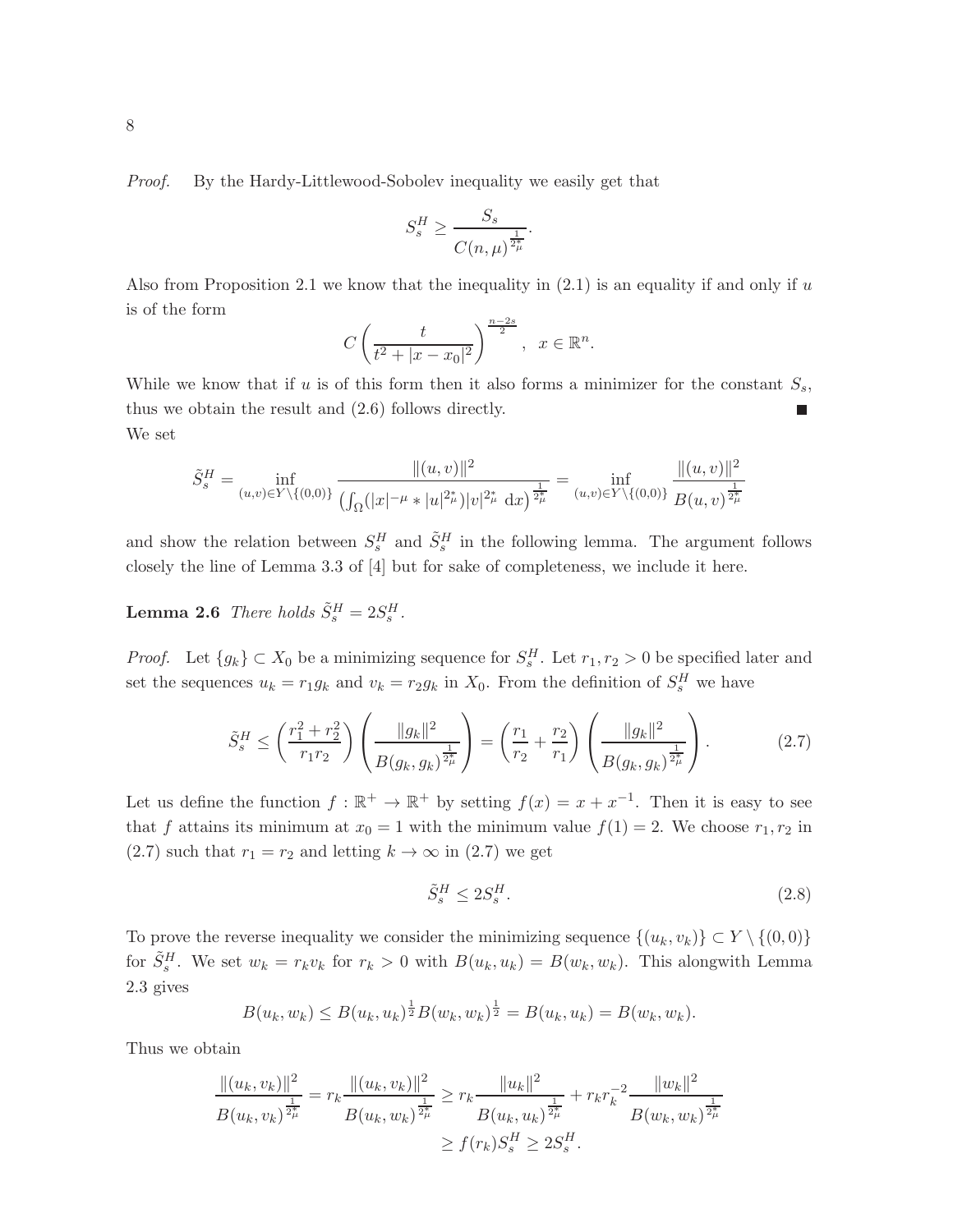Now passing on the limit as  $k \to \infty$  we get

$$
2S_s^H \le \tilde{S}_s^H. \tag{2.9}
$$

Finally from (2.8) and (2.9) it follows that  $S_s^H = 2\tilde{S}_s^H$ .

We recall the definition of  $U_{\epsilon}$  from (2.4). Without loss of generality, we assume  $0 \in \Omega$  and fix  $\delta > 0$  such that  $B_{4\delta} \subset \Omega$ . Let  $\eta \in C^{\infty}(\mathbb{R}^n)$  be such that  $0 \leq \eta \leq 1$  in  $\mathbb{R}^n$ ,  $\eta \equiv 1$  in  $B_{\delta}$  and  $\eta \equiv 0$  in  $\mathbb{R}^n \setminus B_{2\delta}$ . For  $\epsilon > 0$ , we denote by  $u_{\epsilon}$  the following function

$$
u_{\epsilon}(x) = \eta(x)U_{\epsilon}(x),
$$

for  $x \in \mathbb{R}^n$ , where  $U_{\epsilon}$  is defined in section 2. We have the following results for  $u_{\epsilon}$  from Proposition 21 and 22 of [24].

**Proposition 2.7** Let  $s \in (0,1)$  and  $n > 2s$ . Then, the following estimates holds true as  $\epsilon \to 0$ 

(i) 
$$
\int_{\mathbb{R}^{2n}} \frac{|u_{\epsilon}(x) - u_{\epsilon}(y)|^2}{|x - y|^{n+2s}} dxdy \leq S_s^{\frac{n}{2s}} + O(\epsilon^{n-2s}),
$$
  
\n(ii) 
$$
\int_{\Omega} |u_{\epsilon}|^{2_s^*} dx = S_s^{\frac{n}{2s}} + O(\epsilon^n),
$$

(iii)

$$
\int_{\Omega} |u_{\epsilon}(x)|^2 dx \ge \begin{cases} C_s \epsilon^{2s} + O(\epsilon^{n-2s}) & \text{if } n > 4s \\ C_s \epsilon^{2s} |\log \epsilon| + O(\epsilon^{2s}) & \text{if } n = 4s \\ C_s \epsilon^{n-2s} + O(\epsilon^{2s}) & \text{if } n < 4s \end{cases}
$$

for some positive constant  $C_s$ , depending on  $s$ .

Using  $(2.6)$ , Proposition 2.7(i) can be written as

$$
\int_{\mathbb{R}^n} \frac{|u_\epsilon(x) - u_\epsilon(y)|^2}{|x - y|^{n+2s}} \, \mathrm{d}x \mathrm{d}y \le S_s^{\frac{n}{2s}} + O(\epsilon^{n-2s}) = \left( (C(n,\mu))^{\frac{n-2s}{2n-\mu}} S_s^H \right)^{\frac{n}{2s}} + O(\epsilon^{n-2s}). \tag{2.10}
$$

Proposition 2.8 The following estimates holds true:

$$
\left(\int_{\Omega}\int_{\Omega}\frac{|u_{\epsilon}(x)|^{2_{\mu}^{\ast}}|u_{\epsilon}(y)|^{2_{\mu}^{\ast}}}{|x-y|^{\mu}}\,\mathrm{d}x\mathrm{d}y\right)^{\frac{n-2s}{2n-\mu}} \leq \left(C(n,\mu)\right)^{\frac{n(n-2s)}{2s(2n-\mu)}}\left(S_{s}^{H}\right)^{\frac{n-2s}{2s}} + O(\epsilon^{n}),
$$

and

$$
\left(\int_{\Omega}\int_{\Omega}\frac{|u_{\epsilon}(x)|^{2_{\mu}^{\ast}}|u_{\epsilon}(y)|^{2_{\mu}^{\ast}}}{|x-y|^{\mu}}\;{\rm d}x{\rm d}y\right)^{\frac{n-2s}{2n-\mu}}\geq \left((C(n,\mu))^{\frac{n}{2s}}(S^{H}_{s})^{\frac{2n-\mu}{2s}}-O\left(\epsilon^{2n-\mu}\right)\right)^{\frac{n-2s}{2n-\mu}}.
$$

П

,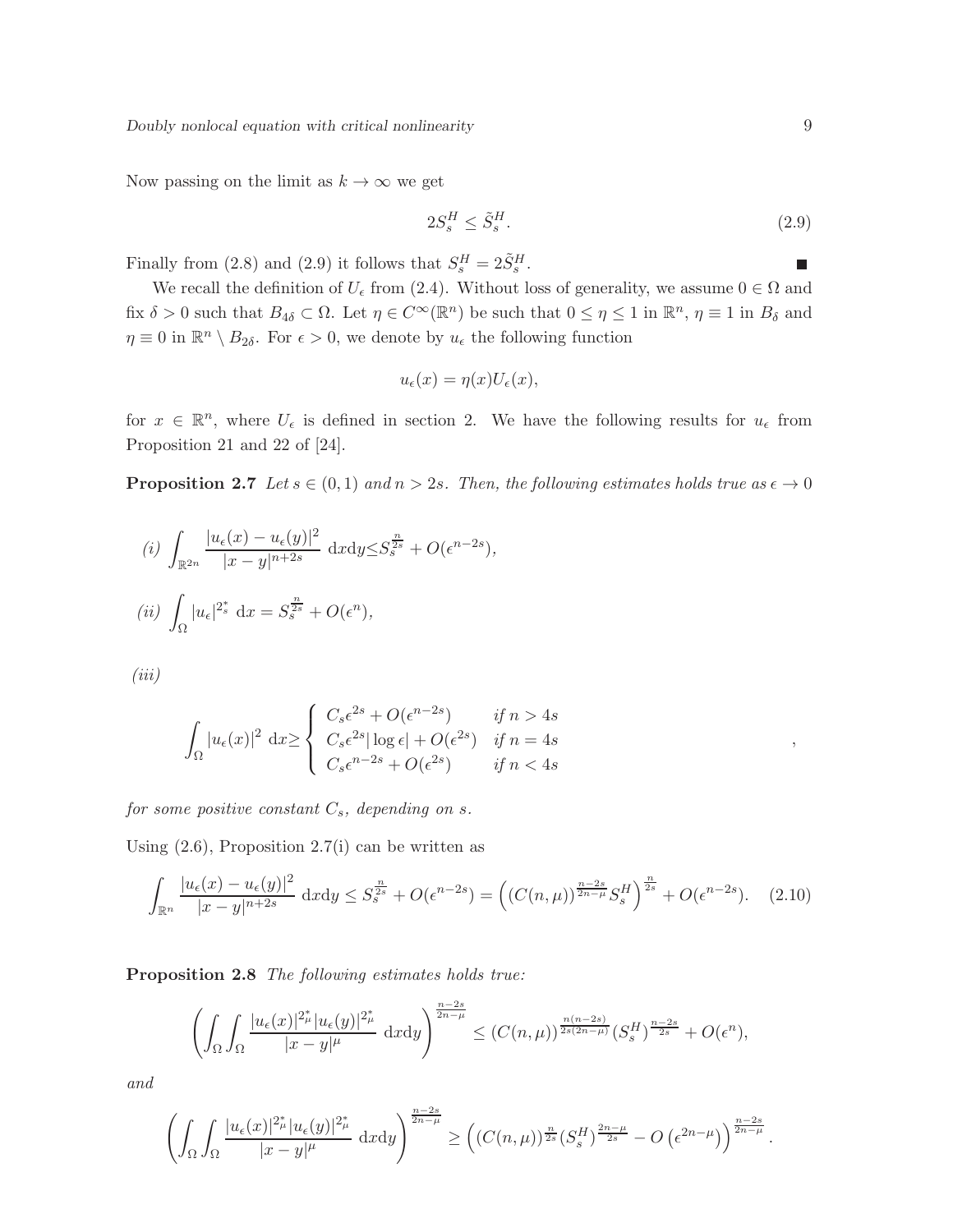Proof. By Hardy-Littlewood-Sobolev inequality, Proposition 2.7(ii) and 2.6, we get

$$
\left(\int_{\Omega} \int_{\Omega} \frac{|u_{\epsilon}(x)|^{2_{\mu}^{\ast}}|u_{\epsilon}(y)|^{2_{\mu}^{\ast}}}{|x-y|^{\mu}} dxdy\right)^{\frac{n-2s}{2n-\mu}}\n\leq (C(n,\mu))^{\frac{n-2s}{2n-\mu}} \|u_{\epsilon}\|_{L^{2_{s}^{\ast}}(\Omega)}^{2} = (C(n,\mu))^{\frac{n-2s}{2n-\mu}} \left(S_{s}^{\frac{n}{2s}} + O(\epsilon^{n})\right)^{\frac{n-2s}{n}}\n= (C(n,\mu))^{\frac{n-2s}{2n-\mu}} \left((C(n,\mu))^{\frac{n(n-2s)}{2s(2n-\mu)}} (S_{s}^{H})^{\frac{n}{2s}} + O(\epsilon^{n})\right)^{\frac{n-2s}{n}}\n= (C(n,\mu))^{\frac{n(n-2s)}{2s(2n-\mu)}} (S_{s}^{H})^{\frac{n-2s}{2s}} + O(\epsilon^{n}).
$$

Next, we consider

$$
\int_{\Omega} \int_{\Omega} \frac{|u_{\epsilon}(x)|^{2_{\mu}^{\ast}}|u_{\epsilon}(y)|^{2_{\mu}^{\ast}}}{|x-y|^{\mu}} dxdy \n\geq \int_{B_{\delta}} \int_{B_{\delta}} \frac{|u_{\epsilon}(x)|^{2_{\mu}^{\ast}}|u_{\epsilon}(y)|^{2_{\mu}^{\ast}}}{|x-y|^{\mu}} dxdy = \int_{B_{\delta}} \int_{B_{\delta}} \frac{|U_{\epsilon}(x)|^{2_{\mu}^{\ast}}|U_{\epsilon}(y)|^{2_{\mu}^{\ast}}}{|x-y|^{\mu}} dxdy \n= \int_{\mathbb{R}^{n}} \int_{\mathbb{R}^{n}} \frac{|U_{\epsilon}(x)|^{2_{\mu}^{\ast}}|U_{\epsilon}(y)|^{2_{\mu}^{\ast}}}{|x-y|^{\mu}} dxdy - 2 \int_{\mathbb{R}^{n} \setminus B_{\delta}} \int_{B_{\delta}} \frac{|U_{\epsilon}(x)|^{2_{\mu}^{\ast}}|U_{\epsilon}(y)|^{2_{\mu}^{\ast}}}{|x-y|^{\mu}} dxdy \n- \int_{\mathbb{R}^{n} \setminus B_{\delta}} \int_{\mathbb{R}^{n} \setminus B_{\delta}} \frac{|U_{\epsilon}(x)|^{2_{\mu}^{\ast}}|U_{\epsilon}(y)|^{2_{\mu}^{\ast}}}{|x-y|^{\mu}} dxdy.
$$
\n(2.11)

We estimate the integrals in right hand side of (2.11) separately. Firstly to estimate the first integral, by Lemma 2.5 we get that  $\{U_{\epsilon}\}\$ forms minimizers of  $S_s^H$ . Therefore using (2.5) we get

$$
\int_{\mathbb{R}^n} \int_{\mathbb{R}^n} \frac{|U_{\epsilon}(x)|^{2_{\mu}^{\ast}}|U_{\epsilon}(y)|^{2_{\mu}^{\ast}}}{|x-y|^{\mu}} dxdy = \left(\frac{\|U_{\epsilon}\|^2}{S_s^H}\right)^{2_{\mu}^{\ast}} = \left(\frac{S_s^{n/2s}}{S_s^H}\right)^{2_{\mu}^{\ast}} = C(n,\mu)^{n/2s} (S_s^H)^{\frac{2n-\mu}{2s}} \tag{2.12}
$$

Secondly, consider

$$
\int_{\mathbb{R}^n \setminus B_\delta} \int_{B_\delta} \frac{|U_{\epsilon}(x)|^{2\mu} |U_{\epsilon}(y)|^{2\mu}}{|x - y|^{\mu}} dxdy
$$
\n
$$
\leq C_{2,s} \int_{\mathbb{R}^n \setminus B_\delta} \int_{B_\delta} \frac{\epsilon^{\mu - 2n}}{|x - y|^{\mu} (1 + |\frac{x}{\epsilon}|^2)^{\frac{2n - \mu}{2}} (1 + |\frac{y}{\epsilon}|^2)^{\frac{2n - \mu}{2}}} dxdy
$$
\n
$$
= \epsilon^{2n - \mu} C_{2,s} \int_{\mathbb{R}^n \setminus B_\delta} \int_{B_\delta} \frac{1}{|x - y|^{\mu} (\epsilon^2 + |x|^2)^{\frac{2n - \mu}{2}} (\epsilon^2 + |y|^2)^{\frac{2n - \mu}{2}}} dxdy.
$$

where  $C_{2,s}$  is an appropriate positive constant. Let  $D := B_{\delta} \times (\mathbb{R}^n \setminus B_{\delta})$  then

$$
\epsilon^{2n-\mu}C_{2,s} \int_{\mathbb{R}^n \setminus B_\delta} \int_{B_\delta} \frac{1}{|x-y|^{\mu} (\epsilon^2 + |x|^2)^{\frac{2n-\mu}{2}} (\epsilon^2 + |y|^2)^{\frac{2n-\mu}{2}}} dxdy
$$
  
=  $\epsilon^{2n-\mu}C_{2,s} \left( \int_{D \cap \{|x-y| \le 1\}} + \int_{D \cap \{|x-y| > 1\}} \right) \frac{1}{|x-y|^{\mu} (\epsilon^2 + |x|^2)^{\frac{2n-\mu}{2}} (\epsilon^2 + |y|^2)^{\frac{2n-\mu}{2}}} dxdy.$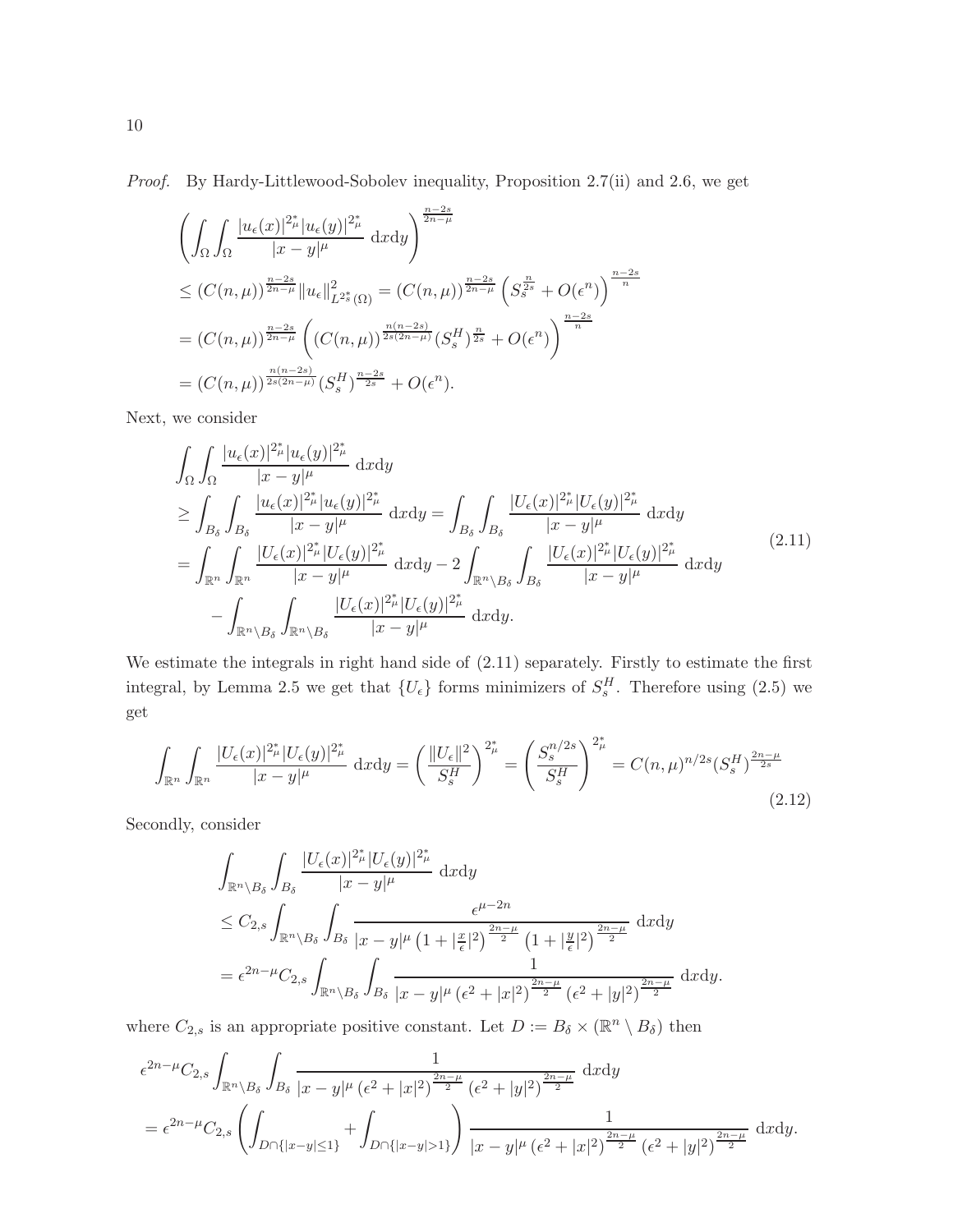Consider

$$
\epsilon^{2n-\mu}C_{2,s}\int_{D\cap\{|x-y|>1\}}\frac{1}{|x-y|^{\mu}(\epsilon^2+|x|^2)^{\frac{2n-\mu}{2}}(\epsilon^2+|y|^2)^{\frac{2n-\mu}{2}}}\,dxdy
$$
\n
$$
=\epsilon^{2n-\mu}C_{2,s}\int_{D\cap\{|x-y|>1\}}\frac{1}{(\epsilon^2+|x|^2)^{\frac{2n-\mu}{2}}(\epsilon^2+|y|^2)^{\frac{2n-\mu}{2}}}\,dxdy
$$
\n
$$
\leq \epsilon^{2n-\mu}C_{2,s}\int_{B_{\delta}}\frac{dx}{(\epsilon^2+|x|^2)^{\frac{2n-\mu}{2}}}\int_{\mathbb{R}^n\setminus B_{\delta}}\frac{dy}{(\epsilon^2+|y|^2)^{\frac{2n-\mu}{2}}}
$$
\n
$$
\leq \epsilon^{2n-\mu}C_{2,s}\int_0^{\delta/\epsilon}\frac{\epsilon^{\mu-n}t^{n-1}\mathrm{d}t}{(1+t^2)^{2n-\mu}}\int_{\mathbb{R}^n\setminus B_{\delta}}\frac{dy}{(|y|^2)^{\frac{2n-\mu}{2}}} = O(\epsilon^n).
$$

Next we observe that the set  $D \cap \{|x - y| > 1\}$  is bounded and if  $x, y \in D \cap \{|x - y| > 1\}$ then there exist constants  $\alpha, \beta > 0$  such that  $\alpha \leq |x|, |y| \leq \beta$ . This implies that

$$
\epsilon^{2n-\mu}C_{2,s} \int_{D \cap \{|x-y|>1\}} \frac{1}{|x-y|^{\mu} (\epsilon^2 + |x|^2)^{\frac{2n-\mu}{2}} (\epsilon^2 + |y|^2)^{\frac{2n-\mu}{2}}} dxdy
$$
  

$$
\leq \epsilon^{2n-\mu}C_{2,s} \int_{D \cap \{|x-y|>1\}} \frac{1}{|x-y|^{\mu} (|x|^2)^{\frac{2n-\mu}{2}} (|y|^2)^{\frac{2n-\mu}{2}}} dxdy
$$
  

$$
\leq O(\epsilon^{2n-\mu}) \int_{D \cap \{|x-y|>1\}} \frac{1}{|x-y|^{\mu}} dxdy = O(\epsilon^{2n-\mu})
$$

since  $\mu \in (0, n)$ . Therefore

$$
\int_{\mathbb{R}^n \setminus B_\delta} \int_{B_\delta} \frac{|U_\epsilon(x)|^{2_\mu^*} |U_\epsilon(y)|^{2_\mu^*}}{|x - y|^\mu} \, \mathrm{d}x \mathrm{d}y \le O(\epsilon^{2n - \mu}).\tag{2.13}
$$

Lastly, in a similar manner we have

$$
\int_{\mathbb{R}^n \setminus B_\delta} \int_{\mathbb{R}^n \setminus B_\delta} \frac{|U_{\epsilon}(x)|^{2_{\mu}^*} |U_{\epsilon}(y)|^{2_{\mu}^*}}{|x - y|^{\mu}} dxdy
$$
\n
$$
\leq C'_{2,s} \int_{\mathbb{R}^n \setminus B_\delta} \int_{\mathbb{R}^n \setminus B_\delta} \frac{e^{\mu - 2n}}{|x - y|^{\mu} (1 + |\frac{x}{\epsilon}|^2)^{\frac{2n - \mu}{2}} (1 + |\frac{y}{\epsilon}|^2)^{\frac{2n - \mu}{2}}} dxdy
$$
\n
$$
= \epsilon^{2n - \mu} C'_{2,s} \int_{\mathbb{R}^n \setminus B_\delta} \int_{\mathbb{R}^n \setminus B_\delta} \frac{1}{|x - y|^{\mu} (\epsilon^2 + |x|^2)^{\frac{2n - \mu}{2}} (\epsilon^2 + |y|^2)^{\frac{2n - \mu}{2}}} dxdy
$$
\n
$$
\leq \epsilon^{2n - \mu} C'_{2,s} \int_{\mathbb{R}^n \setminus B_\delta} \int_{\mathbb{R}^n \setminus B_\delta} \frac{1}{|x - y|^{\mu} |x|^{2n - \mu} |y|^{2n - \mu}} dxdy = O(\epsilon^{2n - \mu}).
$$
\n(2.14)

where  $C'_{2,s}$  is an appropriate positive constant. Using the estimates (2.12), (2.13) and (2.14) in (2.11), we get

$$
\left(\int_{\Omega}\int_{\Omega}\frac{|u_{\epsilon}(x)|^{2_{\mu}^{\ast}}|u_{\epsilon}(y)|^{2_{\mu}^{\ast}}}{|x-y|^{\mu}}\;{\rm d}x{\rm d}y\right)^{\frac{n-2s}{2n-\mu}} \geq \left((C(n,\mu))^{\frac{n}{2s}}(S_{s}^{H})^{\frac{2n-\mu}{2s}}-O(\epsilon^{2n-\mu})\right)^{\frac{n-2s}{2n-\mu}}.
$$

This completes the proof.

П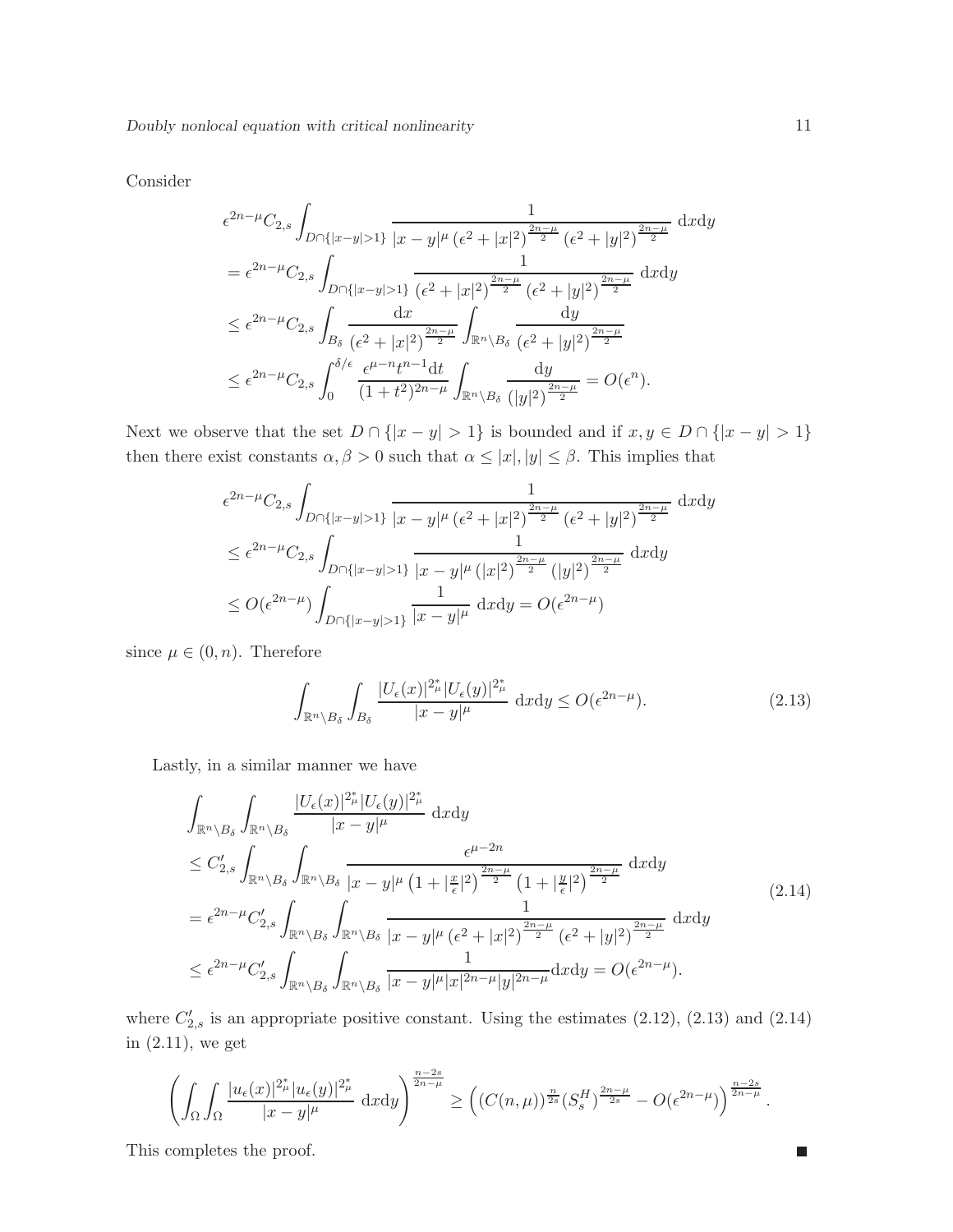# 3 Analysis of fibering maps

In this section we study the fibering maps and establish some preliminaries for the Nehari manifold. It is easy to see that the energy functional  $I_{\lambda,\delta}$  is not bounded below on the whole domain Y, so we minimize  $I_{\lambda,\delta}$  over proper subsets of the Nehari manifold. We define the set

$$
\mathcal{N}_{\lambda,\delta} := \{(u,v) \in Y \setminus \{0\} : (I'_{\lambda,\delta}(u,v),(u,v)) = 0\}
$$

and find that the functional  $I_{\lambda,\delta}$  is bounded below on  $\mathcal{N}_{\lambda,\delta}$ . Therefore we state the following Lemma without giving the proof.

**Lemma 3.1**  $I_{\lambda,\delta}$  is coercive and bounded below on  $\mathcal{N}_{\lambda,\delta}$  for any  $\lambda,\delta>0$ .

*Proof.* Let  $\lambda, \delta > 0$  and  $(u, v) \in \mathcal{N}_{\lambda, \delta}$ . Then it holds that

$$
I_{\lambda,\delta}(u,v) = C_s^n \left(\frac{1}{2} - \frac{1}{22_{\mu}^*}\right) \|(u,v)\|^2 - \left(\frac{1}{q} - \frac{1}{22_{\mu}^*}\right) \int_{\Omega} (\lambda |u|^q + \delta |v|^q) dx
$$
  
\n
$$
\geq C_s^n \left(\frac{1}{2} - \frac{1}{22_{\mu}^*}\right) \|(u,v)\|^2 - \left(\frac{1}{q} - \frac{1}{22_{\mu}^*}\right) \left|\Omega\right|^{\frac{2^*_s-q}{2^*_s}} (\lambda^{\frac{2}{2-q}} + \delta^{\frac{2}{2-q}}) S_s^{-\frac{q}{2}} \|(u,v)\|^q
$$

and this yields the assertion because  $1 < q < 2$ . From the definition of  $\mathcal{N}_{\lambda,\delta}$ , it is obvious that  $(u, v) \in \mathcal{N}_{\lambda,\delta}$  if and only if  $(u, v) \neq (0, 0)$  and

$$
C_s^{n} ||(u, v)||^2 = \int_{\Omega} (\lambda |u|^q + \delta |v|^q) dx + 2B(u, v).
$$

Let us define the fibering map  $\varphi_{u,v} : \mathbb{R}^+ \to \mathbb{R}$  as

$$
\varphi_{u,v}(t) = I_{\lambda,\delta}(tu,tv) = \frac{t^2 C_s^n}{2} ||(u,v)||^2 - \frac{t^q}{q} \int_{\Omega} (\lambda |u|^q + \delta |v|^q) dx - \frac{t^{22\mu} \mu}{2\mu} B(u,v).
$$

This gives another characterization of  $\mathcal{N}_{\lambda,\delta}$  as follows

$$
\mathcal{N}_{\lambda,\delta} = \{(tu,tv) \in Y \setminus \{(0,0)\} : \varphi'_{u,v}(t) = 0\}
$$

because  $\varphi'_{u,v}(t) = (I'_{\lambda,\delta}(tu,tv), (u,v))$ . An easy computation yields

$$
\varphi'_{u,v}(t) = tC_s^n \|(u,v)\|^2 - t^{q-1} \int_{\Omega} (\lambda |u|^q + \delta |v|^q) dx - 2t^{2\frac{q}{\mu}-1} B(u,v) \tag{3.1}
$$

and  $\varphi''_{u,v}(t) = C_s^n ||(u, v)||^2 - (q - 1)t^{q-2}$ Ω  $(\lambda |u|^q + \delta |v|^q)dx - 2(22^*_{\mu} - 1)t^{22^*_{\mu} - 2}B(u, v).$  (3.2)

If  $(u, v) \in \mathcal{N}_{\lambda, \delta}$  then  $(3.1)$  and  $(3.2)$  gives

$$
\varphi_{u,v}''(1) = (2-q)C_s^n \|(u,v)\|^2 + 2(q-22^*_{\mu})B(u,v)
$$
  
=  $(2-22^*_{\mu})C_s^n \|(u,v)\|^2 + (22^*_{\mu} - q) \int_{\Omega} (\lambda |u|^q + \delta |v|^q) dx.$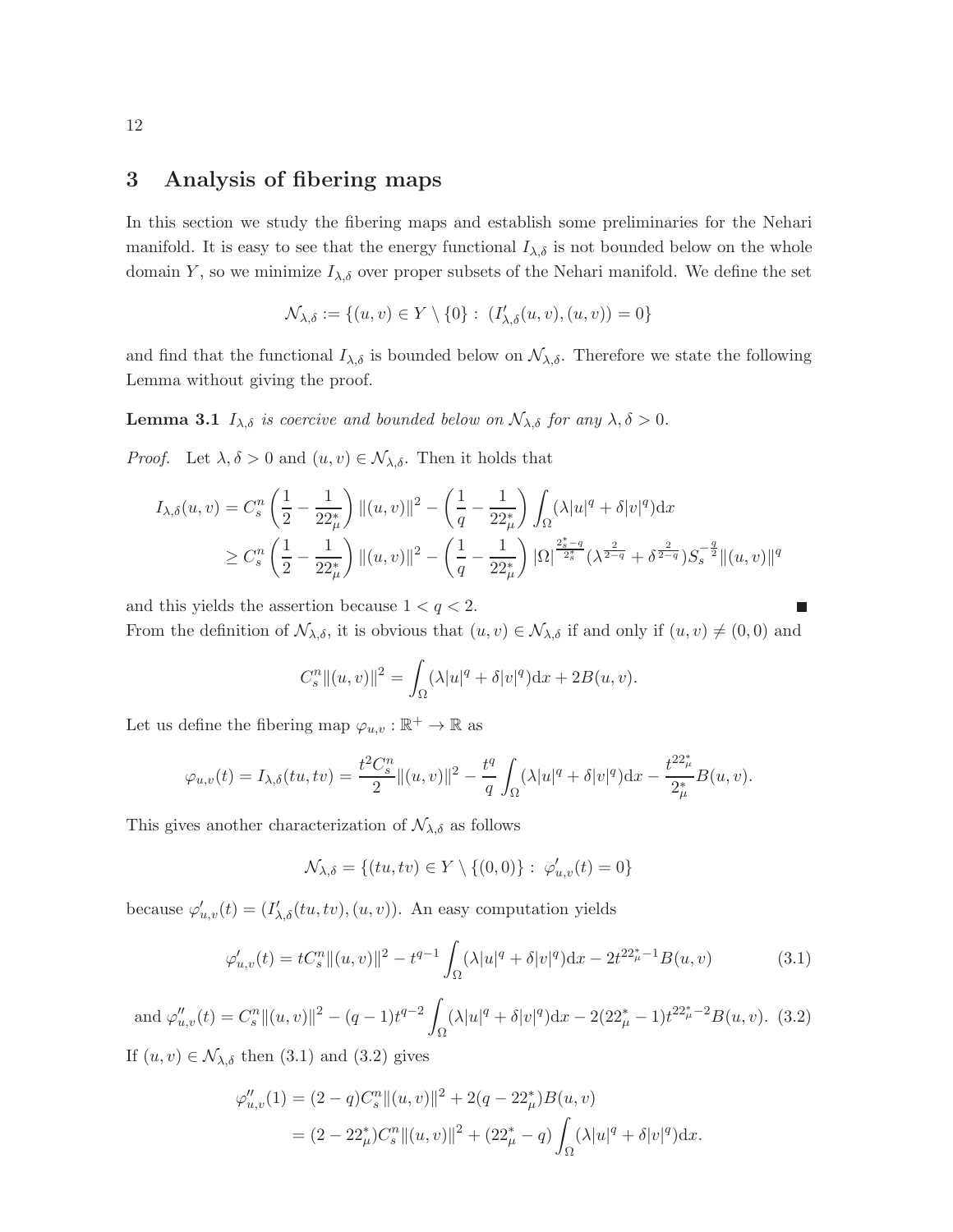Naturally, our next step is to divide  $\mathcal{N}_{\lambda,\delta}$  into three subsets corresponding to local minima, local maxima and point of inflexion of  $\varphi_{u,v}$  namely

$$
\mathcal{N}_{\lambda,\delta}^{\pm} := \{ (u,v) \in \mathcal{N}_{\lambda,\delta} : \varphi''_{u,v}(1) \geq 0 \} \text{ and } \mathcal{N}_{\lambda,\delta}^{0} := \{ (u,v) \in \mathcal{N}_{\lambda,\delta} : \varphi''_{u,v}(1) = 0 \}.
$$

Our next lemma says that the local minimizers of  $I_{\lambda,\delta}$  on the Nehari manifold  $\mathcal{N}_{\lambda,\delta}$  are actually its critical points. So it is enough to prove the existence of minimizers of  $I_{\lambda,\delta}$  on  $\mathcal{N}_{\lambda,\delta}$ .

**Lemma 3.2** Let  $(u_1, v_1)$  and  $(u_2, v_2)$  are minimizers of  $I_{\lambda,\delta}$  on  $\mathcal{N}_{\lambda,\delta}^+$  and  $\mathcal{N}_{\lambda,\delta}^-$  respectively. Then  $(u_1, v_1)$  and  $(u_2, v_2)$  are nontrivial weak solutions of  $(P_{\lambda,\delta})$ .

*Proof.* Let  $(u_1, v_1) \in \mathcal{N}_{\lambda, \delta}^+$  such that  $I_{\lambda, \delta}(u_1, v_1) = \inf I_{\lambda, \delta}(\mathcal{N}_{\lambda, \delta}^+)$  and define  $V := \{(u, v) \in$  $Y: (J'_{\lambda,\delta}(u,v),(u,v)) > 0\}$  where  $J_{\lambda,\delta}(u,v) = (I'_{\lambda,\delta}(u,v),(u,v))$ . So,  $\mathcal{N}^+_{\lambda,\delta} = \{(u,v) \in V :$  $J_{\lambda,\delta}(u,v) = 0$ } because for each  $(u, v)$  such that  $J_{\lambda,\delta}(u, v) = 0$ , we have  $(J'_{\lambda,\delta}(u, v), (u, v)) > 0$ if and only if  $\varphi''_{u,v}(1) > 0$ . Therefore there exists Lagrangian multiplier  $\rho \in \mathbb{R}$  such that

$$
I'_{\lambda,\delta}(u_1,v_1)=\rho J'_{\lambda,\delta}(u_1,v_1).
$$

Since  $(u_1, v_1) \in \mathcal{N}_{\lambda, \delta}^+$ ,  $(I'_{\lambda, \delta}(u_1, v_1), (u_1, v_1)) = 0$  and  $(J'_{\lambda, \delta}(u_1, v_1), (u_1, v_1)) > 0$ . This implies  $\rho = 0$ . Therefore,  $(u_1, v_1)$  is a nontrivial weak solution of  $(P_{\lambda,\delta})$ . Similarly, we can prove that if  $(u_2, v_2) \in \mathcal{N}_{\lambda, \delta}^-$  is such that  $I_{\lambda, \delta}(u_2, v_2) = \inf I_{\lambda, \delta}(\mathcal{N}_{\lambda, \delta}^-)$  then  $(u_2, v_2)$  is also a nontrivial weak solution of  $(P_{\lambda,\delta})$ . П

For fixed  $(u, v) \in Y \setminus \{(0, 0)\}\)$ , we write  $\varphi'_{u, v}(t) = t^{22^*_{\mu}-1}(m_{u, v}(t) - 2B(u, v))$  where

$$
m_{u,v}(t) := t^{2-22^*_{\mu}} C_s^{n} \|(u,v)\|^2 - t^{q-22^*_{\mu}} \int_{\Omega} (\lambda |u|^q + \delta |v|^q) dx.
$$

Clearly,  $\varphi'_{u,v}(t) = 0$  if and only if  $m_{u,v}(t) = 2B(u, v)$  if and only if  $(tu, tv) \in \mathcal{N}_{\lambda, \delta}$ . So in order to understand the fibering maps, we study the map  $m_{u,v}$ . Since  $2 < 22^*_{\mu}$  and  $1 < q < 2$ , we get

$$
\lim_{t \to 0^+} m_{u,v}(t) = -\infty \text{ and } \lim_{t \to +\infty} m_{u,v}(t) = 0.
$$

**Claim:** The map  $m_{u,v}(t)$  has a unique critical point at

$$
t_{\max}(u,v) := \left(\frac{(22_{\mu}^{*} - q) \int_{\Omega} (\lambda |u|^{q} + \delta |v|^{q}) dx}{(22_{\mu}^{*} - 2)C_{s}^{n} ||(u,v)||^{2}}\right)^{\frac{1}{2-q}}
$$

.

This follows from

$$
m'_{u,v}(t) = (2 - 22^*_{\mu})t^{1 - 22^*_{\mu}} C_s^{n} \|(u,v)\|^2 - (q - 22^*_{\mu})t^{q-1 - 22^*_{\mu}} \int_{\Omega} (\lambda |u|^q + \delta |v|^q) dx.
$$

We can check that  $t_{\text{max}}(u, v)$  solves the equation  $m'_{u,v}(t) = 0$ . Also we can verify that since  $1 < q < 2$ 

$$
m_{u,v}''(t_{\max}(u,v)) = \frac{(q-2)(22_{\mu}^{*}-2)^{\frac{2+22_{\mu}^{*}-q}{2-q}}(C_{s}^{n}||(u,v)||^{2})^{\frac{2+22_{\mu}^{*}-q}{2-q}}}{(22_{\mu}^{*}-q)^{\frac{22_{\mu}^{*}}{2-q}}}\left(\int_{\Omega}(|u|^{q}+\delta|v|^{q})\mathrm{d}x\right)^{\frac{22_{\mu}^{*}}{2-q}}<0
$$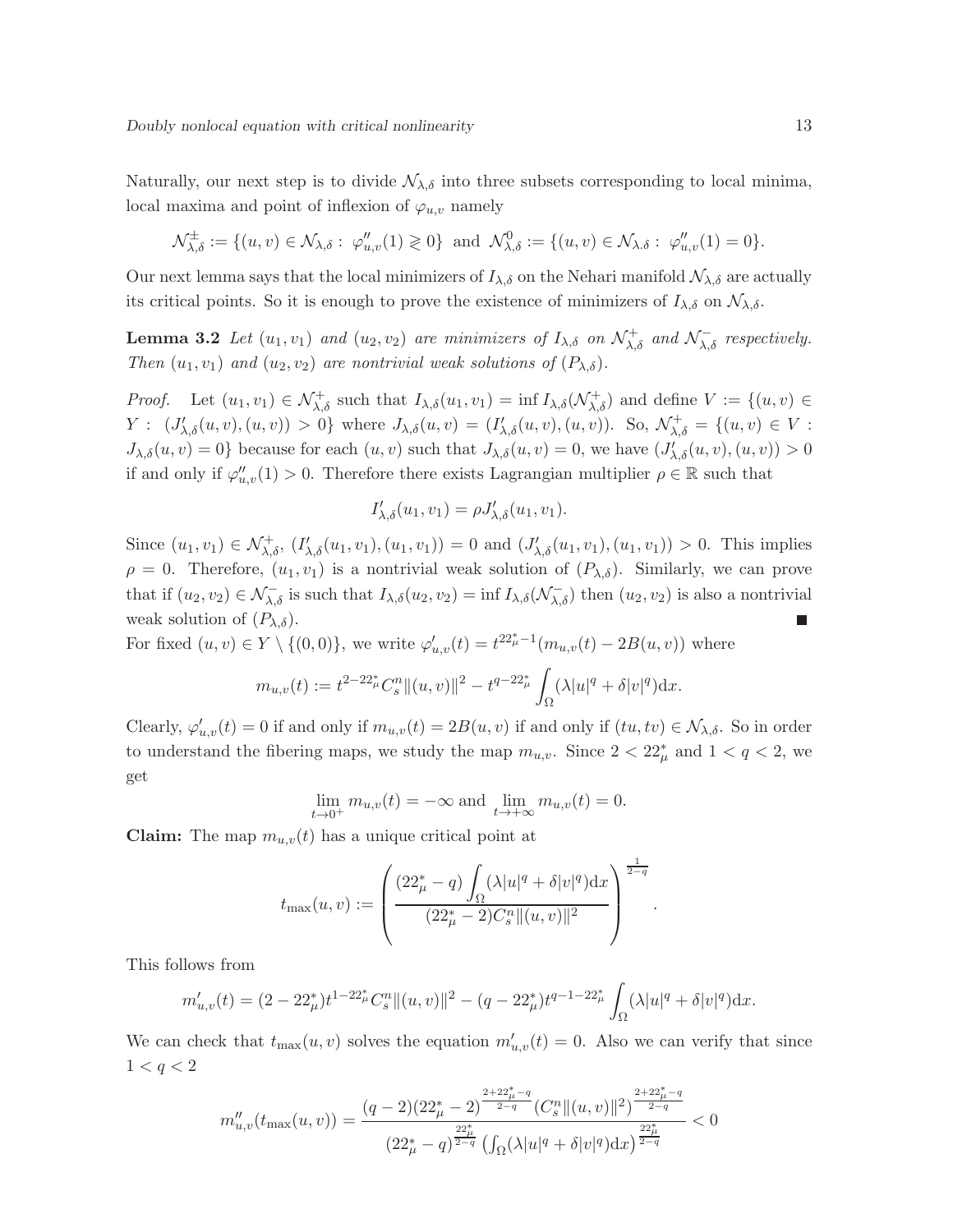implying that  $t_{\max}(u, v)$  is the point of maximum for the map  $m_{u,v}(t)$ . The uniqueness of the critical point of  $m_{u,v}$  at  $t_{\text{max}}(u, v)$  guarantees that  $m_{u,v}(t)$  is strictly increasing in  $(0, t_{\max}(u, v))$  and strictly decreasing in  $(t_{\max}(u, v), +\infty)$ . If  $(tu, tv) \in \mathcal{N}_{\lambda, \delta}$  then

$$
t^{22_{\mu}^* - 1} m'_{u,v}(t) = \varphi''_{u,v}(t) = t^{-2} \varphi''_{tu,tv}(1)
$$

which implies that  $(tu, tv) \in \mathcal{N}_{\lambda, \delta}^+$  (or  $\mathcal{N}_{\lambda, \delta}^-$ ) if and only if  $m'_{u,v}(t) > 0$  (or  $m'_{u,v}(t) < 0$ ).

**Lemma 3.3** For every  $(u, v) \in Y \setminus \{(0, 0)\}\$ and  $\lambda$ ,  $\delta$  satisfying  $0 < \lambda^{\frac{2}{2-q}} + \delta^{\frac{2}{2-q}} < \Theta$ , where

$$
\Theta := \left[ \frac{2^{2_{\mu}^{\ast}-1}(C_{s}^{n})^{\frac{22_{\mu}^{\ast}-q}{2-q}}}{C(n,\mu)} \left(\frac{2-q}{22_{\mu}^{\ast}-q}\right) \left(\frac{22_{\mu}^{\ast}-2}{22_{\mu}^{\ast}-q}\right)^{\frac{22_{\mu}^{\ast}-2}{2-q}} S_{s}^{\frac{q(2_{\mu}^{\ast}-1)}{2-q}+2_{\mu}^{\ast}} |\Omega|^{-\frac{(2_{s}^{\ast}-q)(22_{\mu}^{\ast}-2)}{2_{s}^{\ast}(2-q)}} \right]^{\frac{1}{2_{\mu}^{\ast}-1}}, (3.3)
$$

there exists unique  $t_1, t_2 > 0$  such that  $t_1 < t_{max}(u, v) < t_2$ ,  $(t_1u, t_1v) \in \mathcal{N}_{\lambda, \delta}^+$  and  $(t_2u, t_2v) \in$  $\mathcal{N}_{\lambda,\delta}^-$ . Moreover,

$$
I_{\lambda,\delta}(t_1u,t_1v)=\inf_{t\in[0,t_{max(u,v)}]}I_{\lambda,\delta}(tu,tv) \text{ and } I_{\lambda,\delta}(t_2u,t_2v)=\sup_{t\geq 0}I_{\lambda,\delta}(tu,tv).
$$

*Proof.* Let  $(u, v) \in Y \setminus \{(0, 0)\}.$  Then we have already seen that

$$
m_{u,v}(t) = 2B(u,v) \tag{3.4}
$$

.

if and only if  $(tu, tv) \in \mathcal{N}_{\lambda, \delta}$ . Since  $B(u, v) > 0$ , we say that (3.4) can never hold if we choose  $\lambda$  and  $\delta$  such that  $2B(u, v) > m_{u,v}(t_{\text{max}}(u, v))$  and vice-versa. In this case,  $(u, v) \notin \mathcal{N}_{\lambda, \delta}$  and hence not a weak solution to  $(P_{\lambda,\delta})$ . Using Hölder's inequality and the definition of  $S_s$ , we get

$$
\int_{\Omega} (\lambda |u|^{q} + \delta |v|^{q}) dx \leq S_{s}^{-\frac{q}{2}} |\Omega|^{\frac{2^{*}_{s}-q}{2^{*}_{s}}} (\lambda \|u\|^{q} + \delta \|v\|^{q}) \leq S_{s}^{-\frac{q}{2}} |\Omega|^{\frac{2^{*}_{s}-q}{2^{*}_{s}}} \|(u,v)\|^{q} (\lambda^{\frac{2}{2-q}} + \delta^{\frac{2}{2-q}})^{\frac{2-q}{2}}.
$$
\n
$$
(3.5)
$$

Also from the definition of  $\tilde{S}_{s}^{H}$  and Lemma 2.6, we get

$$
2B(u,v) \le 2(\tilde{S}_s^H)^{-2_{\mu}^*} \|(u,v)\|^{2_{\mu}^*} = 2^{1-2_{\mu}^*} S_s^{-2_{\mu}^*} C(n,\mu) \|(u,v)\|^{2_{\mu}^*}.
$$
 (3.6)

Using (3.5) we can estimate  $m_{u,v}(t_{\text{max}})$  as follows

$$
m_{u,v}(t_{\max}(u,v)) = \left[ \left( \frac{22_{\mu}^{*} - 2}{22_{\mu}^{*} - q} \right)^{\frac{22_{\mu}^{*} - 2}{2 - q}} - \left( \frac{22_{\mu}^{*} - 2}{22_{\mu}^{*} - q} \right)^{\frac{22_{\mu}^{*} - q}{2 - q}} \right] \frac{(C_{s}^{n} ||(u,v)||^{2})^{\frac{22_{\mu}^{*} - q}{2 - q}}}{(\int_{\Omega} (\lambda |u|^{q} + \delta |v|^{q}) dx)^{\frac{22_{\mu}^{*} - 2}{2 - q}}}
$$
  
\n
$$
= \left( \frac{22_{\mu}^{*} - 2}{22_{\mu}^{*} - q} \right)^{\frac{22_{\mu}^{*} - 2}{2 - q}} \left( \frac{2 - q}{22_{\mu}^{*} - q} \right) \frac{(C_{s}^{n} ||(u,v)||^{2})^{\frac{22_{\mu}^{*} - q}{2 - q}}}{(\int_{\Omega} (\lambda |u|^{q} + \delta |v|^{q}) dx)^{\frac{22_{\mu}^{*} - 2}{2 - q}}}
$$
  
\n
$$
\geq \left( \frac{22_{\mu}^{*} - 2}{22_{\mu}^{*} - q} \right)^{\frac{22_{\mu}^{*} - 2}{2 - q}} \left( \frac{2 - q}{22_{\mu}^{*} - q} \right) \frac{(C_{s}^{n})^{\frac{22_{\mu}^{*} - q}{2 - q}} ||(u,v)||^{22_{\mu}^{*}}}{(\lambda^{\frac{2}{2} - q} + \delta^{\frac{2}{2} - q})^{2_{\mu}^{*} - 1} (S_{s})^{-\frac{q(2_{\mu}^{*} - 1)}{2 - q}} |\Omega|^{\frac{(2_{\mu}^{*} - q)}{2_{\mu}^{*} (2 - q)}}}
$$
\n(3.7)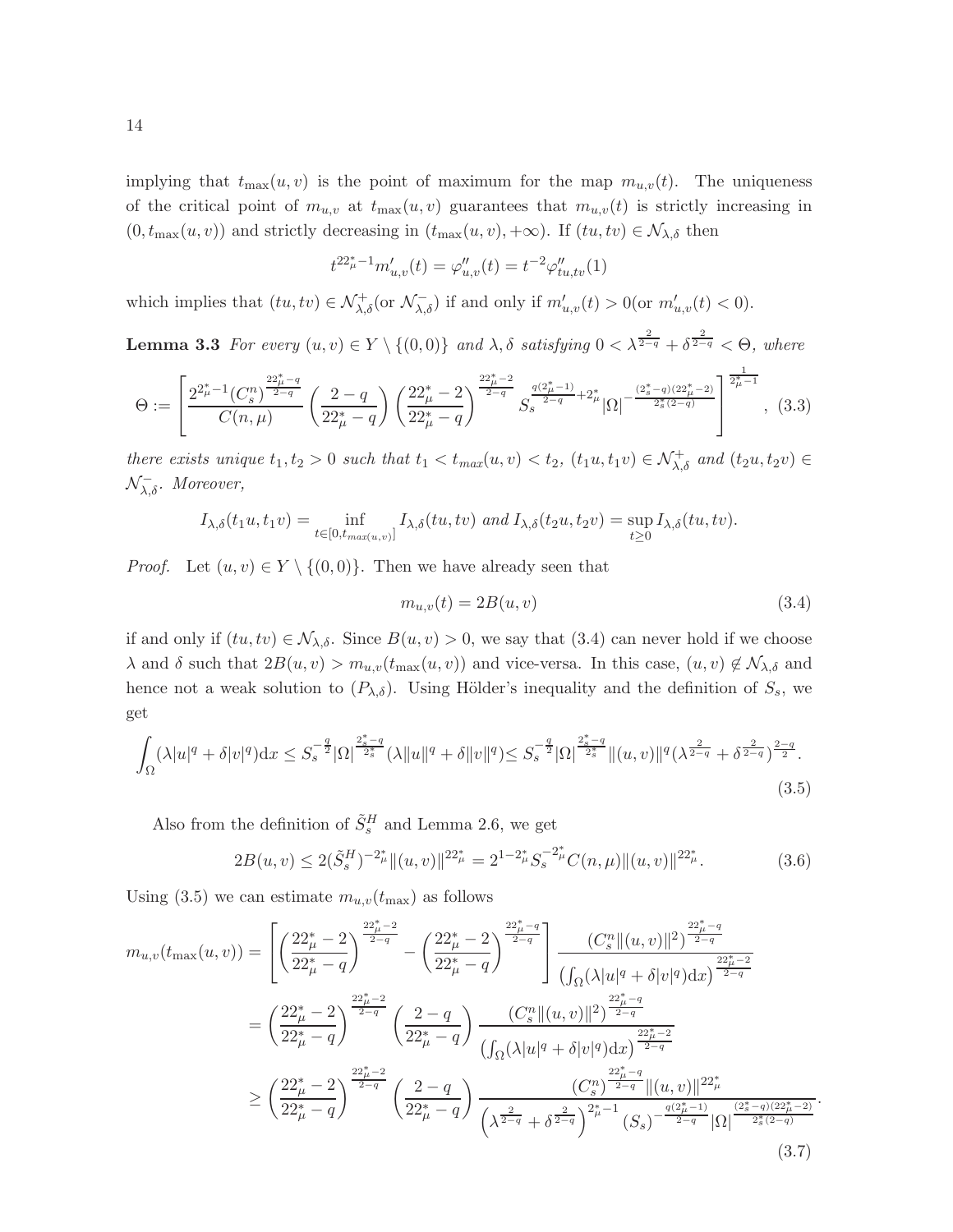Doubly nonlocal equation with critical nonlinearity 15

Now if  $\lambda$  and  $\delta$  satisfies  $0 < \lambda^{\frac{2}{2-q}} + \delta^{\frac{2}{2-q}} < \Theta$ , where  $\Theta$  is given in (3.3), then

$$
2^{1-2_{\mu}^*} S_s^{-2_{\mu}^*} C(n,\mu) \le \left(\frac{22_{\mu}^* - 2}{22_{\mu}^* - q}\right)^{\frac{22_{\mu}^* - 2}{2-q}} \left(\frac{2 - q}{22_{\mu}^* - q}\right) \frac{(C_s^n)^{\frac{22_{\mu}^* - q}{2-q}}}{\left(\lambda^{\frac{2}{2-q}} + \delta^{\frac{2}{2-q}}\right)^{2_{\mu}^* - 1} S_s^{-\frac{q(2_{\mu}^* - 1)}{2-q}} |\Omega|^{\frac{(2_s^* - q)(22_{\mu}^* - 2)}{2_s^* (2-q)}}}
$$
(3.8)

which along with  $(3.7)$  implies that

$$
0 < 2B(u, v) < 2^{1-2_{\mu}^*} S_s^{-2_{\mu}^*} C(n, \mu) \| (u, v) \|^{22_{\mu}^*} < m_{u, v}(t_{\max}(u, v)). \tag{3.9}
$$

Therefore there exist unique  $t_1, t_2 > 0$  with  $t_1 < t_{\max}(u, v) < t_2$  such that

$$
m_{u,v}(t_1) = m_{u,v}(t_2) = 2B(u,v)
$$

and  $m'_{u,v}(t_1) > 0$  and  $m'_{u,v}(t_1) < 0$ . This implies  $(t_1u, t_1v) \in \mathcal{N}_{\lambda,\delta}^+$  and  $(t_2u, t_2v) \in \mathcal{N}_{\lambda,\delta}^-$  and also  $\varphi''_{u,v}(t_1) > 0$  and  $\varphi''_{u,v}(t_2) < 0$ . From the definition of  $\varphi_{u,v}$ , we get

$$
I_{\lambda,\delta}(t_2u, t_2v) \ge I_{\lambda,\delta}(tu, tv) \ge I_{\lambda,\delta}(t_1u, t_1v) \text{ for each } t \in [t_1, t_2];
$$
  

$$
I_{\lambda,\delta}(t_1u, t_1v) \le I_{\lambda,\delta}(tu, tv) \text{ for each } t \in [0, t_1].
$$

Thus

$$
I_{\lambda,\delta}(t_1u,t_1v)=\inf_{t\in[0,t_{\max}(u,v)]}I_{\lambda,\delta}(tu,tv)\text{ and }I_{\lambda,\delta}(t_2u,t_2v)=\sup_{t\geq 0}I_{\lambda,\delta}(tu,tv).
$$

holds true.

We end this section with the following important lemma.

**Lemma 3.4** If  $0 < \lambda^{\frac{2}{2-q}} + \delta^{\frac{2}{2-q}} < \Theta$ , where  $\Theta$  is as in (3.3) then  $\mathcal{N}_{\lambda,\delta}^0 = \emptyset$ .

*Proof.* We prove this by contradiction, so let  $(u, v) \in \mathcal{N}_{\lambda, \delta}^0$ . By Lemma 3.3 we know that there exist  $t_1, t_2 > 0$  such that  $\varphi'_{u,v}(t_1) = 0 = \varphi'_{u,v}(t_2)$  and  $\varphi''_{u,v}(t_1) > 0 > \varphi''_{u,v}(t_2)$ . But  $(u, v) \in \mathcal{N}_{\lambda, \delta}^0$  means that  $\varphi''_{u,v}(1) = 0 = \varphi'_{u,v}(1)$ . This is possible when either  $t_1 = 1$  or  $t_2 = 1$ . But this again implies that  $\varphi''_{u,v}(1) > 0$  or  $\varphi''_{u,v}(1) < 0$ , a contradiction.

# $4$  Existence of minimizers on  $\mathcal{N}_{\lambda,\delta}^+$  and  $\mathcal{N}_{\lambda,\delta}^-$

Lastly, in this section we present the proof of Theorem 1.1. We divide this section into two subsections where we prove existence of first and second solutions respectively.

**Lemma 4.1** Let  $\{(u_k, v_k)\}\subset Y$  be a  $(PS)_c$  sequence that is

$$
I_{\lambda,\delta}(u_k, v_k) \to c \text{ in } \mathbb{R} \text{ and } I'_{\lambda,\delta}(u_k, v_k) \to 0 \text{ in } Y^* \text{ as } k \to \infty.
$$

Then  $\{u_k, v_k\}$  is bounded in Y.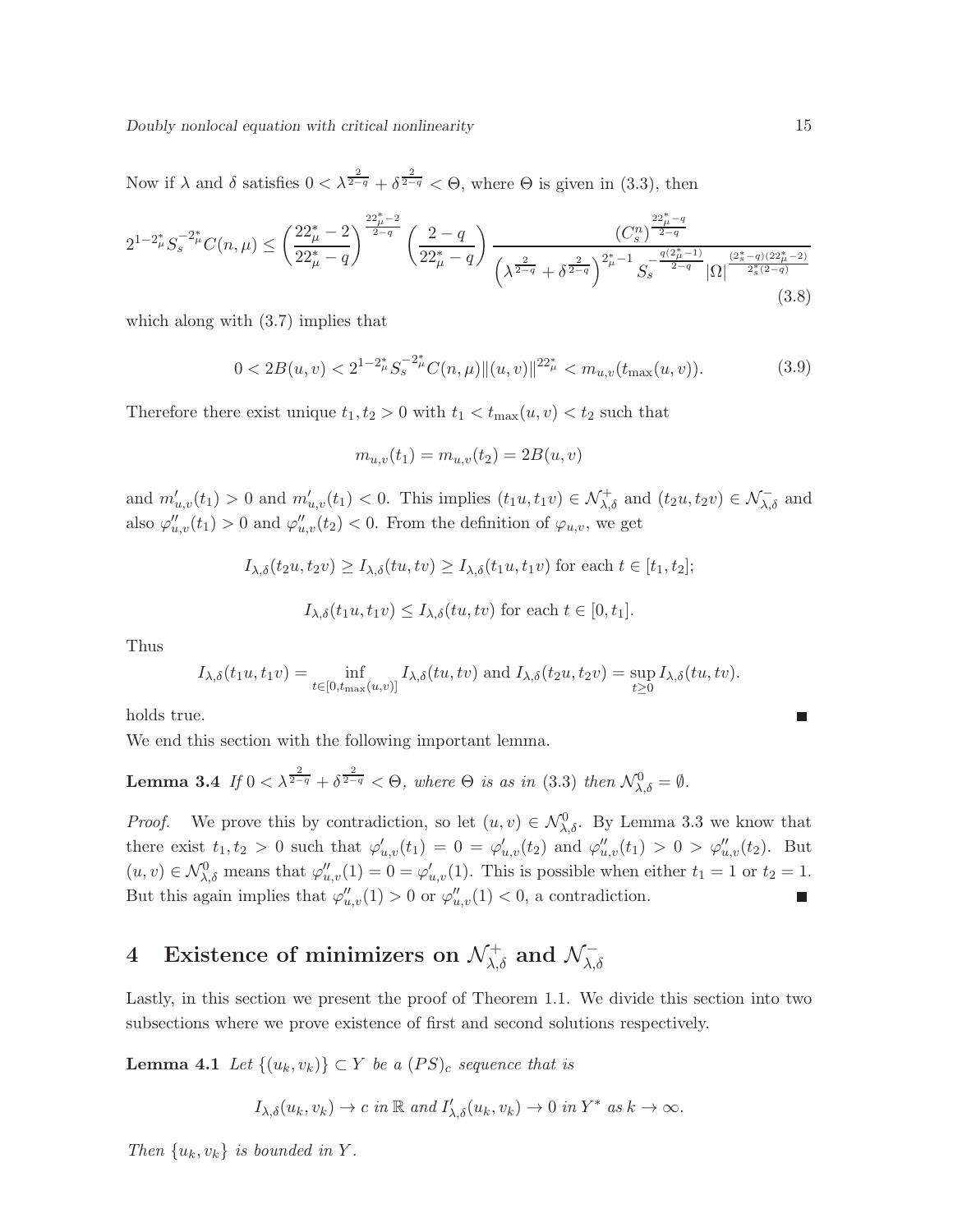*Proof.* Let  $\{(u_k, v_k)\}\subset Y$  be a  $(PS)_c$  sequence for  $I_{\lambda,\delta}$  such that

$$
I_{\lambda,\delta}(u_k, v_k) \to c
$$
 in  $\mathbb{R}$  and  $I'_{\lambda,\delta}(u_k, v_k) \to 0$  in  $Y^*$  as  $k \to \infty$ .

This can be equivalently written as

$$
\frac{C_s^n}{2} ||(u_k, v_k)||^2 - \frac{1}{q} \int_{\Omega} (\lambda |u_k|^q + \delta |v_k|^q) dx - \frac{1}{2_\mu^*} B(u_k, v_k) = c + o_k(1),\tag{4.1}
$$

$$
C_s^n \|(u_k, v_k)\|^2 - \int_{\Omega} (\lambda |u_k|^q + \delta |v_k|^q) dx - 2B(u_k, v_k) = o_k(\|(u_k, v_k)\|)
$$
(4.2)

as  $k \to \infty$ . We show the boundedness of the sequence  $\{(u_k, v_k)\}\$ in Y using the method of contradiction. So assume, on contrary,  $\|(u_k, v_k)\| \to \infty$  as  $k \to \infty$  and set

$$
w_k := \frac{u_k}{\|(u_k, v_k)\|}, \ \ z_k := \frac{v_k}{\|(u_k, v_k)\|}.
$$

Clearly,  $\|(w_k, z_k)\|=1$ , for all k which implies that there exists a subsequence, still denoted by  $\{(w_k, z_k)\}\$ , such that  $(w_k, z_k) \rightharpoonup (w, z)$  weakly in Y as  $k \to \infty$ , for some  $(w, z) \in Y$ . By fractional Sobolev embedding results, we get

$$
\int_{\Omega} (\lambda |w_k|^q + \delta |z_k|^q) dx \to \int_{\Omega} (\lambda |w|^q + \delta |z|^q) dx \text{ as } k \to \infty.
$$
 (4.3)

Putting  $u_k = w_k ||(u_k, v_k)||$  and  $v_k = z_k ||(u_k, v_k)||$  in (4.1) and (4.2) and solving we get

$$
\frac{C_s^n}{2}||(w_k, z_k)||^2 - \frac{||(u_k, z_k)||^{q-2}}{q} \int_{\Omega} (\lambda |w_k|^q + \delta |z_k|^q) dx - \frac{1}{2_{\mu}^*}||(u_k, v_k)||^{2_{\mu}^* - 2} B(w_k, z_k) = o_k(1),
$$
  

$$
C_s^n||(w_k, z_k)||^2 - ||(u_k, v_k)||^{q-2} \int_{\Omega} (\lambda |w_k|^q + \delta |z_k|^q) dx - 2||(u_k, v_k)||^{2_{\mu}^* - 2} B(w_k, z_k) = o_k(1).
$$

From above these two equations and (4.3), we get

$$
C_s^n \|(w_k, z_k)\|^2 = \frac{(22_{\mu}^* - q)}{q(2_{\mu}^* - 1)} \|(u_k, v_k)\|^{q-2} \int_{\Omega} (\lambda |w_k|^q + \delta |z_k|^q) dx + o_k(1)
$$
  
= 
$$
\frac{(22_{\mu}^* - q)}{q(2_{\mu}^* - 1)} \|(u_k, v_k)\|^{q-2} \int_{\Omega} (\lambda |w|^q + \delta |z|^q) dx + o_k(1).
$$

Since  $1 < q < 2$  and  $\|(u_k, v_k)\| \to \infty$  we get  $\|(w_k, z_k)\|^2 \to 0$  as  $k \to \infty$  which contradicts  $||(w_k, z_k)|| = 1$  for all k. This completes the proof.

**Lemma 4.2** If  $\{(u_k, v_k)\}\$ is a  $(PS)_c$  sequence for  $I_{\lambda, \delta}$  with  $(u_k, v_k) \rightharpoonup (u, v)$  weakly in Y as  $k \to \infty$ , then  $I'_{\lambda,\delta}(u,v) = 0$ . Moreover there exists a positive constant  $D_0$  depending on  $\mu, q, s, n, S_s$  and  $\Omega$  such that

$$
I_{\lambda,\delta}(u,v) \ge -D_0(\lambda^{\frac{2}{2-q}} + \delta^{\frac{2}{2-q}}),\tag{4.4}
$$

where

$$
D_0 := \frac{(2-q)(22_{\mu}^* - q)}{42_{\mu}^* q} \left[ \left( \frac{22_{\mu}^* C_s^n S_s (n - \mu + 2s)}{(2n - \mu)(22_{\mu}^* - q)} \right)^{-\frac{q}{2}} |\Omega|^{\frac{2_s^* - q}{2_s^*}} \right]^{\frac{2}{2-q}}.
$$

16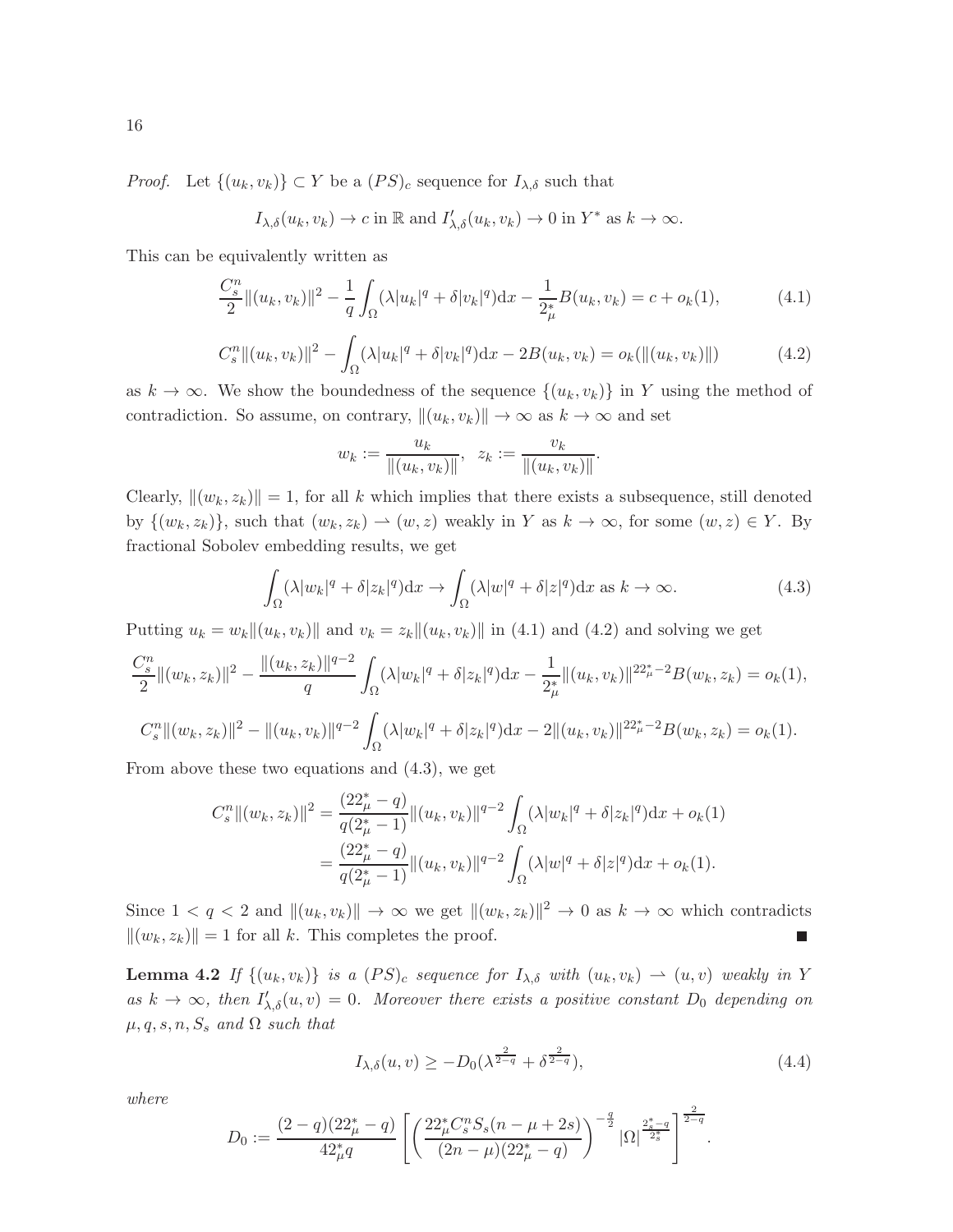*Proof.* Let  $\{(u_k,v_k)\}\subset Y$  be a  $(PS)_c$  sequence for  $I_{\lambda,\delta}$  such that  $(u_k,v_k)\to (u,v)$  weakly in Y as  $k \to \infty$ . This implies  $I'_{\lambda,\delta}(u_k, v_k) = o_k(1)$  in  $Y^*$  as  $k \to \infty$ . Let  $(\phi, \psi) \in Y$ . From weak convergence it follows that

$$
\lim_{k \to \infty} \langle u_k, \phi \rangle = \langle u, \phi \rangle \text{ and } \lim_{k \to \infty} \langle v_k, \psi \rangle = \langle v, \psi \rangle. \tag{4.5}
$$

For  $q' = \frac{q}{q}$  $\frac{q}{q-1}$  we also have

$$
|u_k|^{q-2}u_k \rightharpoonup |u|^{q-2}u, \ |v_k|^{q-2}v_k \rightharpoonup |v|^{q-2}v \text{ in } L^{q'}(\Omega) \text{ and } u_k \rightharpoonup u, \ v_k \rightharpoonup v \text{ in } L^{2^*_s}(\Omega). \tag{4.6}
$$

as  $k \to \infty$ , thanks to the embedding of  $X_0$  into  $L^m(\Omega)$  for all  $1 \leq m \leq 2_s^*$ . Since we assumed  $\phi, \psi \in X_0$  which is contained in  $L^q(\Omega) \cap L^{2^*_s}(\Omega)$ , so from (4.6) it follows that as  $k \to \infty$ 

$$
\int_{\Omega} |u_k|^{q-2} u_k \phi \mathrm{d}x \to \int_{\Omega} |u|^{q-2} u \phi \mathrm{d}x. \tag{4.7}
$$

Also since  $2_{\mu}^{*} - 1 = \frac{n - \mu + 2s}{n-2s}$  $\frac{-\mu+2s}{n-2s}$  and  $|u_k|^{2^*_{\mu}} \rightharpoonup |u|^{2^*_{\mu}}, |v_k|^{2^*_{\mu}} \rightharpoonup |v|^{2^*_{\mu}}$  in  $L^{\frac{2n}{2n-\mu}}(\Omega)$ , we get  $|u_k|^{2_\mu^* - 2} u_k \rightharpoonup |u|^{2_\mu^* - 2} u \text{ and } |v_k|^{2_\mu^* - 2} v_k \rightharpoonup |v|^{2_\mu^* - 2} v \text{ in } L^{\frac{2n}{n - \mu + 2s}}(\Omega).$ 

By Hardy-Littlewood-Sobolev inequality, the Riesz potential defines a linear and continuous map from  $L^{\frac{2n}{2n-\mu}}(\Omega)$  to  $L^{\frac{2n}{\mu}}(\Omega)$  which gives

$$
|x|^{-\mu} * |u_k|^{2^*_{\mu}} \rightharpoonup |x|^{-\mu} * |u|^{2^*_{\mu}} \text{ and } |x|^{-\mu} * |v_k|^{2^*_{\mu}} \rightharpoonup |x|^{-\mu} * |v|^{2^*_{\mu}} \text{ in } L^{\frac{2n}{\mu}}(\Omega). \tag{4.8}
$$

This implies that the sequences  $(|x|^{-\mu} * |u_k|^{2\mu} )|v_k|^{2\mu}^{-2}v_k$  and  $(|x|^{-\mu} * |v_k|^{2\mu} )|u_k|^{2\mu}^{-2}u_k$  converges weakly in  $L^{\frac{2n}{n+2s}}(\Omega)$ . Through Sobolev embedding we know that

$$
|u_k|^{2_{\mu}^{\ast}-2}u_k \to |u|^{2_{\mu}^{\ast}-2}u \text{ and } |v_k|^{2_{\mu}^{\ast}-2}v_k \to |v|^{2_{\mu}^{\ast}-2}v \text{ in } L^{\frac{2n}{2n-\mu}}(\Omega)
$$
 (4.9)

Taking into account (4.8) and (4.9), for any  $\tilde{\psi} \in L^{\infty}(\Omega)$  we obtain

$$
\int_{\Omega} (|x|^{-\mu} * |u_k|^{2\mu}) |v_k|^{2\mu - 2} v_k \tilde{\psi} dx \to \int_{\Omega} (|x|^{-\mu} * |u|^{2\mu}) |v|^{2\mu - 2} v \tilde{\psi} dx
$$
  
and 
$$
\int_{\Omega} (|x|^{-\mu} * |v_k|^{2\mu}) |u_k|^{2\mu - 2} u_k \tilde{\psi} dx \to \int_{\Omega} (|x|^{-\mu} * |v|^{2\mu}) |u|^{2\mu - 2} u \tilde{\psi} dx.
$$

Therefore the sequences  $(|x|^{-\mu} * |u_k|^{2\mu}_{\mu})|v_k|^{2\mu-2}v_k$  and  $(|x|^{-\mu} * |v_k|^{2\mu}_{\mu})|u_k|^{2\mu-2}u_k$  converges in the distributional sense. Since the weak limit and the distributional limit coincides, for  $\phi, \psi \in X_0(\Omega) \subset L^{2^*_s}(\Omega)$ , we get that as  $k \to \infty$ 

$$
\int_{\Omega} (|x|^{-\mu} * |u_k|^{2\mu}) |v_k|^{2\mu - 2} v_k \psi \, dx \to \int_{\Omega} (|x|^{-\mu} * |u|^{2\mu}) |v|^{2\mu - 2} v \psi \, dx,
$$
\n
$$
\int_{\Omega} (|x|^{-\mu} * |v_k|^{2\mu}) |u_k|^{2\mu - 2} u_k \phi \, dx \to \int_{\Omega} (|x|^{-\mu} * |v|^{2\mu}) |u|^{2\mu - 2} u \phi \, dx.
$$
\n(4.10)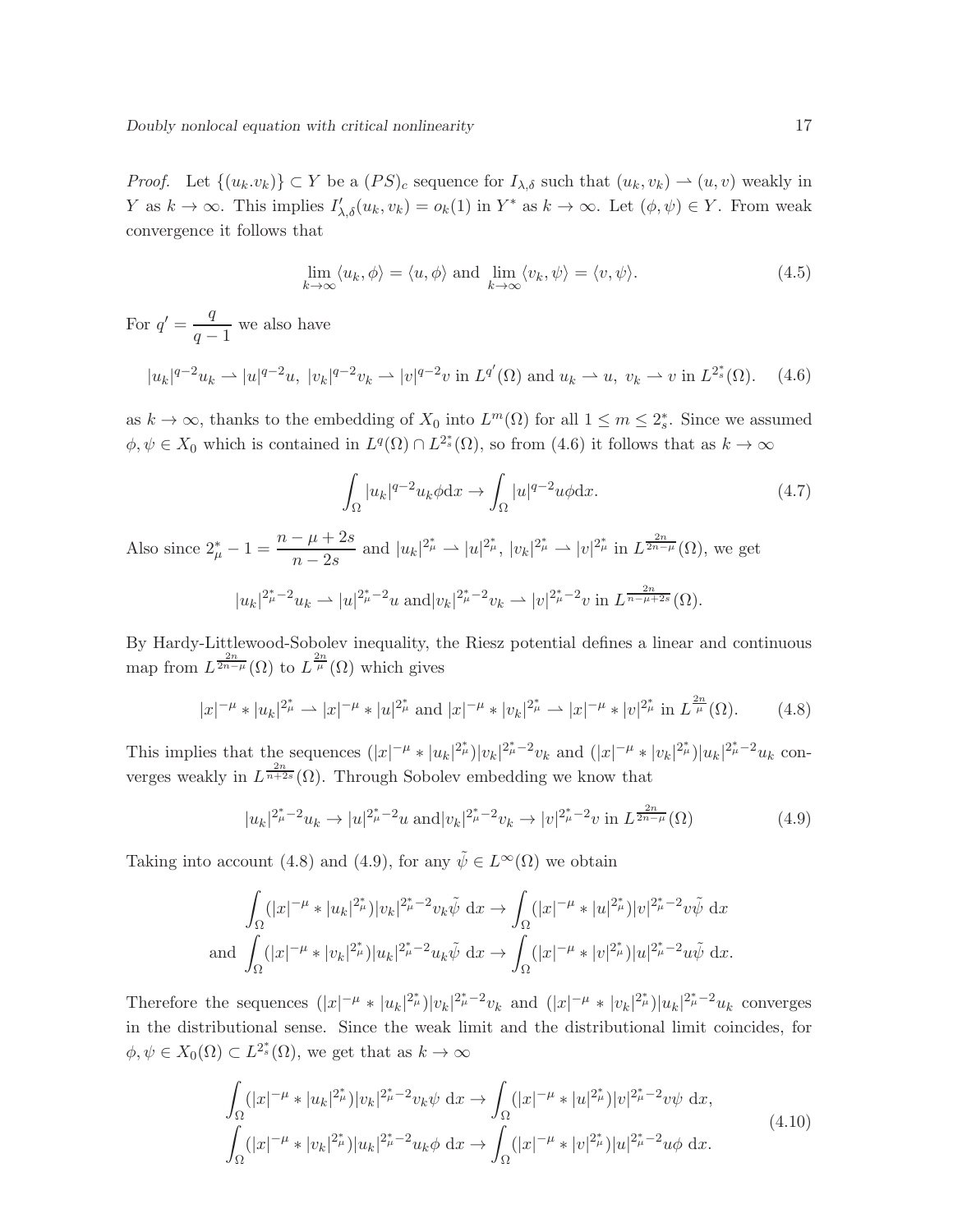So using (2.3), (4.5), (4.7) and (4.10) we get  $(I'_{\lambda,\delta}(u_k,v_k) - I'_{\lambda,\delta}(u,v),(\phi,\psi)) \to 0$  as  $k \to \infty$ , for all  $(\phi, \psi) \in Y$  which implies that  $I'_{\lambda, \delta}(u, v) = 0$ . Therefore  $(u, v)$  is a weak solution of  $(P_{\lambda,\delta})$  and  $(u, v) \in \mathcal{N}_{\lambda,\delta}$ . That is

$$
C_s^n \|(u, v)\|^2 = \int_{\Omega} (\lambda |u|^q + \delta |v|^q) \mathrm{d}x + 2B(u, v)
$$

which gives

$$
I_{\lambda,\delta}(u,v) = \frac{(2_{\mu}^{*}-1)C_{s}^{n}}{22_{\mu}^{*}} \|(u,v)\|^{2} - \frac{22_{\mu}^{*}-q}{22_{\mu}^{*}q} \int_{\Omega} (\lambda |u|^{q} + \delta |v|^{q}) dx.
$$
 (4.11)

Let  $D =$  $\lceil 2 \rceil$  $\frac{2}{q} \cdot \frac{n - \mu + 2s}{2(2n - \mu)}$  $2(2n - \mu)$  $\sqrt{1}$  $\frac{1}{q} - \frac{1}{22}$  $22^*_{\mu}$  $\setminus$ <sup>-1</sup> Using Hölder's inequality, fractional Sobolev inequality, definition of  $S_s$  and Young's inequality we get the following estimate

$$
\int_{\Omega} (\lambda |u|^{q} + \delta |v|^{q}) dx \leq |\Omega|^{\frac{2^{*}_{s}-q}{2^{*}_{s}}} S_{s}^{-\frac{q}{2}}(\lambda \|u\|^{q} + \delta \|v\|^{q})
$$
\n
$$
= \left( D^{\frac{q}{2}}(C_{s}^{n})^{\frac{q}{2}} \|u\|^{q} \right) \left( D^{-\frac{q}{2}} \lambda |\Omega|^{\frac{2^{*}_{s}-q}{2^{*}_{s}}} (C_{s}^{n} S_{s})^{-\frac{q}{2}} \right) + \left( D^{\frac{q}{2}}(C_{s}^{n})^{\frac{q}{2}} \|v\|^{q} \right) \left( D^{-\frac{q}{2}} \delta |\Omega|^{\frac{2^{*}_{s}-q}{2^{*}_{s}}} (C_{s}^{n} S_{s})^{-\frac{q}{2}} \right)
$$
\n
$$
\leq \frac{n-\mu+2s}{2(2n-\mu)} \left( \frac{1}{q} - \frac{1}{22^{*}_{\mu}} \right)^{-1} C_{s}^{n} (\|u\|^{2} + \|v\|^{2}) + \tilde{D} \left( \lambda^{\frac{2}{2-q}} + \delta^{\frac{2}{2-q}} \right)
$$
\n
$$
= \frac{n-\mu+2s}{2(2n-\mu)} \left( \frac{1}{q} - \frac{1}{22^{*}_{\mu}} \right)^{-1} C_{s}^{n} \|(u,v)\|^{2} + \tilde{D} \left( \lambda^{\frac{2}{2-q}} + \delta^{\frac{2}{2-q}} \right), \tag{4.12}
$$

where  $\tilde{D} := \frac{2-q}{2}$ 2  $\left(D^{-\frac{q}{2}}|\Omega|^{\frac{2^*_s-q}{2^*_s}}(C_s^nS_s)^{-\frac{q}{2}}\right)^{\frac{2}{2-q}}$ . Using (4.12) in (4.11), we finally obtain (4.4) with  $D_0 = \left(\frac{22^*_{\mu} - q}{22^*_{\mu} - q}\right)$  $22^*_{\mu}q$  $\hat{D}$ . This completes the proof.

As a consequence of Lemma 3.4 we infer that for any  $\lambda$ ,  $\delta$  satisfying  $0 < \lambda^{\frac{2}{2-q}} + \delta^{\frac{2}{2-q}} < \Theta$ ,

$$
\mathcal{N}_{\lambda,\delta} = \mathcal{N}_{\lambda,\delta}^+ \cup \mathcal{N}_{\lambda,\delta}^-.
$$

In spirit of Lemma 3.1, we define the following

$$
l_{\lambda,\delta} = \inf_{\mathcal{N}_{\lambda,\delta}} I_{\lambda,\delta}
$$
 and  $l_{\lambda,\delta}^{\pm} = \inf_{\mathcal{N}_{\lambda,\delta}^{\pm}} I_{\lambda,\delta}$ .

Then we have the following result.

Lemma 4.3 The following holds true:

- (i) If  $0 < \lambda^{\frac{2}{2-q}} + \delta^{\frac{2}{2-q}} < \Theta$ , then  $l_{\lambda,\delta} \leq l_{\lambda,\delta}^+ < 0$ ,
- $(ii)\,\,\inf\{\|(u,v)\|:\,\, (u,v)\in \mathcal{N}_{\lambda,\delta}^{-}\}\,>\,0\ \, and\,\, \sup\{\|(u,v)\|:\,\, (u,v)\in \mathcal{N}_{\lambda,\delta}^{-},\,\, I_{\lambda,\delta}(u,v)\leq M\}<\,$  $+\infty$  for each  $M > 0$ .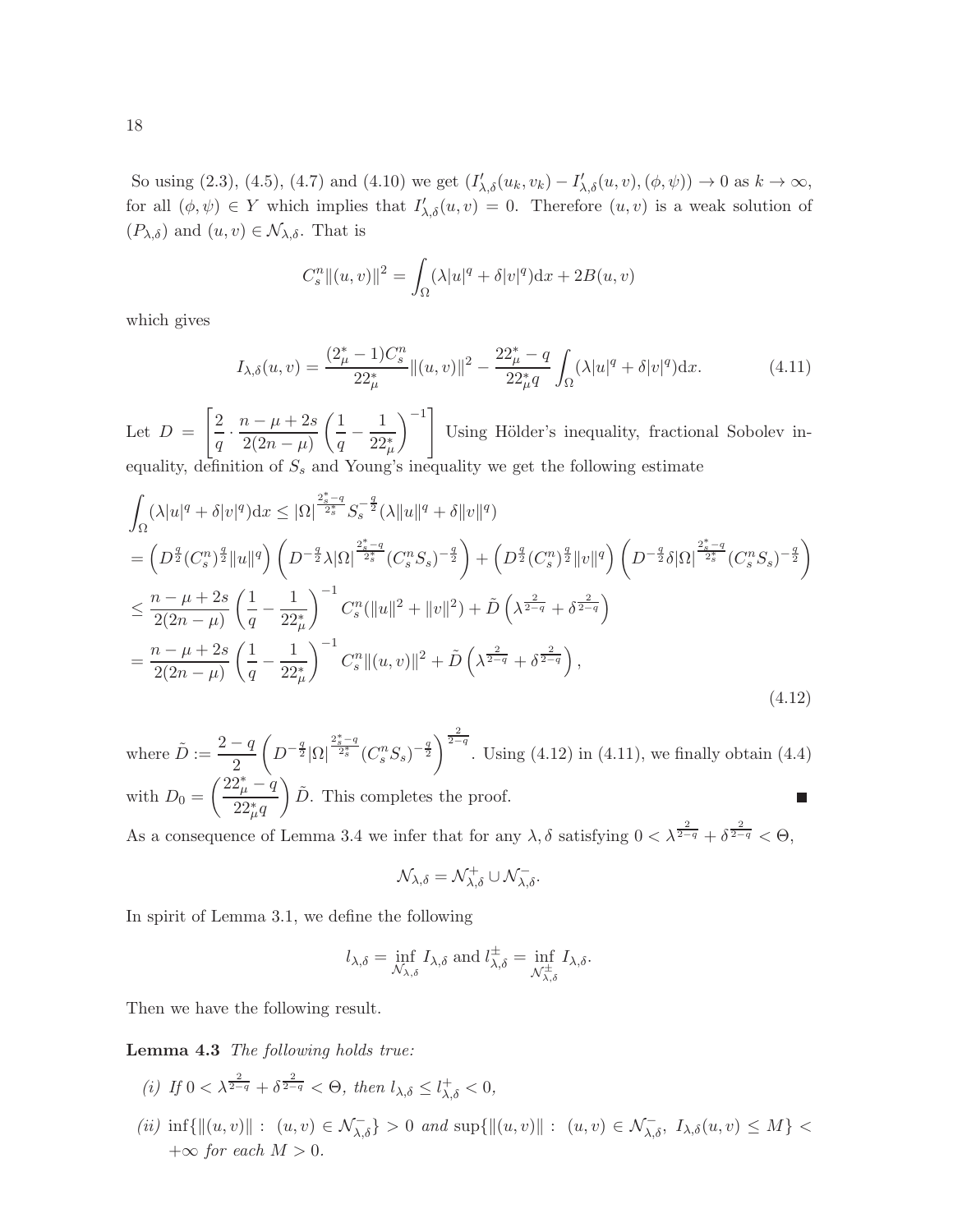Proof.

(i) Let  $(u, v) \in \mathcal{N}_{\lambda, \delta}^+$  implying that  $\varphi'_{u,v}(1) = 0$  and  $\varphi''_{u,v}(1) > 0$ . Therefore

$$
\frac{(2-q)C_s^n}{2(22_\mu^*-q)}\|(u,v)\|^2 > B(u,v).
$$

Using this we deduce that

$$
I_{\lambda,\delta}(u,v) = \left(\frac{1}{2} - \frac{1}{q}\right) C_s^{n} \|(u,v)\|^2 + \left(\frac{2}{q} - \frac{1}{2_{\mu}^*}\right) B(u,v)
$$
  

$$
< \left(\frac{q-2}{2q} + \frac{2-q}{22_{\mu}^*q}\right) C_s^{n} \|(u,v)\|^2 = \frac{2-q}{2q} \left(\frac{1}{2_{\mu}^*} - 1\right) \|(u,v)\|^2 < 0.
$$

This alongwith the definition of  $l_{\lambda,\delta}$  and  $l_{\lambda,\delta}^+$  implies that  $l_{\lambda,\delta} \leq l_{\lambda,\delta}^+ < 0$ .

(ii) Let  $(u, v) \in \mathcal{N}_{\lambda, \delta}^-$  then using Lemma 2.3 and (2.2) we get

$$
0 > \varphi''_{u,v}(1) \ge (2-q)C_s^{\eta} \|(u,v)\|^2 - 2(22^*_{\mu} - q)(\tilde{S}_s^H)^{-2^*_{\mu}} \|(u,v)\|^{22^*_{\mu}}.
$$

This gives

$$
||(u,v)|| \ge \left(\frac{(2-q)C_s^n}{2(22_\mu^* - q)(S_s^H)^{-2_\mu^*}}\right)^{\frac{1}{22_\mu^*-2}} > 0
$$

which implies that  $\inf\{\|(u,v)\| : (u,v) \in \mathcal{N}_{\lambda,\delta}^- \} > 0$ . Therefore  $\inf\{\|(u,v)\| : (u,v) \in \mathcal{N}_{\lambda,\delta}^- \}$  $\{\mathcal{N}_{\lambda,\delta}^-\} > 0$ . Now let  $I_{\lambda,\delta}(u,v) \leq M$  for some  $M > 0$  then an easy computation yields

$$
\left(\frac{1}{2} - \frac{1}{22\mu}\right) C_s^n ||(u, v)||^2 - K_{\lambda, \delta} \left(\frac{1}{q} - \frac{1}{22\mu}\right) ||(u, v)||^q \le M
$$

where  $K_{\lambda,\delta} = S_s^{-\frac{q}{2}} |\Omega|^{\frac{2_s^*-q}{2_s^*}} (\lambda + \delta)$  which completes the proof.

Our next result is established by using the implicit function theorem and it plays a crucial role in proving Theorem 4.5.

**Proposition 4.4** Assume  $0 < \lambda^{\frac{2}{2-q}} + \delta^{\frac{2}{2-q}} < \Theta$  and  $w = (u, v) \in \mathcal{N}_{\lambda, \delta}$ . Then there exist  $\epsilon > 0$  and a differentiable function  $\zeta : B_{\epsilon}(0) \subset Y \to \mathbb{R}^+$  ( $B_{\epsilon}(0)$  denotes ball of radius  $\epsilon$  with center origin) such that  $\zeta(0) = 1$ ,  $\zeta(z)(w - z) \in \mathcal{N}_{\lambda,\delta}$  and

$$
(\zeta'(0), z) = -\frac{2(\langle u, z_1 \rangle + \langle v, z_2 \rangle) - T_{\lambda, \delta}(w, z) - 2M(z)}{(2 - q)C_s^{\eta} ||(u, v)||^2 - 2(22_\mu^*) B(u, v)}
$$
(4.13)

for all  $z = (z_1, z_2) \in B_{\epsilon}(0)$ , where

$$
T_{\lambda,\delta}(w,z) = q \int_{\Omega} (\lambda |u|^{q-2} u z_1 + \delta |v|^{q-2} v z_2) dx,
$$
  

$$
M(z) = \int_{\Omega} ((|x|^{-\mu} * |v|^{2\mu}) |u|^{2\mu-\mu} u z_1 + (|x|^{-\mu} * |u|^{2\mu}) |v|^{2\mu-\mu} v z_2) dx.
$$

 $\Box$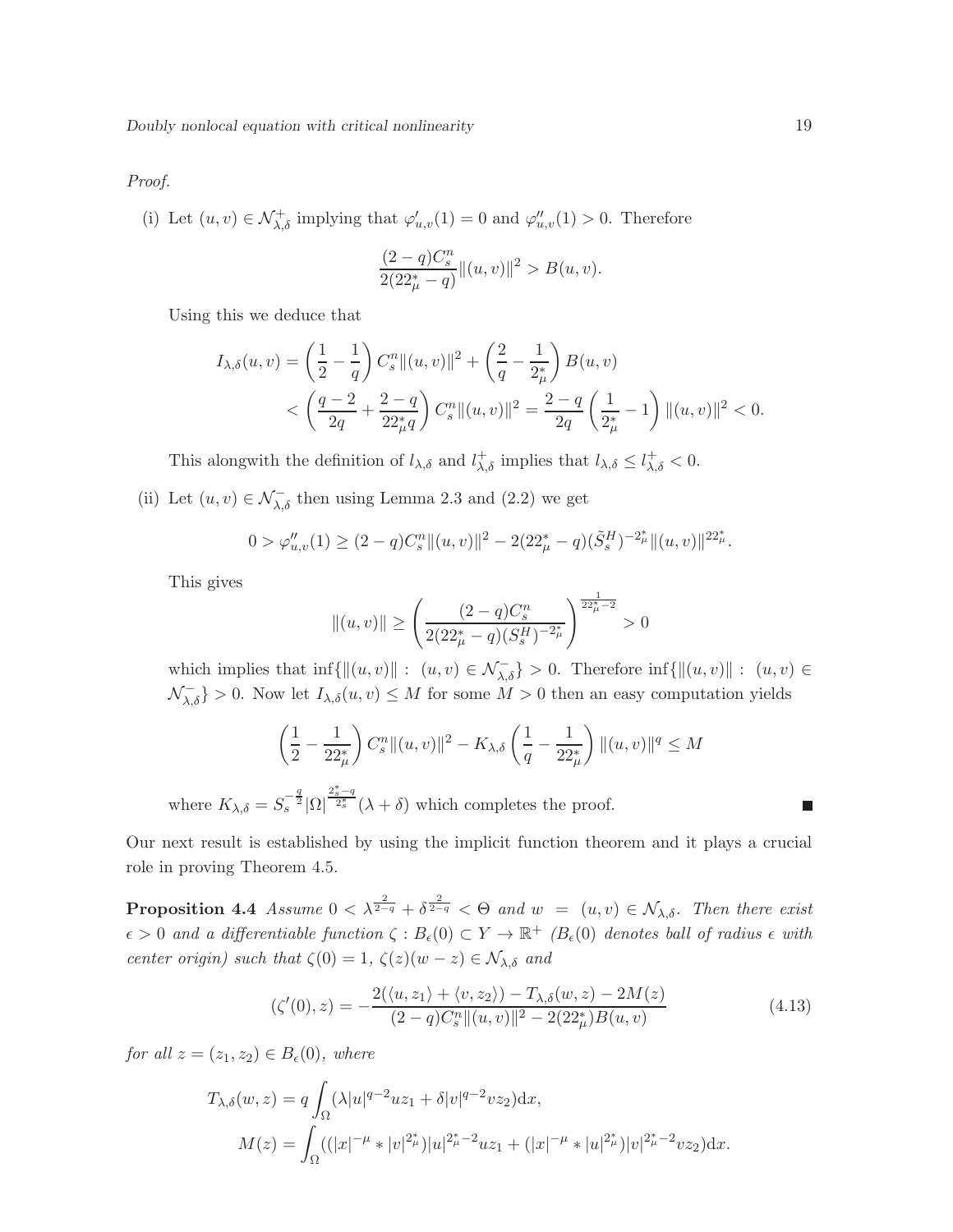*Proof.* For  $w = (u, v) \in \mathcal{N}_{\lambda, \delta}$ , let us define  $\mathfrak{F}_w : \mathbb{R}^+ \times Y \to \mathbb{R}^n$  by

$$
\mathfrak{F}_w(\rho, z) := (I'_{\lambda, \delta}(\rho(w - z)), (\rho(w - z)))
$$
  
=  $\rho^2 C_s^n ||(u - z_1, v - z_2)||^2 - \rho^q \int_{\Omega} (\lambda |u - z_1|^q + \delta |v - z_2|^q) dx - 2\rho^{22\mu} B(u - z_1, v - z_2)$ 

where  $\rho \in \mathbb{R}^+$  and  $z = (z_1, z_2) \in Y$ . Then clearly  $\mathfrak{F}_w(1, (0, 0)) = (I'_{\lambda, \delta}(w), w) = 0$  since  $w \in \mathcal{N}_{\lambda,\delta}$ . Also

$$
\frac{d}{d\rho}\mathfrak{F}_w(1,(0,0)) = 2C_s^n \|(u,v)\|^2 - q \int_{\Omega} (\lambda |u|^q + \delta |v|^q) dx - 2(22^*_{\mu})B(u,v)
$$

$$
= (2-q)C_s^n \|(u,v)\|^2 - 2(22^*_{\mu} - q) \int_{\Omega} (\lambda |u|^q + \delta |v|^q) dx = \varphi_{u,v}''(1) \neq 0
$$

because of Lemma 3.4. Therefore we can apply the implicit function theorem to obtain a  $\epsilon > 0$  and a differentiable map  $\zeta : B_{\epsilon}(0) \subset Y \to \mathbb{R}^+$  with  $\zeta(0) = 1$  and satisfies (4.13). Also  $\mathfrak{F}_w(\zeta) = 0$  for all  $z \in B_{\epsilon}(0)$  which is equivalent to

$$
(I'_{\lambda,\delta}(\zeta(z)(w-z)),\zeta(z)(w-z))=0, \text{ for all } z\in B_{\epsilon}(0),
$$

 $\mathcal{L}_{\mathcal{A}}$ 

that is  $\zeta(z)(w-z) \in \mathcal{N}_{\lambda,\delta}$ .

**Theorem 4.5** If  $0 < \lambda^{\frac{2}{2-q}} + \delta^{\frac{2}{2-q}} < \Theta$  then there exists a  $(PS)_{l_{\lambda,\delta}}$  sequence  $\{(u_k, v_k)\} \subset \mathcal{N}_{\lambda,\delta}$ for  $I_{\lambda,\delta}$ .

Proof. We use the Ekeland Variational principle to say that there exists a minimizing sequence  $\{(u_k, v_k)\}\subset \mathcal{N}_{\lambda,\delta}$  such that

$$
I_{\lambda,\delta}(u_k, v_k) < l_{\lambda,\delta} + \frac{1}{k} \quad \text{and} \quad I_{\lambda,\delta}(u_k, v_k) < I_{\lambda,\delta}(w_1, w_2) + \frac{1}{k} \|(w_1, w_2) - (u_k, v_k)\|, \tag{4.14}
$$

for each  $(w_1, w_2) \in \mathcal{N}_{\lambda, \delta}$ . From Lemma 4.3(i) we know that  $l_{\lambda, \delta} < 0$ , therefore we can find k sufficiently large such that

$$
I_{\lambda,\delta}(u_k, v_k) = \left(\frac{1}{2} - \frac{1}{22_{\mu}^*}\right) C_s^n \| (u, v) \|^2 - \left(\frac{1}{q} - \frac{1}{22_{\mu}^*}\right) \int_{\Omega} (\lambda |u|^q + \delta |v|^q) dx < \frac{l_{\lambda,\delta}}{2}.\tag{4.15}
$$

This gives us

$$
-\frac{2_{\mu}^{*}q}{(22_{\mu}^{*}-q)}l_{\lambda,\delta} < \int_{\Omega} (\lambda|u|^{q} + \delta|v|^{q}) dx < S_{s}^{-\frac{q}{2}} |\Omega|^{\frac{2_{s}^{*}-q}{2_{s}^{*}}} (\lambda^{\frac{2}{2-q}} + \delta^{\frac{2}{2-q}})^{\frac{2-q}{2}} \| (u_{k}, v_{k}) \|^{q}.
$$
 (4.16)

Consequently  $(u_k, v_k) \neq 0$ . From (4.16) we get

$$
\|(u_k, v_k)\| > \left( -\frac{2_{\mu}^* q l_{\lambda, \delta}}{22_{\mu}^* - q} S_s^{\frac{q}{2}} |\Omega|^{-\frac{2_s^* - q}{2_s^*}} \left( \lambda^{\frac{2}{2-q}} + \delta^{\frac{2}{2-q}} \right)^{\frac{q-2}{2}} \right)^{\frac{1}{q}} \tag{4.17}
$$

and from (4.15) we get

$$
\|(u_k, v_k)\| < \left(\frac{(22_{\mu}^* - q)}{q(2_{\mu}^* - 1)} S_s^{-\frac{q}{2}} |\Omega|^{\frac{2_s^* - q}{2_s^*}} \left(\lambda^{\frac{2}{2-q}} + \delta^{\frac{2}{2-q}}\right)^{\frac{2-q}{2}}\right)^{\frac{1}{2-q}}.
$$
\n(4.18)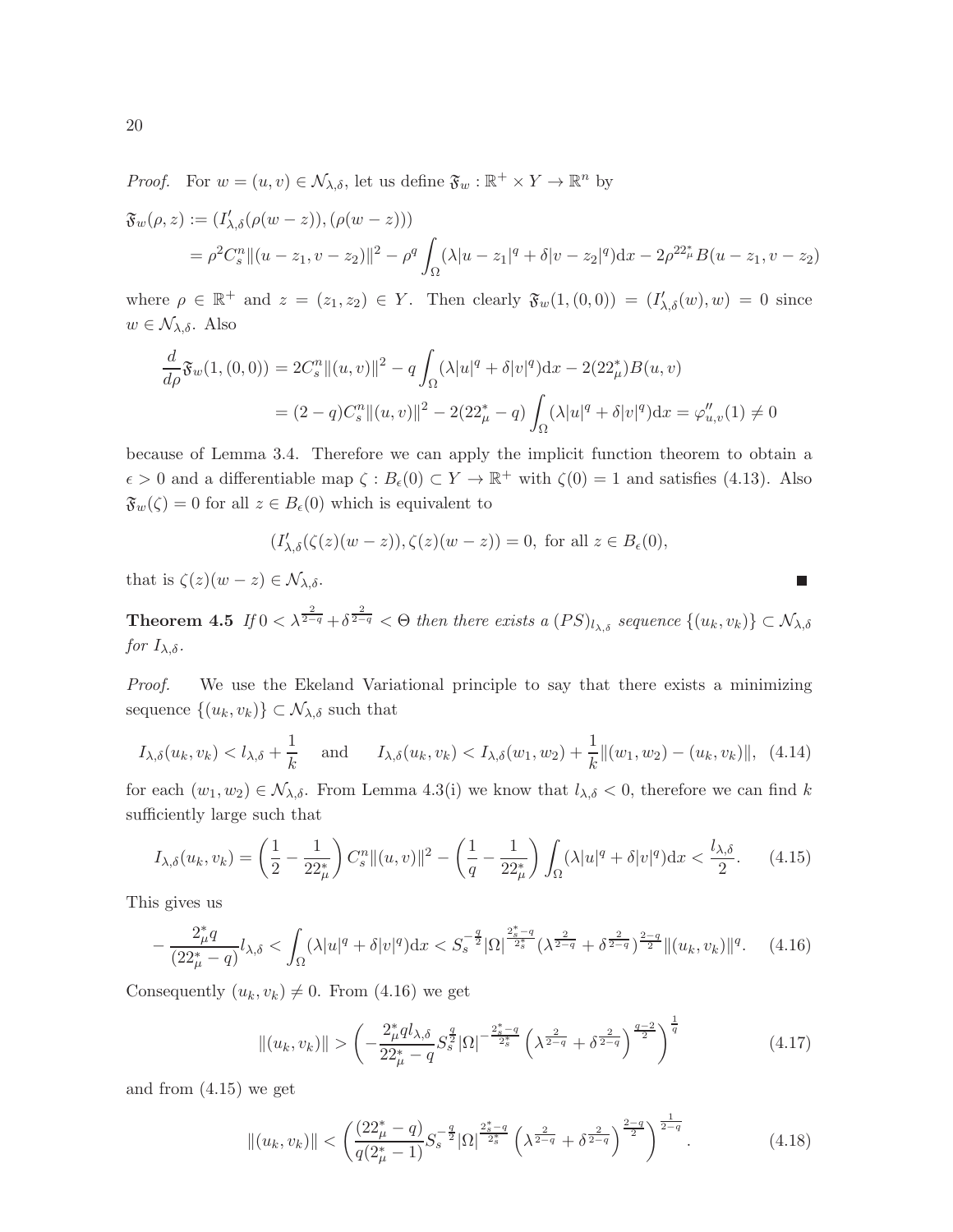**Claim:**  $I'_{\lambda,\delta}(u_k, v_k) \to 0$  in  $Y^*$  as  $k \to \infty$ .

Let us fix  $k \in \mathbb{N}$  then by applying Proposition 4.4 to  $w_k = (u_k, v_k)$ , we get that there exists a function  $\zeta_k : B_{\epsilon_k}(0) \to \mathbb{R}^+$  for some  $\epsilon_k > 0$  such that  $\zeta_k(h)(w_k - h) \in \mathcal{N}_{\lambda,\delta}$  for  $h = (h_1, h_2) \in B_{\epsilon_k}(0)$ . Let us take  $\tau \in (0, \epsilon_k)$  and  $z \in Y$  with  $z \not\equiv 0$  in Y. We set

$$
\tilde{z} = \frac{\tau z}{\|z\|}
$$
 and  $h_{\tau} = \zeta_k(\tilde{z})(w_k - \tilde{z}).$ 

Then Lemma 4.4 implies that  $\tilde{z} \in \mathcal{N}_{\lambda,\delta}$  and using (4.14) with  $(w_1, w_2) = h_\tau$  we get

$$
I_{\lambda,\delta}(h_{\tau}) - I_{\lambda,\delta}(w_k) \geq -\frac{1}{k} ||(h_{\tau} - w_k)||.
$$

Now applying the Mean Value theorem we obtain

$$
(I'_{\lambda,\delta}(w_k), h_{\tau} - w_k) + o(||h_{\tau} - w_k||) \geq -\frac{1}{k} ||h_{\tau} - w_k||.
$$

Substituting the value of  $h_{\tau}$  in this, we get

$$
(I'_{\lambda,\delta}(w_k), -\tilde{z}) + (\zeta_k(\tilde{z}) - 1)(I'_{\lambda,\delta}(w_k), w_k - \tilde{z}) \ge -\frac{1}{k} ||h_{\tau} - w_k|| + o(||h_{\tau} - w_k||).
$$

Then using the fact that  $\zeta_k'(\tilde{h})(w_k - \tilde{h}) \in \mathcal{N}_{\lambda,\delta}$ , we get

$$
-\tau\left(I'_{\lambda,\delta}(w_k),\frac{z}{\|z\|}\right)+(\zeta_k(\tilde{z})-1)(I'_{\lambda,\delta}(w_k)-I'_{\lambda,\delta}(h_{\tau}),w_k-\tilde{h})\geq -\frac{1}{k}\|h_{\tau}-w_k\|+o(\|h_{\tau}-w_k\|).
$$
\n(4.19)

Since  $||h_\tau - w_k|| \leq \tau |\zeta_k(\tilde{h})| + |\zeta_k(\tilde{h}) - 1| ||w_k||$  and

$$
\lim_{\tau \to 0} \frac{|\zeta_k(\tilde{h}) - 1|}{\tau} \le ||\zeta'_k(0)||.
$$

On passing the limit  $\tau \to 0$  in (4.19), for some constant  $M > 0$  we get

$$
\left(I'_{\lambda,\delta}(w_k),\frac{z}{\|z\|}\right)\leq \frac{M}{k}(1+\|\zeta_k'(0)\|).
$$

This will prove our claim once we are able to show that sup k  $\|\zeta_k'(0)\| < +\infty$ . Let  $w = (w_1, w_2) \in$  $Y$  then using Hölder's inequality we get

$$
\int_{\Omega} (\lambda |u_k|^{q-1} w_1 + \delta |v_k|^{q-1} w_2) dx \leq (\lambda + \delta) C_q^q \|(u_k, v_k)\|^{q-1} \|(w_1, w_2)\|,
$$
\n(4.20)

where  $C_q = \sup\{\int_{\Omega} u^q : ||u_k|| = 1\}$ . Again using Hölder inequality, Hardy-Littlewood-Sobolev inequality and fractional Sobolev embeddings, we can estimate the following

$$
\int_{\Omega} (|x|^{\mu} * |u_k|^{2\mu}) |v_k|^{2\mu-1} w_1 dx
$$
\n
$$
\leq C(n,\mu) \left( \int_{\Omega} (|v_k|^{2\mu-1} w_1)^{\frac{2n}{2n-\mu}} \right)^{\frac{2n-\mu}{2n}} \left( \int_{\Omega} |u_k|^{2\mu-\frac{2n}{2n-\mu}} \right)^{\frac{2n-\mu}{2n}}
$$
\n
$$
\leq C(n,\mu) \left[ \left( \int_{\Omega} |v_k|^{2\mu} \right)^{\frac{n-\mu+2s}{2n-\mu}} \left( \int_{\Omega} |w_1|^{2\mu} \right)^{\frac{1}{2\mu}} \right]^{\frac{2n-\mu}{2n}} \left( \int_{\Omega} |u_k|^{2\mu} \right)^{\frac{2n-\mu}{2n}} \right] \leq M_1 ||(u_k, v_k)||^{\alpha} ||(w_1, w_2)||,
$$
\n
$$
(4.21)
$$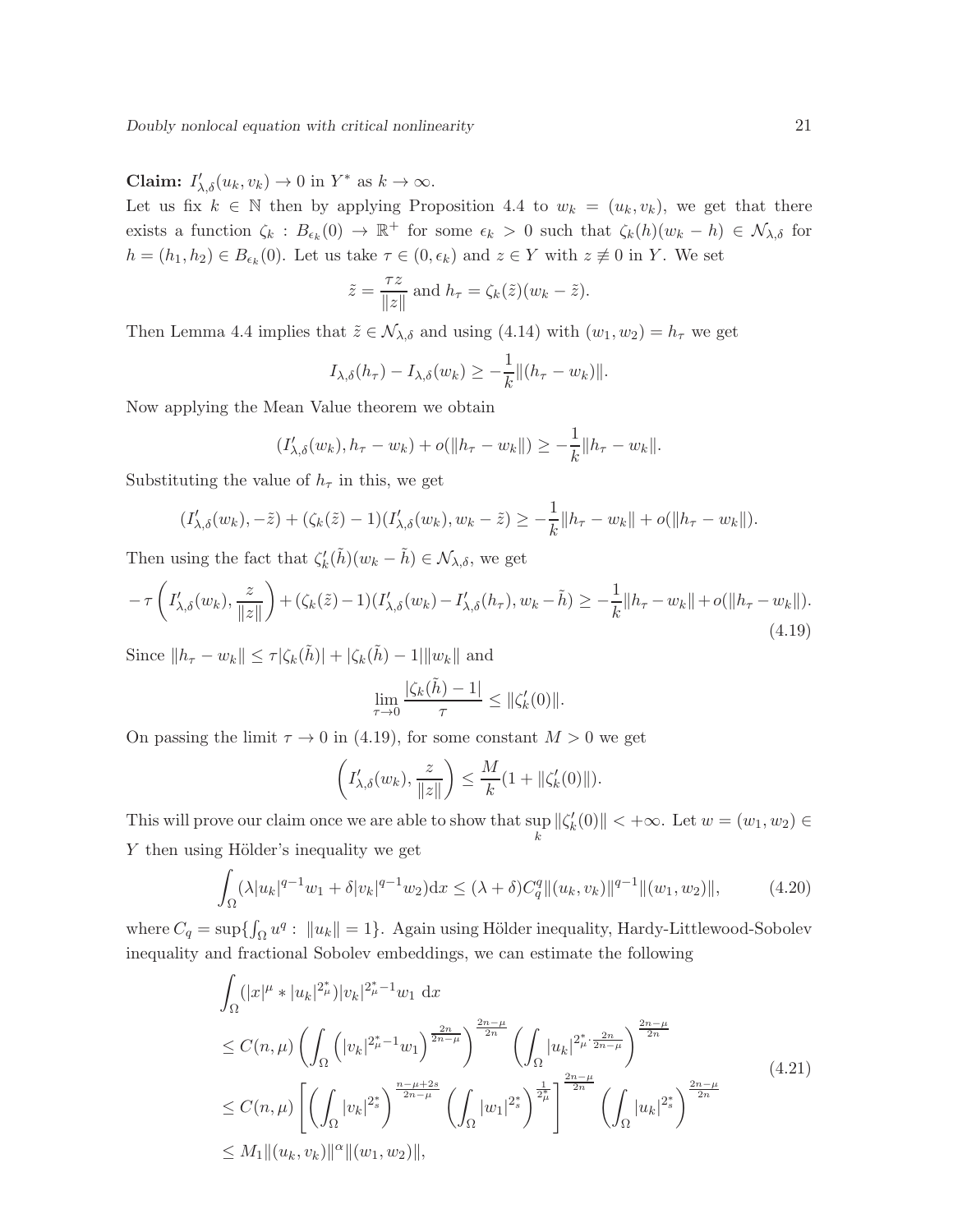where  $\alpha = 2_s^*$  $\int 3n - 2\mu + 2s$  $2n$ ) and  $M_1 > 0$  is a constant. Similarly we can show that there exist  $M_2 > 0$  such that

$$
\int_{\Omega} (|x|^{\mu} * |v_k|^{2\mu}) |u_k|^{2\mu - 1} w_2 \, dx \le M_2 \| (u_k, v_k) \|^\alpha \| (w_1, w_2) \|.
$$
\n(4.22)

Consequently using  $(4.20)$ ,  $(4.21)$  and  $(4.22)$  in  $(4.13)$  we get

$$
|(\zeta'_k(0), w)| \le \frac{M_3 ||(w_1, w_2)||}{|(2-q)C_s^n ||(u_k, v_k)||^2 - 2(22^*_\mu - q)B(u_k, v_k)|}
$$

where  $M_3 > 0$  is a constant independent of  $(u_k, v_k)$ , thanks to (4.17). **Claim:** There exists a  $M_4 > 0$  such that

$$
|(2-q)C_s^{\{n\}}|(u_k, v_k)||^2 - 2(22_\mu^* - q)B(u_k, v_k)| \ge M_4.
$$

On contrary, let us assume that there exist a subsequence still denoted by  $\{(u_k, v_k)\}\subset \mathcal{N}_{\lambda,\delta}$ such that

$$
|(2-q)C_s^n||(u_k, v_k)||^2 - 2(22_\mu^* - q)B(u_k, v_k)| = o_k(1).
$$
\n(4.23)

Since  $(u_k, v_k) \in \mathcal{N}_{\lambda, \delta}$ , we have

$$
C_s^n \|(u_k, v_k)\|^2 = \left(\frac{22_{\mu}^* - q}{22_{\mu}^* - 2}\right) \int_{\Omega} (\lambda |u_k|^q + \delta |v_k|^q) dx + o_k(1)
$$
  

$$
\leq \left(\frac{22_{\mu}^* - q}{22_{\mu}^* - 2}\right) S_s^{-\frac{q}{2}} |\Omega|^{\frac{2_s^* - q}{2_s^*}} (\lambda^{\frac{2}{2-q}} + \delta^{\frac{2}{2-q}})^{\frac{2-q}{2}} \| (u_k, v_k) \|^q + o_k(1)
$$

which implies that

$$
C_s^n \|(u_k, v_k)\|^{2-q} \le \left(\frac{22_{\mu}^* - q}{22_{\mu}^* - 2}\right) S_s^{-\frac{q}{2}} |\Omega|^{\frac{2_s^* - q}{2_s^*}} (\lambda^{\frac{2}{2-q}} + \delta^{\frac{2}{2-q}})^{\frac{2-q}{2}} + o_k(1). \tag{4.24}
$$

Also (4.23) gives us

$$
C_s^n \|(u_k, v_k)\|^2 = \left(\frac{2(22_\mu^* - q)}{2 - q}\right) B(u_k, v_k) + o_k(1) \le \left(\frac{2(22_\mu^* - q)}{2 - q}\right) (\tilde{S}_s^H)^{-2_\mu^*} \|(u_k, v_k)\|^{22_\mu^*} + o_k(1)
$$

which implies that

$$
||(u_k, v_k)|| \ge \left(\frac{C_s^n(2-q)(\tilde{S}_s^H)^{2_{\mu}^*}}{2(22_{\mu}^* - q)}\right)^{\frac{1}{22_{\mu}^* - 2}} + o_k(1) \tag{4.25}
$$

where we used the fact that  $\|(u_k, v_k)\| \neq o_k(1)$  because of (4.17). From (4.24) and (4.25), for large  $k$  we obtain

$$
C_s^n \left( \frac{C_s^n (2-q)(\tilde{S}_s^H)^{2\mu}_{\mu}}{2(22^*_{\mu}-q)} \right)^{\frac{2-q}{22^*_{\mu}-2}} \le \left( \frac{22^*_{\mu}-q}{22^*_{\mu}-2} \right) S_s^{-\frac{q}{2}} |\Omega|^{\frac{2^*_{s}-q}{2^*_{s}}} (\lambda^{\frac{2}{2-q}} + \delta^{\frac{2}{2-q}})^{\frac{2-q}{2}}
$$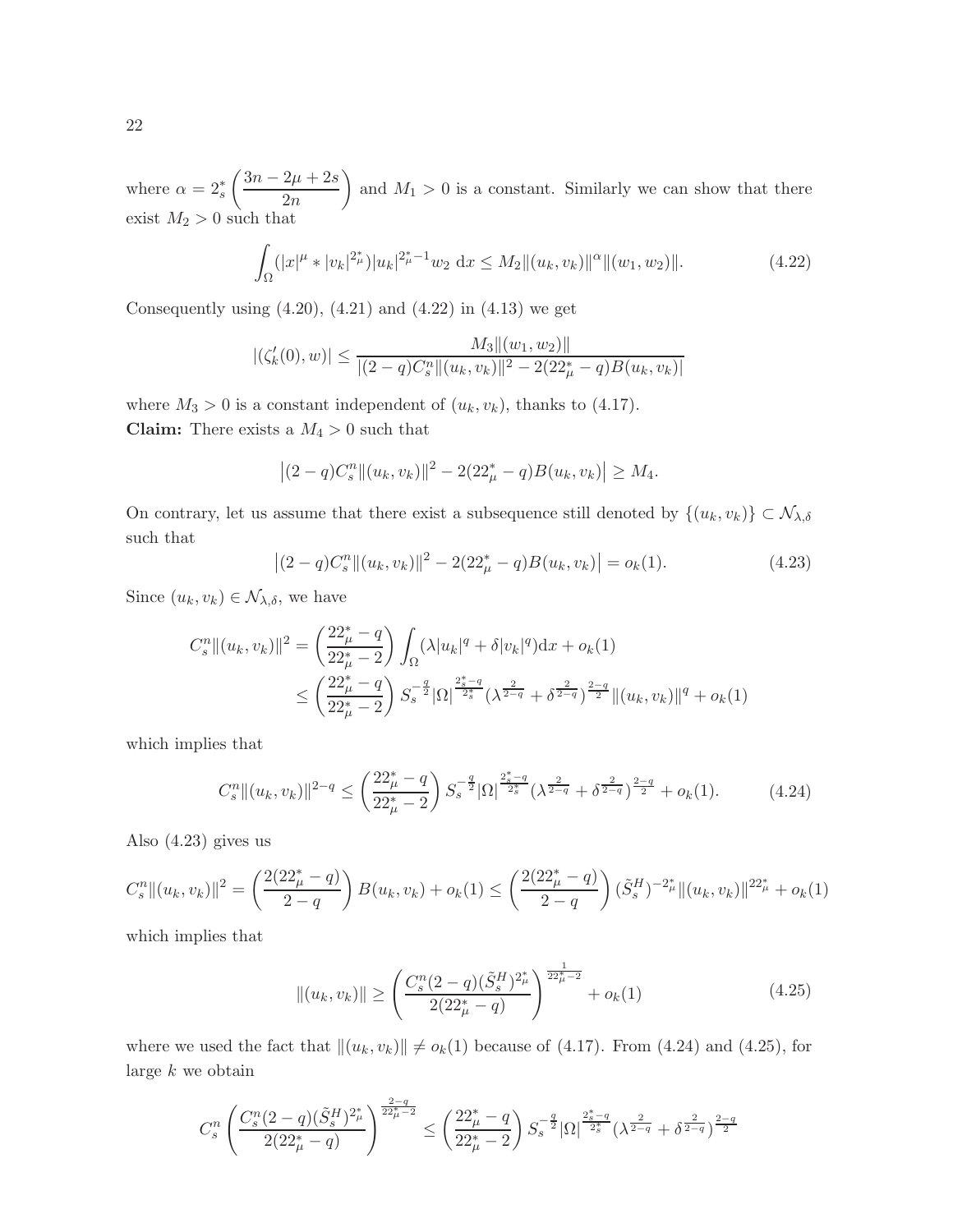Then using Lemma 2.6 and (2.6), the above inequality yields

$$
(\lambda^{\frac{2}{2-q}}+\delta^{\frac{2}{2-q}})\geq \left[\frac{2^{2_{\mu}^{\ast}-1}(C^{n}_{s})^{\frac{22_{\mu}^{\ast}-q}{2-q}}}{C(n,\mu)}\left(\frac{2-q}{22_{\mu}^{\ast}-q}\right)\left(\frac{22_{\mu}^{\ast}-2}{22_{\mu}^{\ast}-q}\right)^{\frac{22_{\mu}^{\ast}-2}{2-q}}S_{s}^{\frac{q(2_{\mu}^{\ast}-1)}{2-q}+2_{\mu}^{\ast}}|\Omega|^{-\frac{(2_{s}^{\ast}-q)(22_{\mu}^{\ast}-2)}{2_{s}^{\ast}(2-q)}}\right]^{\frac{1}{2_{\mu}^{\ast}-1}}
$$

This contradicts the assumption that  $0 < \lambda^{\frac{2}{2-q}} + \delta^{\frac{2}{2-q}} < \Theta$ . Hence the claim holds true and we finally obtain

$$
\left(I'_{\lambda,\delta}(w_k),\frac{z}{\|z\|}\right)\leq \frac{M}{k}.
$$

This establishes our first claim and completes the proof.

### 4.1 First solution

We now prove the existence of first solution for the problem  $(P_{\lambda,\delta})$ .

**Theorem 4.6** Let  $0 < \lambda^{\frac{2}{2-q}} + \delta^{\frac{2}{2-q}} < \Theta$ . Then there exists a  $(u_1, v_1) \in \mathcal{N}_{\lambda, \delta}^+$  such that  $(u_1, v_1)$ is a weak solution of  $(P_{\lambda,\delta})$ . Moreover,  $(u_1, v_1)$  satisfies  $I_{\lambda,\delta}(u_1, v_1) = l_{\lambda,\delta} = l_{\lambda,\delta}^+ < 0$ .

*Proof.* By Theorem 4.5 we know that there exists a  $(PS)_{l_{\lambda,\delta}}$  sequence  $\{(u_k,v_k)\}\subset \mathcal{N}_{\lambda,\delta}$  for  $I_{\lambda,\delta}$  that is

$$
\lim_{k \to \infty} I_{\lambda,\delta}(u_k, v_k) = l_{\lambda,\delta} \le l_{\lambda,\delta}^+ < 0 \text{ and } \lim_{k \to \infty} I'_{\lambda,\delta}(u_k, v_k) = 0 \text{ in } Y^*.
$$

By Lemma 4.1 we know that this sequence  $\{(u_k, v_k)\}\$ is bounded in Y. Therefore there exists  $(u_1, v_1) \in Y$  such that upto a subsequence,  $(u_k, v_k) \to (u_1, v_1)$  weakly in Y and  $(u_k, v_k) \to$  $(u_1, v_1)$  strongly in  $L^m(\Omega)$ , for  $m \in [1, 2_s^*)$  as  $k \to \infty$ . Therefore  $\lim_{k \to \infty} \int_{\Omega} (\lambda |u_k|^q + \delta |v_k|^q) dx =$  $\int_{\Omega} (\lambda |u|^q + \delta |v|^q) dx$ . We already know that  $(u_1, v_1)$  is a weak solution of  $(P_{\lambda,\delta})$ , by Lemma 4.2. Since  $\{(u_k, v_k)\}\subset \mathcal{N}_{\lambda,\delta}$  we obtain

$$
I_{\lambda,\delta}(u_k, v_k) = \left(\frac{1}{2} - \frac{1}{22_{\mu}^{*}}\right) C_s^{n} ||(u_k, v_k)||^2 - \left(\frac{1}{q} - \frac{1}{22_{\mu}^{*}}\right) \int_{\Omega} (\lambda |u_k|^q + \delta |v_k|^q) dx
$$
  

$$
\geq -\left(\frac{1}{q} - \frac{1}{22_{\mu}^{*}}\right) \int_{\Omega} (\lambda |u_k|^q + \delta |v_k|^q) dx.
$$

From Lemma 4.3 we know that  $l_{\lambda,\delta} < 0$ , so passing on the limit  $k \to \infty$  we get

$$
\int_{\Omega} (\lambda |u_1|^q + \delta |v_1|) \mathrm{d}x \ge -\frac{22_{\mu}^*}{(22_{\mu}^* - q)} l_{\lambda, \delta} > 0.
$$

This implies that  $(u_1, v_1) \in \mathcal{N}_{\lambda, \delta}$  is non-trivial solution of  $(P_{\lambda, \delta})$ . **Claim:**  $(u_k, v_k) \to (u_1, v_1)$  strongly in Y as  $k \to \infty$  and  $I_{\lambda, \delta}(u_1, v_1) = l_{\lambda, \delta}^+$ . П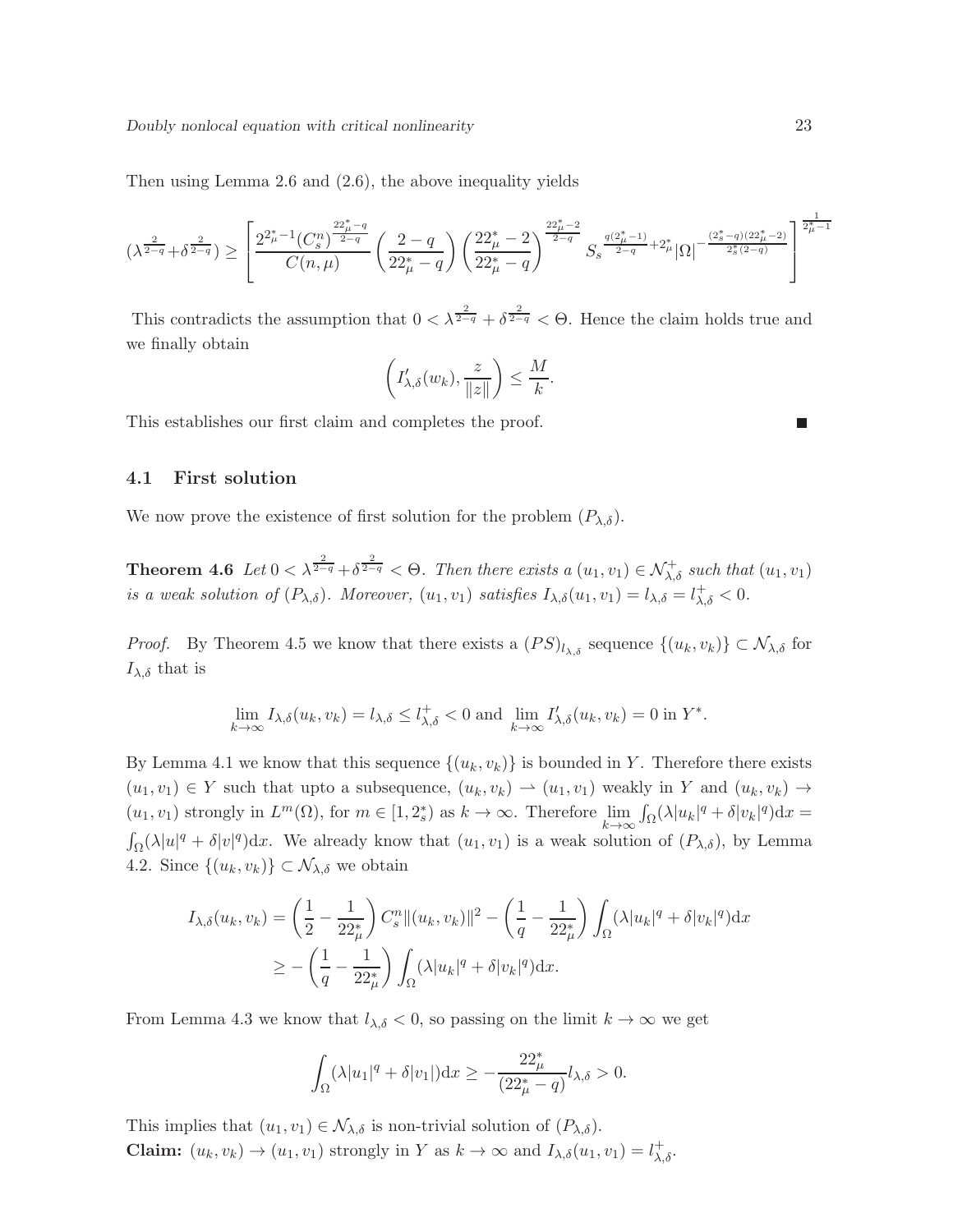Using  $(u_1, v_1) \in \mathcal{N}_{\lambda, \delta}$  and Fatou's Lemma we have

$$
l_{\lambda,\delta} \leq I_{\lambda,\delta}(u_1, v_1) = \left(\frac{2_{\mu}^* - 1}{22_{\mu}^*}\right) C_s^n \|(u_1, v_1)\|^2 - \left(\frac{22_{\mu}^* - q}{22_{\mu}^* q}\right) \int_{\Omega} (\lambda |u_1|^q + \delta |v_1|^q) dx
$$
  
\n
$$
\leq \liminf_{k \to \infty} \left( \left(\frac{2_{\mu}^* - 1}{22_{\mu}^*}\right) C_s^n \|(u_k, v_k)\|^2 - \left(\frac{22_{\mu}^* - q}{22_{\mu}^* q}\right) \int_{\Omega} (\lambda |u_k|^q + \delta |v_k|^q) dx \right)
$$
  
\n
$$
= \liminf_{k \to \infty} I_{\lambda,\delta}(u_k, v_k) = l_{\lambda,\delta}.
$$

This implies that  $I_{\lambda,\delta}(u_1, v_1) = l_{\lambda,\delta}$  and  $\|(u_k, v_k)\| \to \|(u_1, v_1)\|$  as  $k \to \infty$ . We have

$$
||(u_k - u_1, v_k - v_1)||^2 = ||(u_k, v_k)||^2 - ||(u_1, v_1)||^2 + o_k(1).
$$

Therefore  $(u_k, v_k) \to (u_1, v_1)$  strongly in Y as  $k \to \infty$ . To establish our claim, it remains to show that  $(u_1, v_1) \in \mathcal{N}_{\lambda, \delta}^+$ . On the contrary, if  $(u_1, v_1) \in \mathcal{N}_{\lambda, \delta}^-$  then by Lemma 3.3, there exist unique  $t_2 > t_1 > 0$  such that

$$
(t_1u, t_1v) \in \mathcal{N}_{\lambda, \delta}^+
$$
 and  $(t_2u_1, t_2v_1) \in \mathcal{N}_{\lambda, \delta}^-$ .

Particularly,  $t_1 < t_2 = 1$ . Since  $\varphi'_{u,v}(t_1) = 0$  and  $\varphi''(t_1) > 0$ , so  $t_1$  is local minimum of  $\varphi_{u,v}$ . Therefore there exists a  $\hat{t} \in (t_1, 1]$  such that  $I_{\lambda,\delta}(t_1u_1, t_1v_1) < I_{\lambda,\delta}(\hat{t}u_1, \hat{t}v_1)$ . Hence

$$
l_{\lambda,\delta} \leq I_{\lambda,\delta}(t_1u_1,t_1v_1) < I_{\lambda,\delta}(\hat{t}u_1,\hat{t}v_1) \leq I_{\lambda,\delta}(u_1,v_1) = l_{\lambda,\delta}
$$

П

which contradicts that  $(u_1, v_1) \in \mathcal{N}_{\lambda, \delta}^-$ .

#### **Lemma 4.7** There exists a non negative local minimum of  $I_{\lambda,\delta}$ .

*Proof.* Suppose  $(u_1, v_1)$  be as obtained in Theorem 4.6. Then it is also a local minimum for  $I_{\lambda,\delta}$ , the proof follows as [pp. 291,[28]]. If  $u_1, v_1 \geq 0$  then we are done. Else consider  $(|u_1|, |v_1|)$ then by Lemma 3.3 we know that there exist a  $t_1$  such that  $(t_1|u_1|, t_1|v_1|) \in \mathcal{N}_{\lambda,\delta}^+$ . Since  $m_{|u_1|,|v_1|}(1) \leq m_{u_1,v_1}(1) = 2B(u_1,v_1) = 2B(|u_1|,|v_1|) = m_{|u_1|,|v_1|}(t_1)$  and  $0 < m'_{u_1,v_1}(1) \leq$  $m'_{|u_1|,|v_1|}(1)$ . This implies  $t_1 \geq 1$  and thus we have

$$
I_{\lambda,\delta}(t_1|u_1|,t_1|v_1|) \leq I_{\lambda,\delta}(|u_1|,|v_1|) \leq I_{\lambda,\delta}(u_1,v_1) = \inf I_{\lambda,\delta}(\mathcal{N}_{\lambda,\delta}^+).
$$

Hence we obtain a non negative local minimum of  $I_{\lambda,\delta}$  over  $\mathcal{N}^+_{\lambda,\delta}$ .

We prove positivity of the solution  $(u_1, v_1)$  of  $(P_{\lambda,\delta})$ .

**Proposition 4.8** The non negative weak solution  $(u_1, v_1)$  of  $(P_{\lambda,\delta})$  obtained in Lemma 4.7 is positive in  $\Omega$  that is  $u_1, v_1 > 0$  in  $\Omega$ . Moreover for each compact subset K of  $\Omega$ , there exists a  $m_K > 0$  such that  $u_1, v_1 \geq m_K$  in K.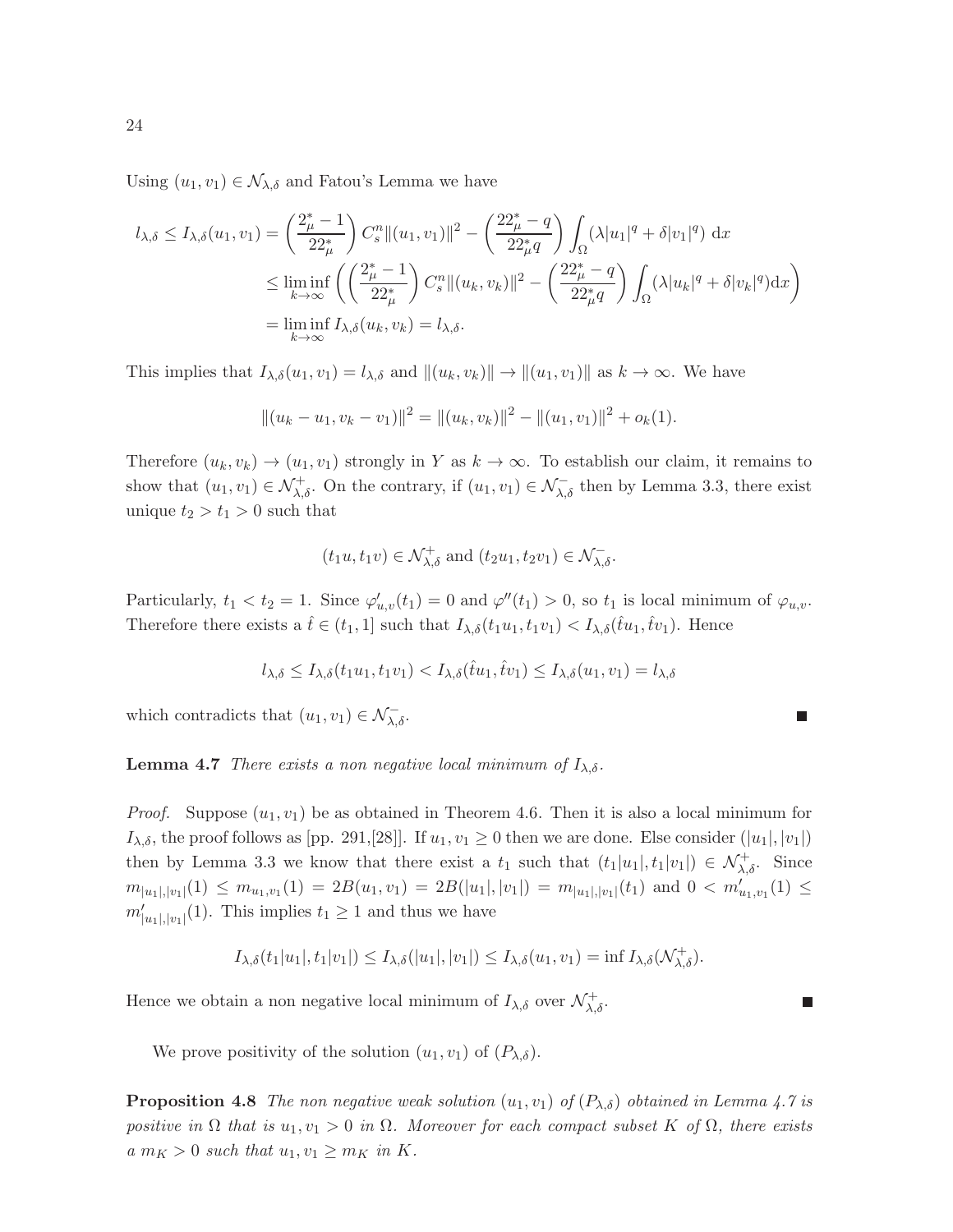*Proof.* We divide the proof into two cases. Consider  $u_1$  first and  $v_1$  can be shown to be positive in exactly same way.

**Case(1):** Let  $\frac{2^*_s}{(q-1)} > \frac{n}{2s}$  $\frac{n}{2s}$  then there exists a sequence  $\{u_{\epsilon}\}_{{\epsilon}>0}\subset C_c^{\infty}(\Omega)$  such that  $u_{\epsilon}\to u_1$ in  $L^{2_s^*}(\Omega)$  as  $\epsilon \to 0$ . That means  $u_{\epsilon}^{q-1} \to u_1^{q-1}$  $i_1^{q-1}$  in  $L^{\frac{2^*}{(q-1)}}(\Omega)$  as  $\epsilon \to 0$ . Now let

$$
w_\epsilon:=(-\Delta)^{-s}(\lambda u_\epsilon^{q-1}).
$$

Then using Proposition 1.4(*iii*) of [25], we get that  $\{w_{\epsilon}\}\$ is a Cauchy sequence in  $C^{\beta}(\mathbb{R}^n)$ where  $\beta = \min\{s, 2s - \frac{n}{n}\}$  $\frac{n}{p}$  and

$$
||w_{\epsilon}||_{C^{\beta}(\mathbb{R}^n)} \leq C||u_{\epsilon}^{q-1}||_{L^{\frac{2^*}{(q-1)}}(\Omega)}.
$$
\n(4.26)

We know that there exists a  $h \in L^{\frac{2^*_s}{q-1}}(\Omega)$  such that  $w_{\epsilon} \leq h$ , so by Lebesgue Dominated convergence theorem we get

$$
\limsup_{\epsilon>0}\int_{\mathbb{R}^n}((-\Delta)^s w_{\epsilon})w_{\epsilon}\,\mathrm{d}x<+\infty.
$$

This implies that  $\{w_{\epsilon}\}\$ is bounded in  $X_0$ , hence up to a subsequence,  $w_{\epsilon}$  converges weakly to a  $w \in X_0$  in  $X_0$  as  $\epsilon \to 0$ . Then w satisfies the equation

$$
(-\Delta)^s w = \lambda u_1^{q-1} \text{ in } \Omega, \ w = 0 \text{ in } \mathbb{R}^n \setminus \Omega
$$

then  $w_{\epsilon} \to w$  in  $C^{\beta}(\mathbb{R}^n)$  so passing on the limit as  $\epsilon \to 0$  in (4.26) we obtain  $w \in C(\overline{\Omega})$ . Since  $(u_1, v_1)$  solves  $(P_{\lambda,\delta})$  it is clear that  $u_1$  satisfies

$$
(-\Delta)^s u_1 \ge \lambda u_1^{q-1} \text{ in } \Omega, \ u_1 = 0 \text{ in } \mathbb{R}^n \setminus \Omega.
$$

Therefore  $u_1 \geq w$  in  $\Omega$ , thanks to comparison principle (refer Proposition 4.1 in [26]). Also now by strong maximum principle (refer [27]), we conclude that  $w > 0$  in  $\Omega$  and there exists a  $m_K > 0$  for each K compact subset of  $\Omega$  such that  $w > m_K$  in K.

**Case(2):** Let  $\frac{2_s^*}{(q-1)} \leq \frac{n}{2_s}$  $\frac{1}{2s}$  and consider the following iterative scheme

$$
(-\Delta)^s w_k = \lambda w_{k-1}^{q-1} \text{ in } \Omega, w_k = 0 \text{ in } \mathbb{R}^n \setminus \Omega
$$

with  $w_0 = u_1$ . Then take  $k = 1$  at first and let  $\{w_{0,\epsilon}\}\subset C_c^{\infty}(\Omega)$  such that  $w_{0,\epsilon} \to w_0 = u_1$  in  $L^{2^*_s}(\Omega)$  as  $\epsilon \to 0$  which means  $w^{q-1}_{0,\epsilon} \to u^{q-1}_1$  $i_1^{q-1}$  in  $L^{\frac{2^*_s}{q-1}}(\Omega)$  as  $\epsilon \to 0$ . We define

$$
w_{\epsilon}^1 := (-\Delta)^{-s} (\lambda w_{0,\epsilon}^{q-1}).
$$

Set  $q_1 = \frac{2_s^*}{q-1}$  and we get using Proposition 1.4(*ii*) of [25] that  $\{w_{\epsilon}^1\}$  is a Cauchy sequence in  $L^{q_2}(\Omega)$  where  $q_2 = \frac{nq_1}{n-2q_1s} > q_1$  and

$$
||w_{\epsilon}^{1}||_{L^{q_2}(\Omega)} \le C||w_{0,\epsilon}^{q-1}||_{L^{q_1}(\Omega)}.
$$
\n(4.27)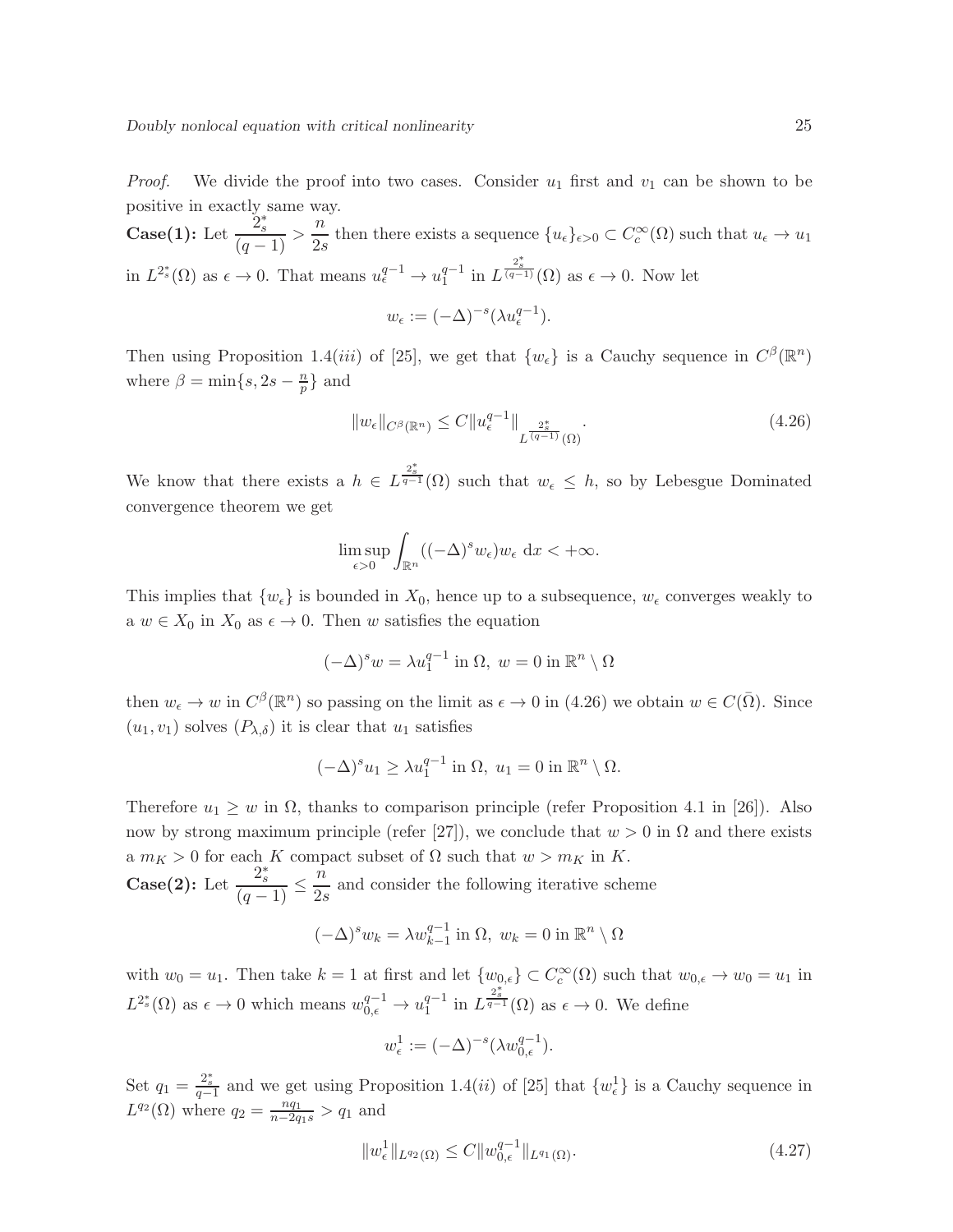Necessarily  $w_{\epsilon}^1 \to w_1$  as  $\epsilon \to 0$  in  $L^{q_2}(\Omega)$  so passing on the limit as  $\epsilon \to 0$  in (4.27) we obtain  $w_1 \in L^{q_2}(\Omega)$ . Proceeding similarly, at each stage we get  $w_k \in L^{q_k}(\Omega)$  where  $q_k = \frac{nq_{k-1}}{n-2q_{k-1}}$  $n-2q_{k-1}s$ and note that  $w_k \neq 0$  for each k. Clearly  $\{q_k\}$  forms an increasing sequence and the map  $t \mapsto \frac{nt}{n-2st}$  has no fixed point. So obviously there exists a  $k_0 > 0$  such that  $q_{k_0} > \frac{n}{2s}$  $\frac{n}{2s}$  and for this  $k_0$  we get  $w_{k_0+1} \in C^{\beta}(\mathbb{R}^n)$ , by Proposition 1.4(*iii*) of [25]. By comparison principle we already know that  $\{w_k\}$  forms a non increasing sequence and  $u_1 \geq w_1$ . Thus arguing same as Case(1) we get

$$
u_1 \ge w_1 \ge w_2 \ge \ldots \ge w_{k_0+1} > 0
$$
in  $\Omega$ .

Also there exists a  $m_K > 0$  for each K compact subset of  $\Omega$  such that  $w_{k_0+1} > m_K$  in K.

This result suggests that there is no harm to consider  $(u_1, v_1)$  as positive (as this property of the first solution will be used further while proving the existence of second solution in the case  $\mu \leq 4s$ ).

#### 4.2 Second solution

Now, we establish the existence of second solution for  $(P_{\lambda,\delta})$ . We prove this by showing that minimum of  $I_{\lambda,\delta}$  is achieved over  $\mathcal{N}_{\lambda,\delta}^-$ . We consider two cases separately that is when  $\mu \leq 4s$ and when  $\mu \geq 4s$ . In the first case we are able to show that when  $0 < \lambda^{\frac{2}{2-q}} + \delta^{\frac{2}{2-q}} < \Theta$ ,  $(P_{\lambda,\delta})$  has two weak solutions whereas in the other case for  $\mu > 4s$  we get another threshold  $\Theta_0$  which may be 'less than or equal to'  $\Theta$  such that whenever  $0 < \lambda^{\frac{2}{2-q}} + \delta^{\frac{2}{2-q}} < \Theta_0$ ,  $(P_{\lambda,\delta})$ possesses two weak solutions.

**Lemma 4.9** If  $\mu \leq 4s$  and  $0 < \lambda^{\frac{2}{2-q}} + \delta^{\frac{2}{2-q}} < \Theta$ , then there exists  $(w_0, z_0) \in Y \setminus \{(0, 0)\}\$ such that  $w_0, z_0 \geq 0$  and

$$
\sup_{t\geq 0} I_{\lambda,\delta}((u_1,v_1)+t(w_0,z_0)) < c_1 := I_{\lambda,\delta}(u_1,v_1) + \frac{n-\mu+2s}{2n-\mu} \left(\frac{C_s^n \tilde{S}_s^H}{2}\right)^{\frac{2n-\mu}{n-\mu+2s}}.
$$

*Proof.* Using  $(2.10)$ , we can find  $r_1 > 0$  such that

$$
\int_{\mathbb{R}^{2n}} \frac{|u_{\epsilon}(x) - u_{\epsilon}(y)|^2}{|x - y|^{n + 2s}} dxdy \le \left( (C(n, \mu))^{\frac{n - 2s}{2n - \mu}} S_s^H \right)^{\frac{n}{2s}} + r_1 \epsilon^{n - 2s}.
$$
\n(4.28)

Also using Proposition 2.8, we can find  $r_2 > 0$  such that

$$
\int_{\Omega} (|x|^{-\mu} * |u_{\epsilon}|^{2_{\mu}^{*}})|u_{\epsilon}|^{2_{\mu}^{*}} dx \ge C(n,\mu)^{\frac{n}{2s}} (S_{s}^{H})^{\frac{2n-\mu}{2s}} - r_{2}\epsilon^{2n-\mu}.
$$
 (4.29)

From proof of Lemma 5.1 of [23], we know that for fixed  $\rho$  such that  $1 < \rho < \frac{n}{\sqrt{n}}$  $\frac{n}{n-2s}$  we have

$$
\int_{\Omega} |u_{\epsilon}|^{\rho} \le r_3 \epsilon^{\frac{(n-2s)\rho}{2}},\tag{4.30}
$$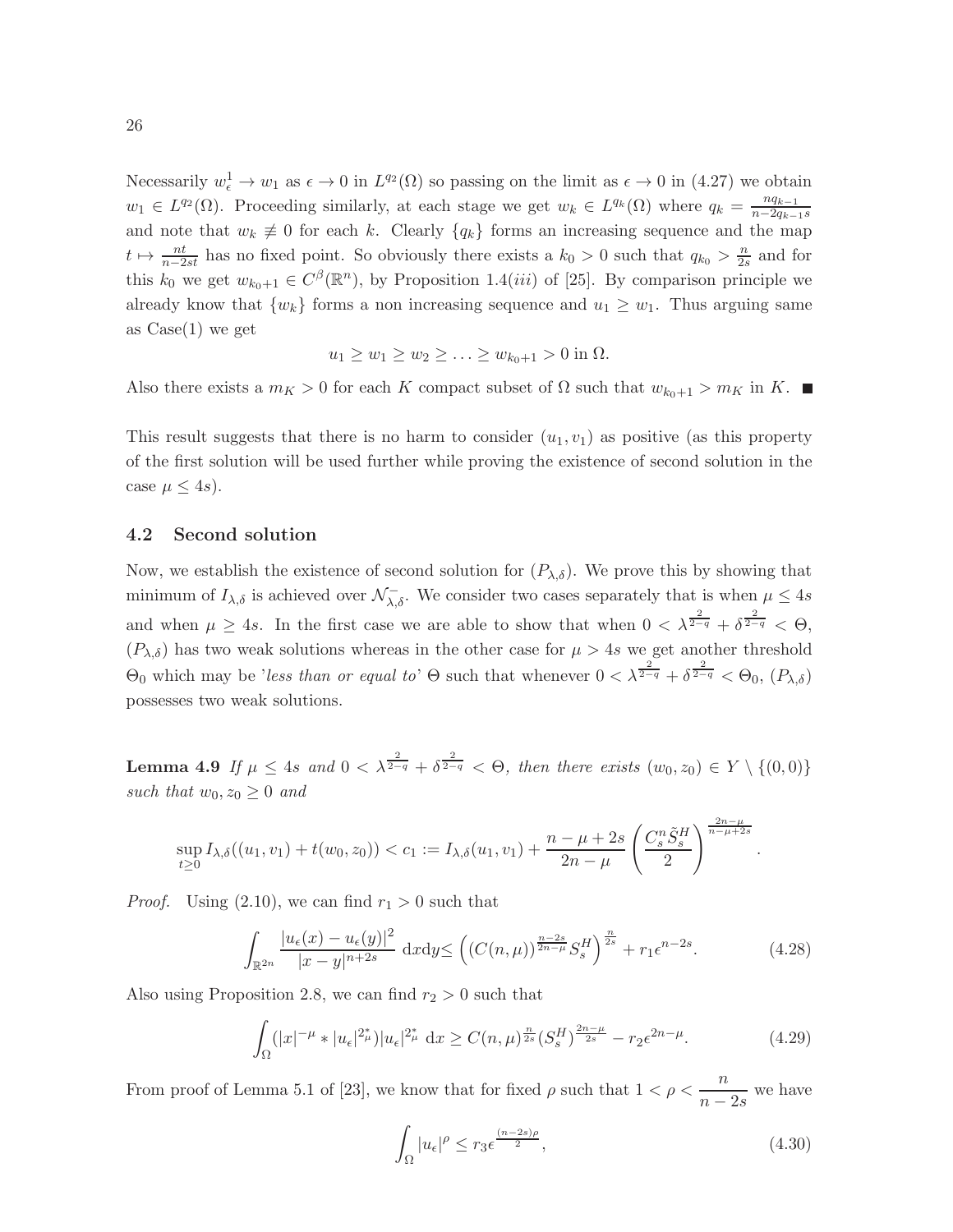Doubly nonlocal equation with critical nonlinearity 27

where  $r_3 > 0$  is an appropriate constant. Now let  $0 < \epsilon < \delta$  then  $u_{\epsilon} = U_{\epsilon}$  in  $B_{\epsilon}(0)$ . **Claim:** There exists a constant  $r_4 > 0$  such that

$$
\int_{|x| \le \epsilon} \int_{\Omega} \frac{|u_{\epsilon}(x)|^{2_{\mu}^{\ast}-1} |u_{\epsilon}(y)|^{2_{\mu}^{\ast}}}{|x-y|^{\mu}} dxdy \ge r_{4} \epsilon^{\frac{n-2s}{2}}.
$$
\n(4.31)

To show this, we split the left hand side of (4.31) into two integrals and estimate them separately. We recall the definition of  $u_{\epsilon}$  and firstly consider

$$
\begin{split} &\int_{|x|\leq\epsilon}\int_{|y|\leq\epsilon}\frac{|u_{\epsilon}(x)|^{2_{\mu}^{\ast}-1}|u_{\epsilon}(y)|^{2_{\mu}^{\ast}}}{|x-y|^{\mu}}~\mathrm{d}y\mathrm{d}x\\ &=\frac{\alpha^{22_{\mu}^{\ast}-1}}{\|\tilde{u}\|_{L^{2_{\delta}}^{\ast}}^{22_{\mu}^{\ast}-1}}\int_{|x|\leq\epsilon}\int_{|y|\leq\epsilon}\frac{e^{\frac{(2s-n)(22_{\mu}^{\ast}-1)}{2}}}{|x-y|^{\mu}\left(\beta^{2}+\left|\frac{x}{\epsilon S_{\delta}^{\frac{1}{2s}}}\right|\right)^{2}}\frac{\frac{(n-2s)(2_{\mu}^{\ast}-1)}{2}}{2}\left(\beta^{2}+\left|\frac{y}{\epsilon S_{\delta}^{\frac{1}{2s}}}\right|\right)^{2}}\frac{\frac{(n-2s)2_{\mu}^{\ast}}{2}}{2}\mathrm{d}y\mathrm{d}x\\ &\geq E_{1}\int_{|x|\leq\epsilon}\int_{|y|\leq\epsilon}\frac{e^{\frac{(2s-n)(22_{\mu}^{\ast}-1)}{2}-\mu}}{(1+\left|\frac{x}{\epsilon}\right|^{2})^{\frac{(n-2s)(2_{\mu}^{\ast}-1)}{2}}(1+\left|\frac{y}{\epsilon}\right|^{2})^{\frac{(n-2s)2_{\mu}^{\ast}}{2}}}\mathrm{d}y\mathrm{d}x\\ &=E_{1}\int_{|x|\leq1}\int_{|y|\leq1}\frac{e^{\frac{n-2s}{2}}}{(1+|x|^{2})^{\frac{(n-2s)(2_{\mu}^{\ast}-1)}{2}}(1+|y|^{2})^{\frac{(n-2s)2_{\mu}^{\ast}}{2}}}\mathrm{d}y\mathrm{d}x=O\left(\epsilon^{\frac{n-2s}{2}}\right) \end{split}
$$

where  $E_1 > 0$  is appropriate constant that changes value at each step. Secondly, in a similar manner we get

$$
\int_{|x| \leq \epsilon} \int_{|y| > \epsilon} \frac{|u_{\epsilon}(y)|^{2_{\mu}^{\ast}}|u_{\epsilon}(x)|^{2_{\mu}^{\ast}-1}}{|x - y|^{\mu}} d y d x
$$
\n
$$
= \frac{\alpha^{22_{\mu}^{\ast}-1}}{\|\tilde{u}\|_{L^{2_{\mu}^{\ast}}}^{22_{\mu}^{\ast}-1}} \int_{|x| \leq \epsilon} \int_{|y| > \epsilon} \frac{\epsilon^{\frac{(2s - n)(22_{\mu}^{\ast}-1)}{2}}}{|x - y|^{\mu} \left(\beta^{2} + \left|\frac{x}{\epsilon S^{\frac{1}{2s}}}\right|^{2}\right)^{\frac{(n - 2s)(2_{\mu}^{\ast}-1)}{2}} \left(\beta^{2} + \left|\frac{y}{\epsilon S^{\frac{1}{2s}}}\right|^{2}\right)^{\frac{(n - 2s)2_{\mu}^{\ast}}{2}} d y d x}{\left(\beta^{2} + \left|\frac{y}{\epsilon S^{\frac{1}{2s}}}\right|^{2}\right)^{\frac{(n - 2s)2_{\mu}^{\ast}}{2}} d y d x}
$$
\n
$$
\geq E_{1}' \int_{|x| \leq \epsilon} \int_{|y| > \epsilon} \frac{\epsilon^{\frac{(2s - n)(22_{\mu}^{\ast}-1)}{2} - \mu}}{(|y| + \epsilon)^{\mu} (1 + |\frac{x}{\epsilon}|^{2})^{\frac{(n - 2s)(2_{\mu}^{\ast}-1)}{2}} (1 + |\frac{y}{\epsilon}|^{2})^{\frac{(n - 2s)2_{\mu}^{\ast}}{2}} d y d x}{\left(1 + |y|^{2}\right)^{\frac{(n - 2s)2_{\mu}^{\ast}}{2}} d y d x = O\left(\epsilon^{\frac{n - 2s}{2}}\right).
$$

where  $E'_1 > 0$  is appropriate constant that changes value at each step. This establishes our claim. We can find appropriate constants  $\rho_{1,\lambda}, \rho_{1,\delta}, \rho_2 > 0$  such that the following inequalities holds :  $\int_{1}^{1010} \lambda \left( \frac{(c+d)^q}{q} \right)$  $\frac{(-d)^q}{q} - \frac{c^q}{q}$  $\left(\frac{c^q}{q} - dc^{1-q}\right) \geq -\frac{\rho_{1,\lambda}d^{\rho}}{r_3}$  $\frac{d^{\rho}}{r_3}$  and  $\delta\left(\frac{(c+d)^q}{q}\right)$  $\frac{(-d)^q}{q} - \frac{c^q}{q}$  $\left(\frac{c^q}{q} - dc^{1-q}\right) \geq -\frac{\rho_{1,\delta}d^{\rho}}{r_3}$  $\frac{1}{r_3}$ , for all  $c > 0, d \geq 0.$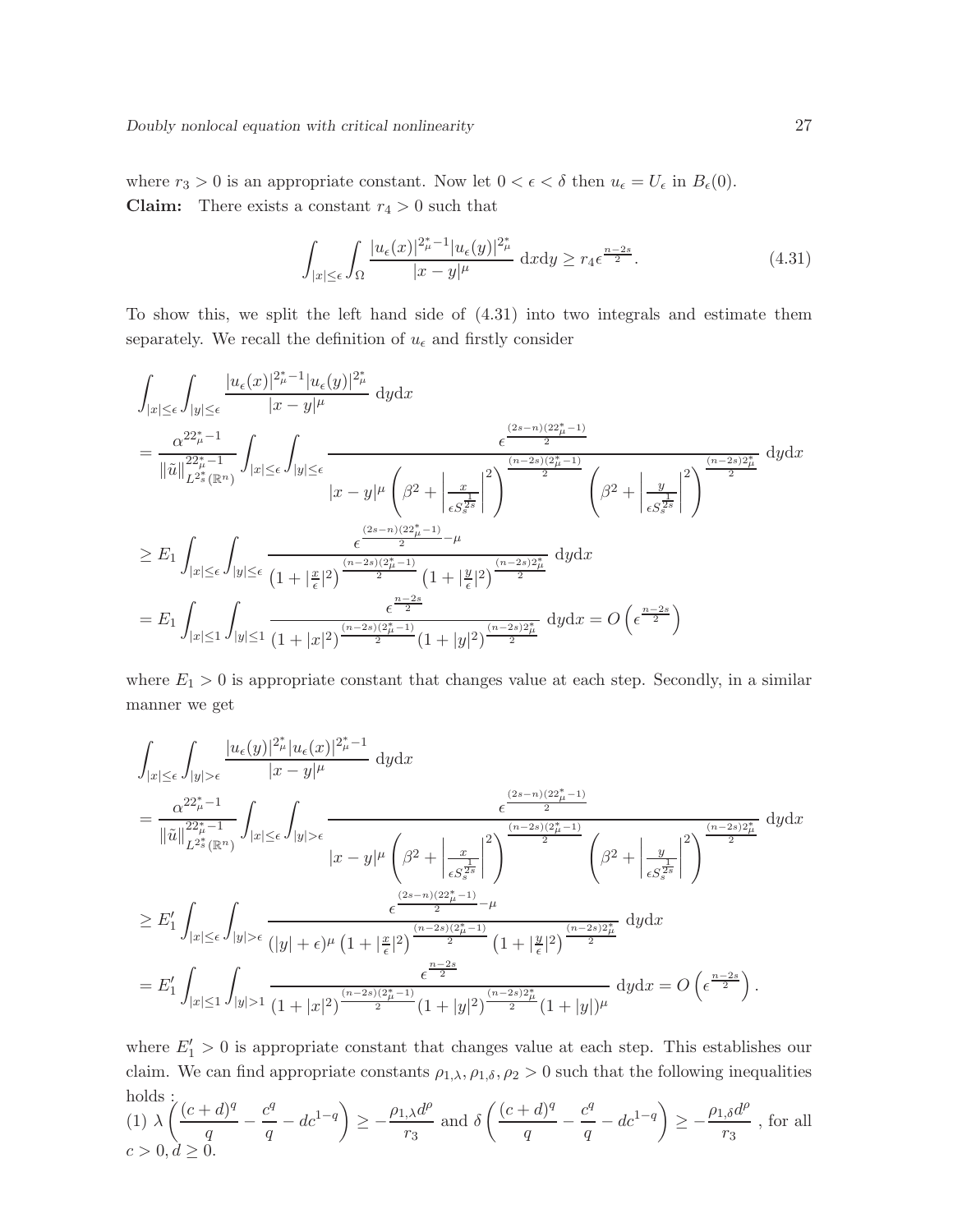(2) For each  $\epsilon > 0$ ,  $m \le u_1, v_1$  on compact subsets of  $\Omega$  where  $m > 0$  is a constant, we get

$$
\frac{1}{2_{\mu}^{*}}B(u_{1}+tu_{\epsilon},v_{1}+tu_{\epsilon})-\frac{1}{2_{\mu}^{*}}B(u_{1},v_{1})-\int_{\Omega}\int_{\Omega}\frac{|u_{1}(y)|^{2_{\mu}^{*}}|v_{1}(x)|^{2_{\mu}^{*}-2}v_{1}(x)tu_{\epsilon}(x)}{|x-y|^{\mu}}\ dydx -\int_{\Omega}\int_{\Omega}\frac{|v_{1}(y)|^{2_{\mu}^{*}}|u_{1}(x)|^{2_{\mu}^{*}-2}u_{1}(x)tu_{\epsilon}(x)}{|x-y|^{\mu}}\ dydx \geq \frac{t^{22_{\mu}^{*}}}{2_{\mu}^{*}}B(u_{\epsilon},u_{\epsilon})+\frac{\rho_{2}t^{22_{\mu}^{*}-1}}{(22_{\mu}^{*}-1)}\int_{|x|\leq\epsilon}\int_{\Omega}\frac{|u_{\epsilon}(y)|^{2_{\mu}^{*}}|u_{\epsilon}(x)|^{2_{\mu}^{*}-1}}{|x-y|^{\mu}}\ dydx.
$$

We remark that such an  $m$  exists because of Proposition 4.8. From Theorem 4.6 we know that  $(u_1, v_1)$  is a weak solution of  $(P_{\lambda, \delta})$ . Therefore, we have

$$
I_{\lambda,\delta}((u_1, v_1) + t(u_{\epsilon}, u_{\epsilon})) - I_{\lambda,\delta}(u_1, v_1)
$$
  
\n
$$
= I_{\lambda,\delta}((u_1, v_1) + t(u_{\epsilon}, u_{\epsilon})) - I_{\lambda,\delta}(u_1, v_1) - t\left(\langle u_1, u_{\epsilon}\rangle + \langle v_1, u_{\epsilon}\rangle\right)
$$
  
\n
$$
- \int_{\Omega} (\lambda |u_1|^{q-2} u_1 u_{\epsilon} + \delta |v_1|^{q-2} v_1 u_{\epsilon}) dx - \int_{\Omega} (|x|^{-\mu} * |u_1|^{2\mu} ) |v_1|^{2\mu} - 2v_1 u_{\epsilon} dx
$$
  
\n
$$
- \int_{\Omega} (|x|^{-\mu} * |v_1|^{2\mu} ) |u_1|^{2\mu} - 2u_1 u_{\epsilon} dx
$$
  
\n
$$
= \frac{t^2}{2} C_s^m ||(u_{\epsilon}, u_{\epsilon})||^2 - \lambda \int_{\Omega} \left(\frac{|u_1 + tu_{\epsilon}|^q - |u_1|^q}{q} - t|u_1|^{q-2} u_1 u_{\epsilon}\right) dx
$$
  
\n
$$
- \delta \int_{\Omega} \left(\frac{|v_1 + tu_{\epsilon}|^q - |v_1|^q}{q} - t|v_1|^{q-2} v_1 u_{\epsilon}\right) dx - \left(\frac{B(u_1 + tu_{\epsilon}, v_1 + tu_{\epsilon}) - B(u_1, v_1)}{2\mu} - \int_{\Omega} (|x|^{-\mu} * |u_1|^{2\mu}) |v_1|^{2\mu} - 2v_1 tu_{\epsilon} dx - \int_{\Omega} (|x|^{-\mu} * |v_1|^{2\mu}) |u_1|^{2\mu} - 2u_1 tu_{\epsilon} dx\right)
$$

which on using inequality  $(2)$  with  $(4.28)-(4.31)$  gives

$$
I_{\lambda,\delta}((u_1, v_1) + t(u_\epsilon, u_\epsilon)) - I_{\lambda,\delta}(u_1, v_1)
$$
  
\n
$$
\leq t^2 C_s^n \left( C(n,\mu)^{\frac{n(n-2s)}{2s(2n-\mu)}} (S_s^H)^{\frac{n}{2s}} + r_1 \epsilon^{n-2s} \right) + (\rho_{1,\lambda} + \rho_{1,\delta}) t^{\rho} \epsilon^{\frac{(n-2s)\rho}{2}}
$$
  
\n
$$
- \frac{t^{22\mu^*}}{2_\mu^*} \left( C(n,\mu)^{\frac{n}{2s}} (S_s^H)^{\frac{2n-\mu}{2s}} - r_2 \epsilon^{2n-\mu} \right) - \frac{t^{22\mu^*-1} \rho_2}{(22_\mu^* - 1)} r_4 \epsilon^{\frac{n-2s}{2}}.
$$

Now we define the function  $h_\epsilon:[0,\infty)\to\mathbb{R}$  as

$$
h_{\epsilon}(t) = t^{2} C_{s}^{n} \left( C(n,\mu)^{\frac{n(n-2s)}{2s(2n-\mu)}} (S_{s}^{H})^{\frac{n}{2s}} + r_{1} \epsilon^{n-2s} \right) + (\rho_{1,\lambda} + \rho_{1,\delta}) t^{\rho} \epsilon^{\frac{(n-2s)\rho}{2}} - \frac{t^{22_{\mu}^{\ast}}}{2_{\mu}^{\ast}} \left( C(n,\mu)^{\frac{n}{2s}} (S_{s}^{H})^{\frac{2n-\mu}{2s}} - r_{2} \epsilon^{2n-\mu} \right) - \frac{t^{22_{\mu}^{\ast}-1} \rho_{2}}{(22_{\mu}^{\ast}-1)} r_{4} \epsilon^{\frac{n-2s}{2}}.
$$

Then  $h_\epsilon$  attains its maximum at

$$
t_{\epsilon} = (C_s^n)^{\frac{n-2s}{2(n-\mu+2s)}} C(n,\mu)^{-\frac{n(n-2s)}{4s(n-\mu)}} (S_s^H)^{-\frac{(n-2s)(n-\mu)}{4s(n-\mu+2s)}} - \frac{\rho_2 r_4(n-2s)}{4(n-\mu+2s)} C(n,\mu)^{-\frac{n}{2s}} (S_s^H)^{\frac{\mu-2n}{2s}} \epsilon^{\frac{n-2s}{2}} + o(\epsilon^{\frac{n-2s}{2}}).
$$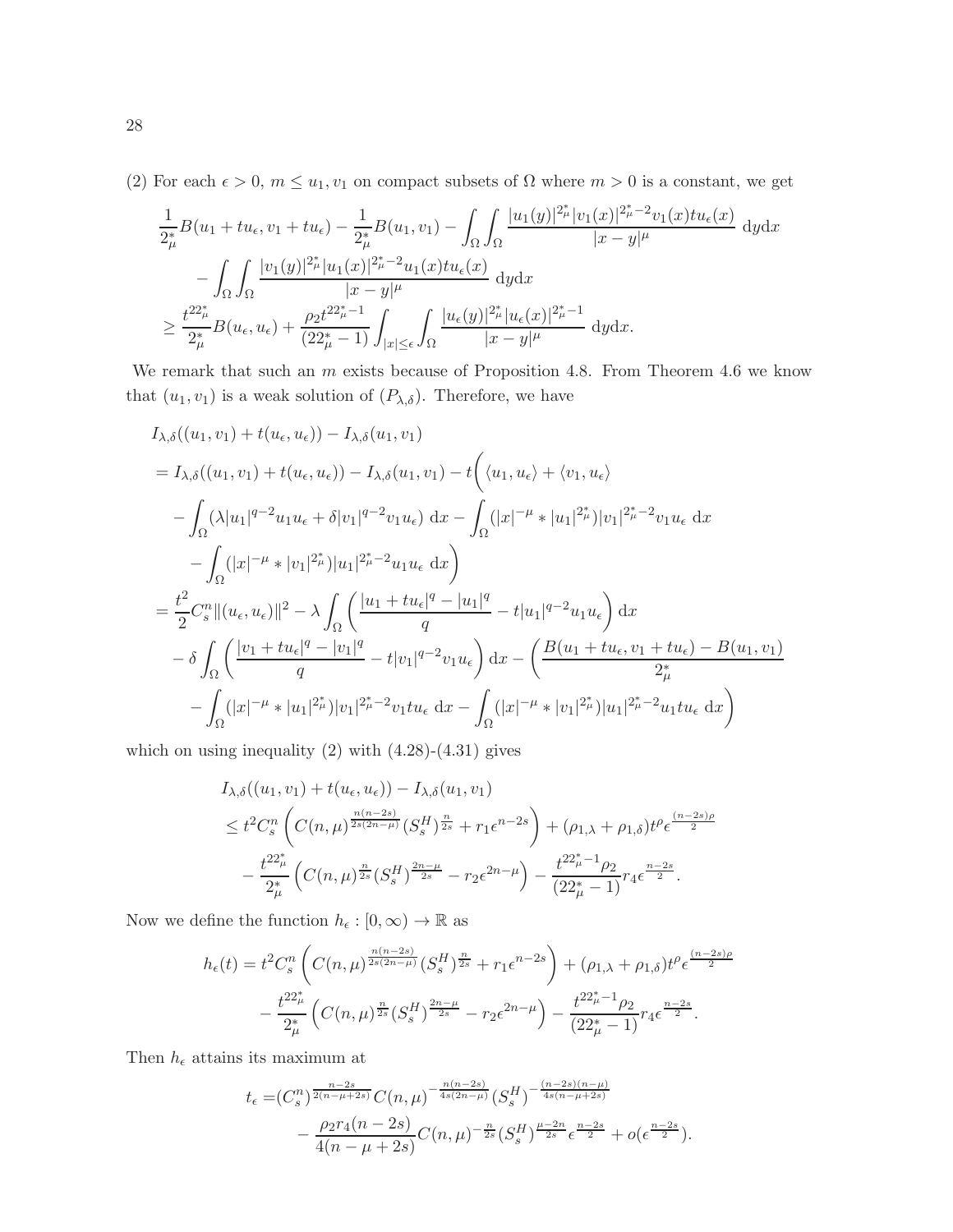#### Therefore we get

$$
\sup_{t\geq 0} (I_{\lambda,\delta}((u_1, v_1) + t(u_\epsilon, u_\epsilon)) - I_{\lambda,\delta}(u_1, v_1))
$$
\n
$$
\leq \frac{n - \mu + 2s}{2n - \mu} (C_s^n S_s^H)^{\frac{2n - \mu}{n - \mu + 2s}} - \frac{\rho_2 r_4 \epsilon^{\frac{n - 2s}{2}}}{22^*_{\mu} - 1} C(n, \mu)^{-\frac{n(3n - 2\mu + 2s)}{4s(2n - \mu)}} (S_s^H)^{\frac{(\mu - n)(3n - 2\mu + 2s)}{4s(n - \mu + 2s)}} + o(\epsilon^{\frac{n - 2s}{2}})
$$
\n
$$
< \frac{n - \mu + 2s}{(2n - \mu)} (C_s^n S_s^H)^{\frac{2n - \mu}{n - \mu + 2s}} = \frac{n - \mu + 2s}{(2n - \mu)} \left(\frac{C_s^n \tilde{S}_s^H}{2}\right)^{\frac{2n - \mu}{n - \mu + 2s}}.
$$

Choosing  $(w_0, z_0) = (u_\epsilon, u_\epsilon)$ , for appropriate choice of  $\epsilon$  as shown above, we obtain the result.

# **Corollary 4.10** It holds that  $l_{\lambda,\delta}^- < c_1$ .

*Proof.* For each  $(u, v) \in Y$ , by Lemma 3.3 we know that there exists a  $t_2(u, v) > 0$  (notation changed to show that  $t_2$  depends on  $(u, v)$  such that  $t_2(u, v)(u, v) \in \mathcal{N}_{\lambda, \delta}^-$ . We consider two sets

$$
U_1 := \left\{ (u, v) \in Y : ||(u, v)|| < t_2 \left( \frac{(u, v)}{|| (u, v) ||} \right) \right\} \text{ and}
$$
  

$$
U_2 := \left\{ (u, v) \in Y : ||(u, v)|| > t_2 \left( \frac{(u, v)}{|| (u, v) ||} \right) \right\}.
$$

# Claim:  $Y \setminus \mathcal{N}_{\lambda,\delta}^- = U_1 \cup U_2$ .

For any  $(u, v) \in Y$  we define  $(\hat{u}, \hat{v}) := \frac{(u, v)}{\|(u, v)\|}$ . Now let  $(u, v) \in \mathcal{N}_{\lambda, \delta}^-$ . Then we know that there exists a  $t_2(\hat{u}, \hat{v}) > 0$  such that  $t_2(\hat{u}, \hat{v})(\hat{u}, \hat{v}) \in \mathcal{N}_{\lambda, \delta}^-$ . But  $(u, v) \in \mathcal{N}_{\lambda, \delta}^-$  implies that it must be that  $\frac{t_2(\hat{u},\hat{v})}{\|(u,v)\|} = 1$  which means  $t_2(\hat{u},\hat{v}) = \|(u,v)\|$ . On the other hand, let  $(u,v) \in Y$  be such that  $t_2(\hat{u}, \hat{v}) = ||(u, v)||$ . By definition  $t_2(\hat{u}, \hat{v})(\hat{u}, \hat{v}) \in \mathcal{N}_{\lambda, \delta}^-$  which implies that  $(u, v) \in \mathcal{N}_{\lambda, \delta}^-$ . This proves the claim.

Next let  $(u, v) \in \mathcal{N}_{\lambda, \delta}^+$  then by Lemma 3.3 we know that there exists a  $t_1(\hat{u}, \hat{v}) > 0$  such that  $t_1(\hat{u}, \hat{v})(\hat{u}, \hat{v}) \in \mathcal{N}_{\lambda, \delta}^+$ . But  $(u, v) \in \mathcal{N}_{\lambda, \delta}^+$  implies that  $\frac{t_1(\hat{u}, \hat{v})}{\|(u, v)\|} = 1$ . This gives  $t_2(\hat{u}, \hat{v}) >$  $t_1(\hat{u}, \hat{v}) = ||(u, v)||$  that is  $(u, v) \in U_1$ . Therefore  $\mathcal{N}_{\lambda, \delta}^+ \subset U_1$  and thus  $(u_1, v_1) \in U_1$ .

We consider the map  $\gamma_M \in C([0,1], Y)$  defined by  $\gamma_M(t) := (u_1, v_1) + tM(w_0, z_0)$  for  $M > 0$ , where  $(w_0, z_0)$  is defined Lemma 4.9. Clearly  $\gamma(0) = (u_1, v_1)$  and  $\gamma(1) = (u_1, v_1) + M(w_0, z_0)$ . There exists a  $R > 0$  such that  $0 < t_2(u, v) < R$  on the set  $\{(u, v) \in Y : ||(u, v)|| = 1\}$ . Let us choose  $M_0 > 0$  such that

$$
M_0 \ge \frac{|R^2 - ||(u_0, v_0)||^2|}{||(w_0, z_0)||^2}.
$$

Then

$$
||(u_1, v_1) + M_0(w_0, z_0)||^2 \ge ||(u_1, v_1)||^2 + M_0^2 ||(w_0, z_0)||^2 + O(M_0)
$$
  

$$
\ge R^2 > \left(t_2 \left(\frac{(u_1, v_1) + M_0(w_0, z_0)}{||(u_1, v_1) + M_0(w_0, z_0)||}\right)\right)^2
$$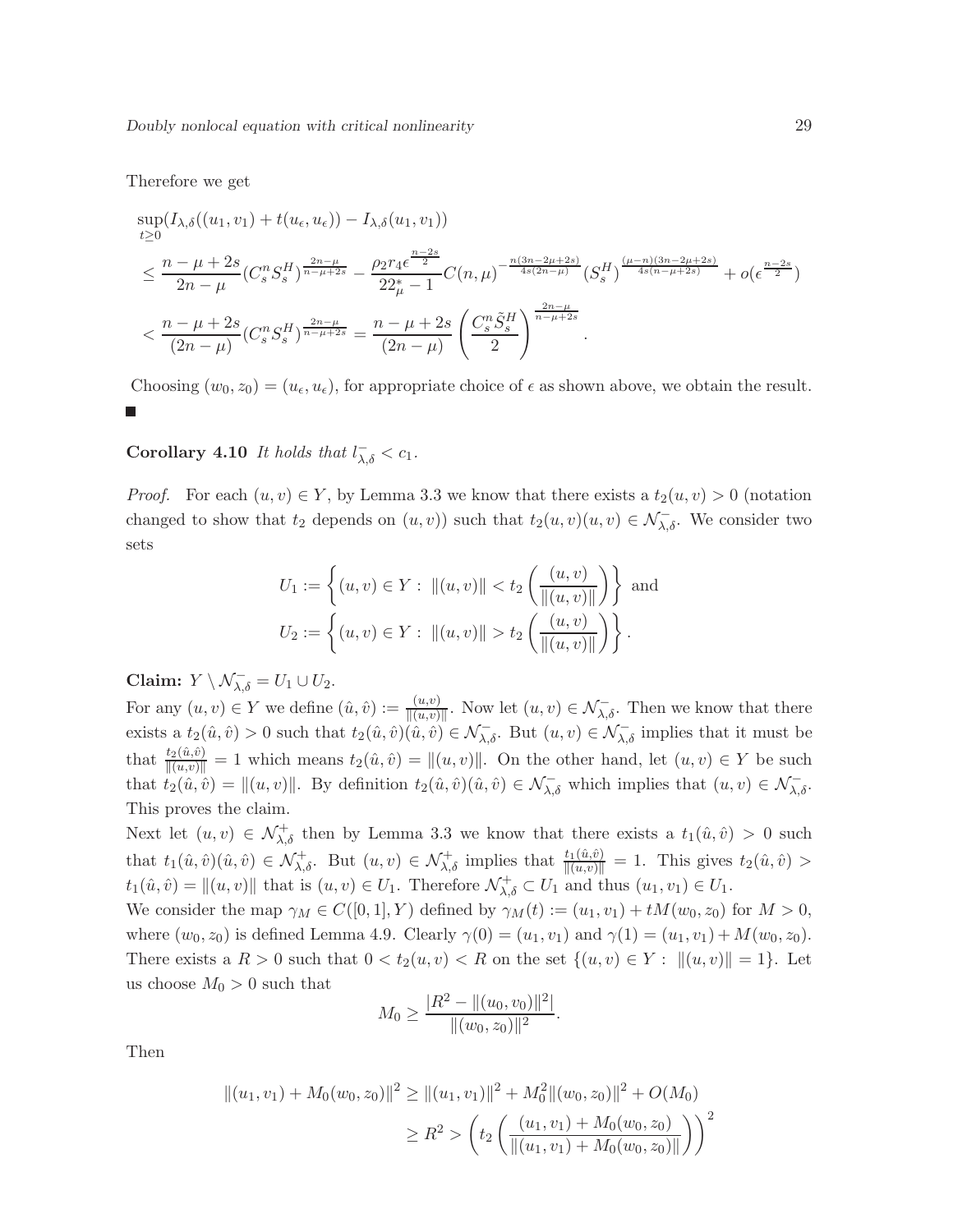which implies  $(u_1, v_1) + M_0(w_0, z_0) \in U_2$ . Now since  $\gamma_{M_0}$  is a continuous path starting from  $(u_1, v_1)$  to  $(u_1, v_1) + M_0(w_0, z_0)$  and  $Y \setminus \mathcal{N}_{\lambda, \delta}^- = U_1 \cup U_2$ , there must exists a  $\hat{t} > 0$ such that  $||(u_1, v_1) + M_0(w_0, z_0)|| = t_2 \left( \frac{(u_1, v_1) + M_0(w_0, z_0)}{||(u_1, v_1) + M_0(w_0, z_0)||} \right)$  $\frac{(u_1, v_1) + M_0(w_0, z_0)}{||(u_1, v_1) + M_0(w_0, z_0)||}$  that is  $\gamma_{M_0}(\hat{t}) \in \mathcal{N}_{\lambda, \delta}^{-}$ . Therefore  $(u_1, v_1) + \hat{t}M_0(w_0, z_0) \in \mathcal{N}_{\lambda, \delta}^-$ . Finally using Lemma 4.9 we obtain

$$
l_{\lambda,\delta}^- \leq I_{\lambda,\delta}((u_1,v_1) + \hat{t}M_0(w_0,z_0)) \leq \sup_{t \geq 0} I_{\lambda,\delta}((u_1,v_1) + t(w_0,z_0)) < c_1.
$$

This completes the proof.

**Lemma 4.11** If  $\mu > 4s$  then there exists a  $\Upsilon > 0$  such that whenever  $0 < \lambda^{\frac{2}{2-q}} + \delta^{\frac{2}{2-q}} < \Upsilon$ , we have

$$
l_{\lambda,\delta}^- < c_0 := \frac{n - \mu + 2s}{(2n - \mu)} \left( \frac{C_s^n \tilde{S}_s^H}{2} \right)^{\frac{2n - \mu}{n - \mu + 2s}} - D_0 \left( \lambda^{\frac{2}{2 - q}} + \delta^{\frac{2}{2 - q}} \right)
$$

where  $D_0$  has been defined in Lemma 4.2.

*Proof.* Let  $w_0 = z_0 = u_\epsilon$  and define

$$
J_{\lambda,\delta}(u,v) = \frac{C_s^n}{2} ||(u,v)||^2 - \frac{1}{2_{\mu}^*}B(u,v)
$$
 and  $f(t) = J_{\lambda,\delta}(tw_0, tz_0)$ .

Then  $f(0) = 0$  and  $f(t) < 0$  if  $t \in (0, T)$ ,  $f(t) > 0$  if  $t > T$  where  $T = \left(\frac{2\mu C_s^n ||(w_0, z_0)||^2}{2R(w_0, z_0)}\right)$  $\frac{C_s^n \|(w_0, z_0)\|^2}{2B(w_0, z_0)}$   $\frac{1}{2(2^*_\mu - 1)}$ . It is next easy thing to verify that f attains its maximum at  $t_* = \left(\frac{C_s^n \Vert w_0, z_0 \Vert^2}{2B(w_0, z_0)}\right)^2$  $\frac{C_s^n}{2B(w_0,z_0)}\frac{1}{2(2^*_\mu-1)}$ . Therefore using (2.10) and Proposition 2.8 we have

$$
\sup_{t\geq 0} J_{\lambda,\delta}(tw_0, tz_0)
$$
\n
$$
= f(t_*) = \frac{C_8^{n}t_*^2}{2} ||(w_0, z_0)||^2 - \frac{t_*^{22^*}}{2^*} B(w_0, z_0) = \left(\frac{n-\mu+2s}{2n-\mu}\right) \left(\frac{C_8^n ||u_{\epsilon}||^2}{B(u_{\epsilon}, u_{\epsilon})^{\frac{1}{2^*_{\mu}}}}\right)^{\frac{2^*_{\mu}}{2^*_{\mu}-1}}
$$
\n
$$
\leq \left(\frac{n-\mu+2s}{2n-\mu}\right) \left(\frac{C_8^n(C(n,\mu)^{\frac{n-2s}{2n-\mu}\cdot\frac{n}{2s}}(S_s^H))^{\frac{n}{2s}} + O(\epsilon^{n-2s}))}{\left(C(n,\mu)^{\frac{n}{2s}}(S_s^H)^{\frac{2n-\mu}{2s}} - O(\epsilon^{2n-\mu})\right)^{\frac{n-2s}{2n-\mu}}}\right)^{\frac{2^*_{\mu}}{2^*_{\mu}-1}}
$$
\n
$$
\leq \left(\frac{n-\mu+2s}{2n-\mu}\right) \left(C_8^n\right)^{\frac{2^*_{\mu}}{2^*_{\mu}-1}} \left(S_8^H + o(\epsilon^{n-2s})\right)^{\frac{2^*_{\mu}}{2^*_{\mu}-1}}
$$
\n
$$
= \left(\frac{n-\mu+2s}{2n-\mu}\right) \left(\left(\frac{C_8^n\tilde{S}_8^H}{2}\right)^{\frac{2^*_{\mu}}{2^*_{\mu}-1}} + o(\epsilon^{n-2s})\right)
$$
\n(4.32)

Recalling the definition of  $c_0$ , we note that if  $0 < \lambda^{\frac{2}{2-q}} + \delta^{\frac{2}{2-q}} < \Upsilon_1$  where  $\Upsilon_1 > 0$  is chosen such that  $c_0 > 0$  for example  $\Upsilon_1 = \frac{n - \mu + 2s}{2D_e(2m - \mu)}$  $2D_0(2n-\mu)$  $\int C_s^n \tilde{S}_s^H$ 2  $\frac{2n-\mu}{n-\mu+2s}$ . Since  $I_{\lambda,\delta}(tw_0,tz_0) \leq$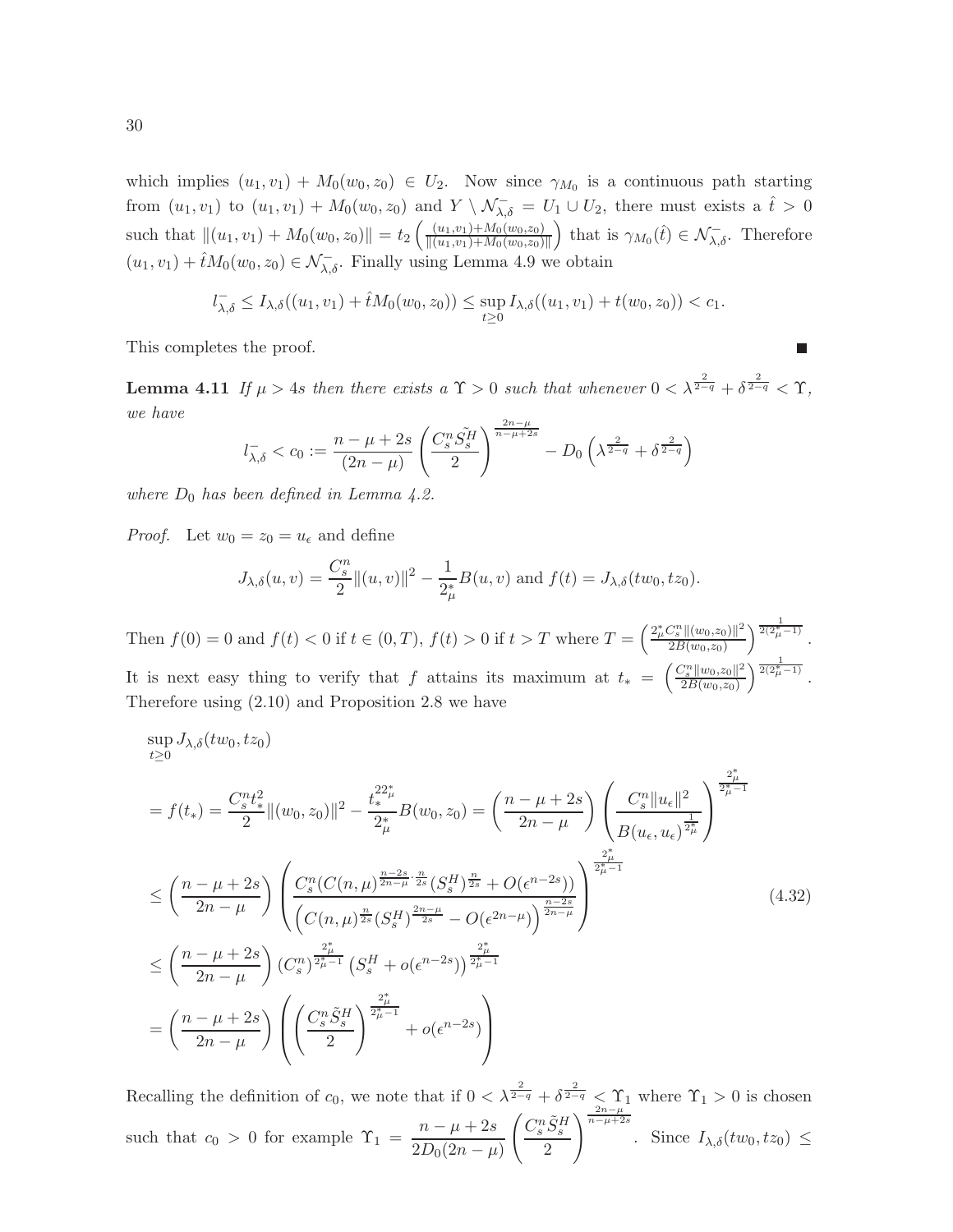$t^2$  $\frac{d^2}{2} ||(w_0, z_0)||^2$  for  $t \geq 0$ , we can find  $\bar{t} > 0$  such that sup  $t\in[0,\bar{t}]$  $I_{\lambda,\delta}(tw_0,tz_0) < c_0$  whenever  $0 <$  $\lambda^{\frac{2}{2-q}} + \delta^{\frac{2}{2-q}} < \Upsilon_1$ . Let us define function  $H_{\lambda,\delta}: Y \to \mathbb{R}$  as  $H_{\lambda,\delta}(u,v) := \frac{1}{q}$ Z Ω  $(\lambda |u|^q + \delta |v|^q) dx.$ Now using (4.32) we have

$$
\sup_{t \geq \overline{t}} I_{\lambda,\delta}(tw_0, t z_0) = \sup_{t \geq \overline{t}} (J_{\lambda,\delta}(tw_0, t z_0) - H_{\lambda,\delta}(tw_0, t z_0))
$$
\n
$$
\leq \left(\frac{n - \mu + 2s}{2n - \mu}\right) \left(\left(\frac{C_s^n \tilde{S}_s^H}{2}\right)^{\frac{2\mu}{2\mu - 1}} + O(\epsilon^{n - 2s})\right) - \frac{\overline{t}^q}{q}(\lambda + \delta) \int_{\mathbb{R}^n} |u_{\epsilon}|^q dx
$$
\n
$$
\leq \left(\frac{n - \mu + 2s}{2n - \mu}\right) \left(\frac{C_s^n \tilde{S}_s^H}{2}\right)^{\frac{2\mu}{2\mu - 1}} + O(\epsilon^{n - 2s}) - \frac{\overline{t}^q}{q}(\lambda + \delta) \int_0^{\delta_*} |u_{\epsilon}|^q dx
$$

for any  $\delta_* > 0$ . Fix  $\delta_* < \delta$  and letting  $0 < \epsilon < \delta_*$  we estimate

$$
\int_{B(0,\delta_*)} |u_{\epsilon}|^q dx = \int_{B(0,\delta_*)} |U_{\epsilon}|^q dx \ge C_1 |S_{n-1}| \epsilon^{n - \frac{(n-2s)q}{2}} \int_0^{\frac{\delta_*}{\epsilon}} \frac{r^{n-1}}{(1+r^2)^{\frac{(n-2s)q}{2}}} dr
$$
  
\n
$$
\ge C_2 |S_{n-1}| \epsilon^{n - \frac{(n-2s)q}{2}} \int_0^{\frac{\delta_*}{\epsilon}} r^{n-1 - (n-2s)q} dr
$$
  
\n
$$
\ge C_2 |S_{n-1}| \epsilon^{n - \frac{(n-2s)q}{2}} \begin{cases} \int_0^{\frac{\delta_*}{\epsilon}} r^{n-1 - (n-2s)q} dr & \text{if } n \le (n-2s)q \end{cases}
$$
  
\n
$$
\int_0^{\frac{\delta_*}{\epsilon}} r^{n-1 - (n-2s)q} dr & \text{if } n > (n-2s)q
$$
  
\n
$$
\approx C_3 \begin{cases} \epsilon^{n - \frac{(n-2s)q}{2}}, & \text{if } n < (n-2s)q \end{cases}
$$
  
\n
$$
\epsilon^{\frac{n}{2}} |\log \epsilon|, & \text{if } n = (n-2s)q
$$
  
\n
$$
\epsilon^{\frac{(n-2s)q}{2}}, & \text{if } n > (n-2s)q
$$

where  $C_1, C_2$  and  $C_3$  are appropriate positive constants. Therefore using  $1 < q < 2$  we obtain

$$
\sup_{t\geq t_0} I_{\lambda,\delta}(tw_0, tz_0)
$$
\n
$$
\leq \left(\frac{n-\mu+2s}{2n-\mu}\right) \left(\frac{\tilde{S}_s^H}{2}\right)^{\frac{2\tilde{\mu}}{2\tilde{\mu}-1}} + \left\{\n\begin{array}{l}\nO(\epsilon^{n-2s}) - (\lambda+\delta)O(\epsilon^{n-\frac{(n-2s)q}{2}}), & \text{if } n < (n-2s)q \\
-(\lambda+\delta)O(\epsilon^{\frac{n}{2}}|\log\epsilon|), & \text{if } n = (n-2s)q \\
-(\lambda+\delta)O(\epsilon^{\frac{(n-2s)q}{2}}), & \text{if } n > (n-2s)q\n\end{array}\n\right\}
$$

This implies for  $\epsilon = (\lambda^{\frac{2}{2-q}} + \delta^{\frac{2}{2-q}})^{\frac{1}{n-2s}} \leq \delta_*$ 

$$
\sup_{t \ge t_0} I_{\lambda,\delta}(tw_0, tz_0) \le \left(\frac{n-\mu+2s}{2n-\mu}\right) \left(\frac{C_s^n \tilde{S}_s^H}{2}\right)^{\frac{2\tilde{\mu}}{2\tilde{\mu}-1}} + \begin{cases} C(\lambda^{\frac{2}{2-q}} + \delta^{\frac{2}{2-q}}) - C(\lambda+\delta)(\lambda^{\frac{2}{2-q}} + \delta^{\frac{2}{2-q}})^{\frac{1}{n-2s}(n-\frac{(n-2s)q}{2})}, & \text{if } n < (n-2s)q\\ -C(\lambda+\delta)(\lambda^{\frac{2}{2-q}} + \delta^{\frac{2}{2-q}})^{\frac{n}{2(n-2s)}} |\log((\lambda^{\frac{2}{2-q}} + \delta^{\frac{2}{2-q}})^{\frac{1}{n-2s}})|, & \text{if } n = (n-2s)q\\ -C(\lambda+\delta)(\lambda^{\frac{2}{2-q}} + \delta^{\frac{2}{2-q}})^{\frac{q}{2}}, & \text{if } n > (n-2s)q \end{cases}
$$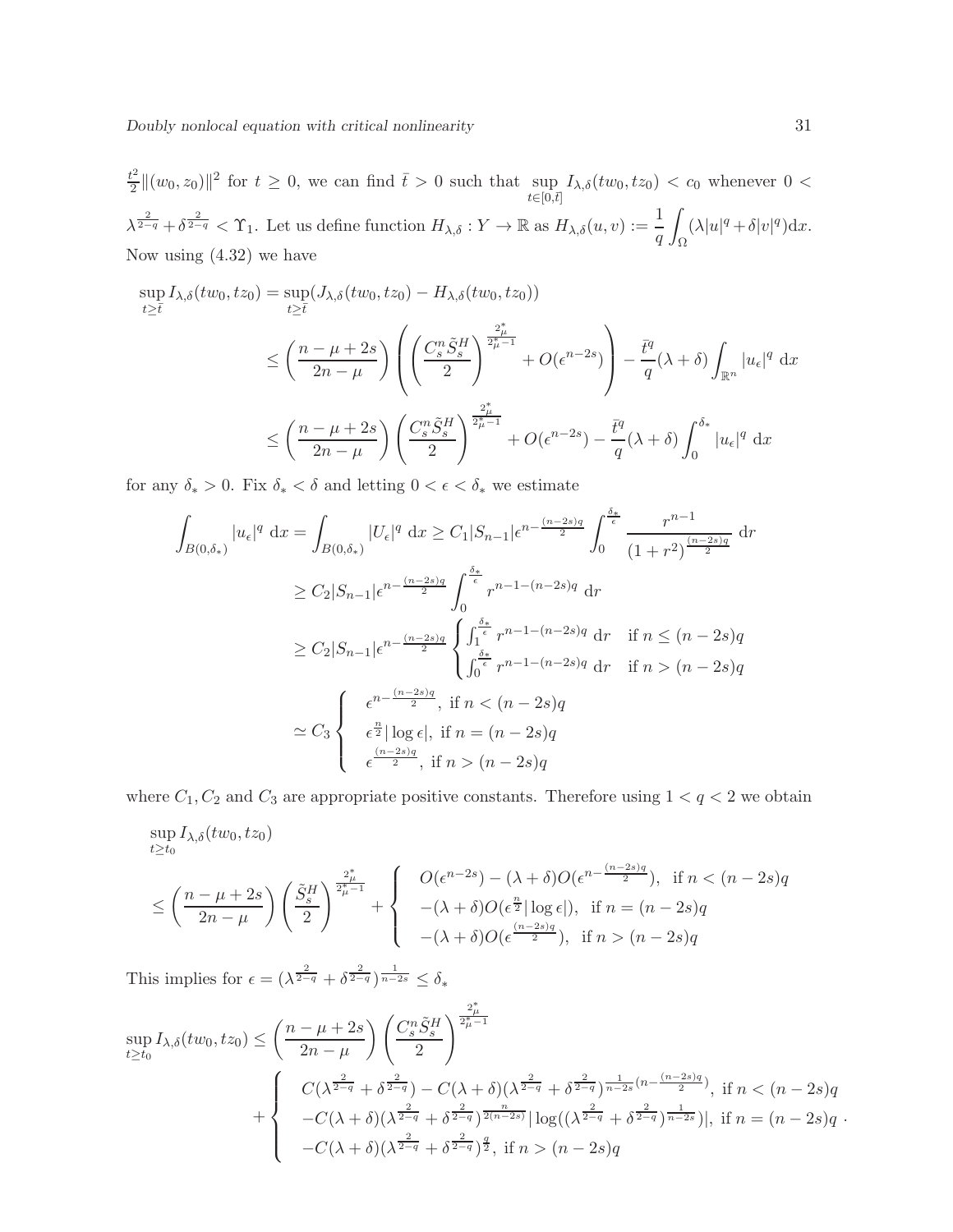Let  $n < (n-2s)q$  then  $1 + \frac{2}{(2-q)(n-2s)} \left(n - \frac{(n-2s)q}{2}\right)$  $\left(\frac{2s}{2}\right) < \frac{2}{2-q}$  which implies that we can choose a  $\Upsilon_2 > 0$  small enough such that if  $0 < \lambda^{\frac{2}{2-q}} + \delta^{\frac{2}{2-q}} < \Upsilon_2$  then

$$
C\left(\lambda^{\frac{2}{2-q}}+\delta^{\frac{2}{2-q}}\right)-C(\lambda+\delta)(\lambda^{\frac{2}{2-q}}+\delta^{\frac{2}{2-q}})^{\frac{1}{n-2s}(n-\frac{(n-2s)q}{2})}\le-D_0\left(\lambda^{\frac{2}{2-q}}+\delta^{\frac{2}{2-q}}\right).
$$

As  $\lambda, \delta \to 0$ ,  $|\log((\lambda^{\frac{2}{2-q}} + \delta^{\frac{2}{2-q}})^{\frac{1}{n-2s}})| \to \infty$  so in case  $n = (n-2s)q$  we can obtain a  $\Upsilon_2 > 0$ small enough such that

$$
-C(\lambda+\delta)(\lambda^{\frac{2}{2-q}}+\delta^{\frac{2}{2-q}})^{\frac{n}{2(n-2s)}}|\log((\lambda^{\frac{2}{2-q}}+\delta^{\frac{2}{2-q}})^{\frac{1}{n-2s}})|<-D_0\left(\lambda^{\frac{2}{2-q}}+\delta^{\frac{2}{2-q}}\right).
$$

Else if  $n > (n-2s)q$  then  $(\lambda + \delta)(\lambda^{\frac{2}{2-q}} + \delta^{\frac{2}{2-q}})^{\frac{q}{2}} \simeq (\lambda^{\frac{2}{2-q}} + \delta^{\frac{2}{2-q}})$  and hence clearly we can obtain a  $\Upsilon_2 > 0$  small enough such that

$$
-C(\lambda + \delta)(\lambda^{\frac{2}{2-q}} + \delta^{\frac{2}{2-q}})^{\frac{q}{2}} < -D_0\left(\lambda^{\frac{2}{2-q}} + \delta^{\frac{2}{2-q}}\right).
$$

Setting  $\Upsilon = \min{\{\Upsilon_1, \Upsilon_2, \delta_*^{n-2s}\}} > 0$  we finally get that

$$
\sup_{t\geq 0} I_{\lambda,\delta}(tw_0,tz_0)
$$

whenever  $0 < \lambda^{\frac{2}{2-q}} + \delta^{\frac{2}{2-q}} < \Upsilon$ . To prove the last part of the Lemma, we note that there exists  $t_2 > 0$  such that  $(t_2w_0, t_2z_0) \in \mathcal{N}_{\lambda, \delta}^-$  and

$$
l_{\lambda,\delta}^- \leq I_{\lambda,\delta}(t_2w_0,t_2z_0) \leq \sup_{t \geq 0} I_{\lambda,\delta}(tw_0,tz_0) < c_0
$$

П

when  $0 < \lambda^{\frac{2}{2-q}} + \delta^{\frac{2}{2-q}} < \Upsilon$ . This concludes the proof.

Before proving the existence of second solution, we make a remark at this stage.

**Remark 4.12** Using Lemma 4.2 it is easy to see that  $c_1 > c_0$ , where  $c_1$  is defined in Lemma  $4.9$  and  $c_0$  is defined in Lemma  $4.11$ .

**Theorem 4.13** There exists  $a(u_2, v_2) \in \mathcal{N}_{\lambda, \delta}^-$  such that  $I_{\lambda, \delta}(u_2, v_2) = I_{\lambda, \delta}^-$  in each of the following cases:

(i)  $0 < \lambda^{\frac{2}{2-q}} + \delta^{\frac{2}{2-q}} < \Theta$  when  $\mu \leq 4s$  and (ii)  $0 < \lambda^{\frac{2}{2-q}} + \delta^{\frac{2}{2-q}} < \Theta_0 := \min\{\Theta, \Upsilon\}$  when  $\mu > 4s$ .

Moreover,  $(u_2, v_2)$  is a weak solution of  $(P_{\lambda,\delta})$ .

Proof. Let  $\{(u_k, v_k)\}\subset \mathcal{N}_{\lambda,\delta}^-$  be a minimizing sequence such that  $\lim_{k\to\infty} I_{\lambda,\delta}(u_k, v_k) = l_{\lambda,\delta}^-$ . By Lemma 4.3(*ii*), we know that  $\{(u_k, v_k)\}\$ is a bounded sequence in  $X_0$ . Hence there exists a  $(u_2, v_2) \in Y$  such that, upto a subsequence,  $(u_k, v_k) \to (u_2, v_2)$  weakly in  $X_0$  as  $k \to \infty$ .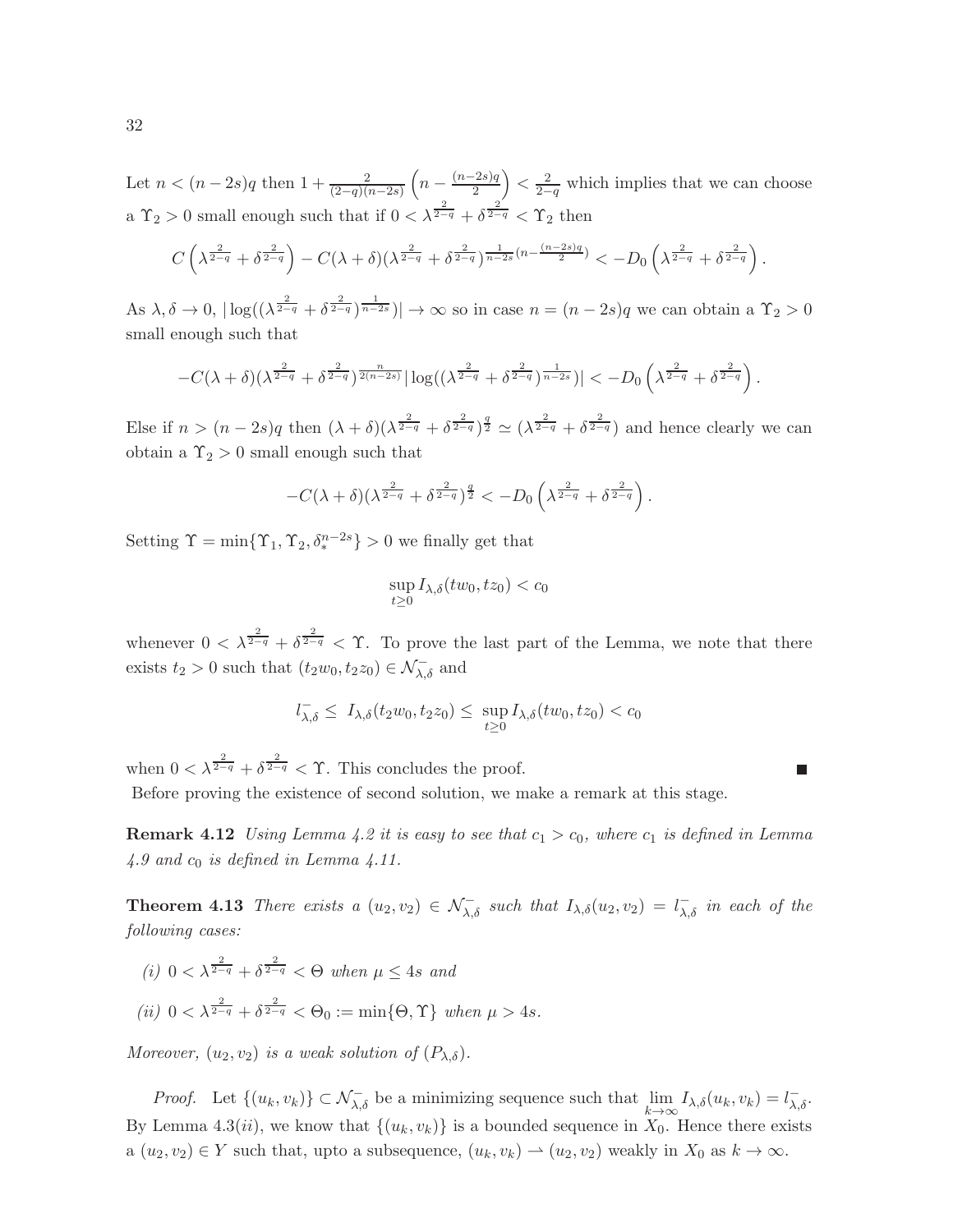**Claim(1):** As  $k \to \infty$ ,  $u_k \to u_2$  and  $v_k \to v_2$  strongly in  $X_0$ . If not, we define  $z_k = u_k - u_2$  and  $w_k = v_k - v_2$  and assume that as  $k \to \infty$ 

$$
||(z_k, w_k)||^2 \to c^2
$$
 and  $B(z_k, w_k) \to d^{22^*_{\mu}}$ .

for some  $c, d \neq 0$ . Then as  $k \to \infty$  we have

$$
||(u_k, v_k)||^2 = ||(z_k, w_k)||^2 + ||(u_2, v_2)||^2 + o_k(1).
$$

Before proving claim (1) we state and prove the following. Claim(2): As  $k \to \infty$ ,  $B(u_k, v_k) - B(z_k, w_k) \to B(u_2, v_2)$ . From fractional Sobolev embedding we have that

$$
|z_k|^{2^*_{\mu}} - |u_k|^{2^*_{\mu}} \rightharpoonup |u_2|^{2^*_{\mu}}
$$
 and  $|w_k|^{2^*_{\mu}} - |v_k|^{2^*_{\mu}} \rightharpoonup |v_2|^{2^*_{\mu}}$  in  $L^{\frac{2n}{2n-\mu}}(\mathbb{R}^n)$ .

By Proposition 2.1, we have

$$
|x|^{-\mu} * (|z_k|^{2\mu} - |u_k|^{2\mu}) \rightharpoonup |x|^{-\mu} * |u_2|^{2\mu} \text{ and } |x|^{-\mu} * (|w_k|^{2\mu} - |v_k|^{2\mu}) \rightharpoonup |x|^{-\mu} * |v_2|^{2\mu} \text{ in } L^{\frac{2n}{\mu}}(\mathbb{R}^n).
$$

Also from boundedness of  $\{u_k\}$  and  $\{v_k\}$  in  $L^{\frac{2n}{n-2s}}(\mathbb{R}^n)$  we know that  $|z_k|^{2^*_\mu}\to 0$  and  $|w_k|^{2^*_\mu}\to 0$ in  $L^{\frac{2n}{2n-\mu}}(\mathbb{R}^n)$ . This gives  $B(u_k - z_k, w_k) \to 0$  and  $B(v_k - w_k, z_k) \to 0$  as  $k \to \infty$ . This altogether proves claim(2) because we can write

$$
B(u_k, v_k) - B(z_k, w_k) = B(u_k - z_k, v_k - w_k) + B(v_k - w_k, z_k) + B(u_k - z_k, w_k).
$$

Since  $\{(u_k, v_k)\}\subset \mathcal{N}_{\lambda, \delta}^-$ ,  $\lim_{k\to\infty} \varphi'_{u_k, v_k}(1) = 0$ . This gives

$$
\varphi'_{u_2, v_2}(1) + C_s^n c^2 - 2d^{22^*_{\mu}} = 0.
$$
\n(4.33)

Claim(3):  $(u_2, v_2)$  is non-trivial.

Suppose not and  $u_2 \equiv 0 \equiv v_2$ . This implies  $c \neq 0$  because of Lemma 4.3(*ii*). Also using definition of  $\tilde{S}_s^H$  and  $C_s^n c^2 = 2d^{22^*_{\mu}}$  (by (4.33)), we get

$$
\frac{c^2}{2} \ge \left(\frac{C_s^n \tilde{S}_s^H}{2}\right)^{\frac{22_{\mu}^*}{2(2_{\mu}^* - 1)}}.
$$

Therefore

$$
l_{\lambda,\delta}^- = \lim_{k \to \infty} I_{\lambda,\delta}(u_k, v_k) = I_{\lambda,\delta}(0,0) + \frac{C_s^n c^2}{2} - \frac{2d^{22\frac{n}{\mu}}}{22\frac{n}{\mu}} = \frac{C_s^n c^2}{2} \left(1 - \frac{1}{2\frac{n}{\mu}}\right) \ge \left(\frac{n - \mu + 2s}{2n - \mu}\right) \left(\frac{C_s^n \tilde{S}_s^H}{2}\right)^{\frac{2n - \mu}{n - \mu + 2s}}.
$$
(4.34)

If  $\mu \leq 4s$ , then using (4.34) with Lemma 4.9, we have that  $I_{\lambda,\delta}(u_1, v_1) > 0$  but this is a contradiction to  $I_{\lambda,\delta}(u_1,v_1)=l_{\lambda,\delta}^+<0$  (by Lemma 4.3(*i*)). Otherwise if  $\mu > 4s$ , then using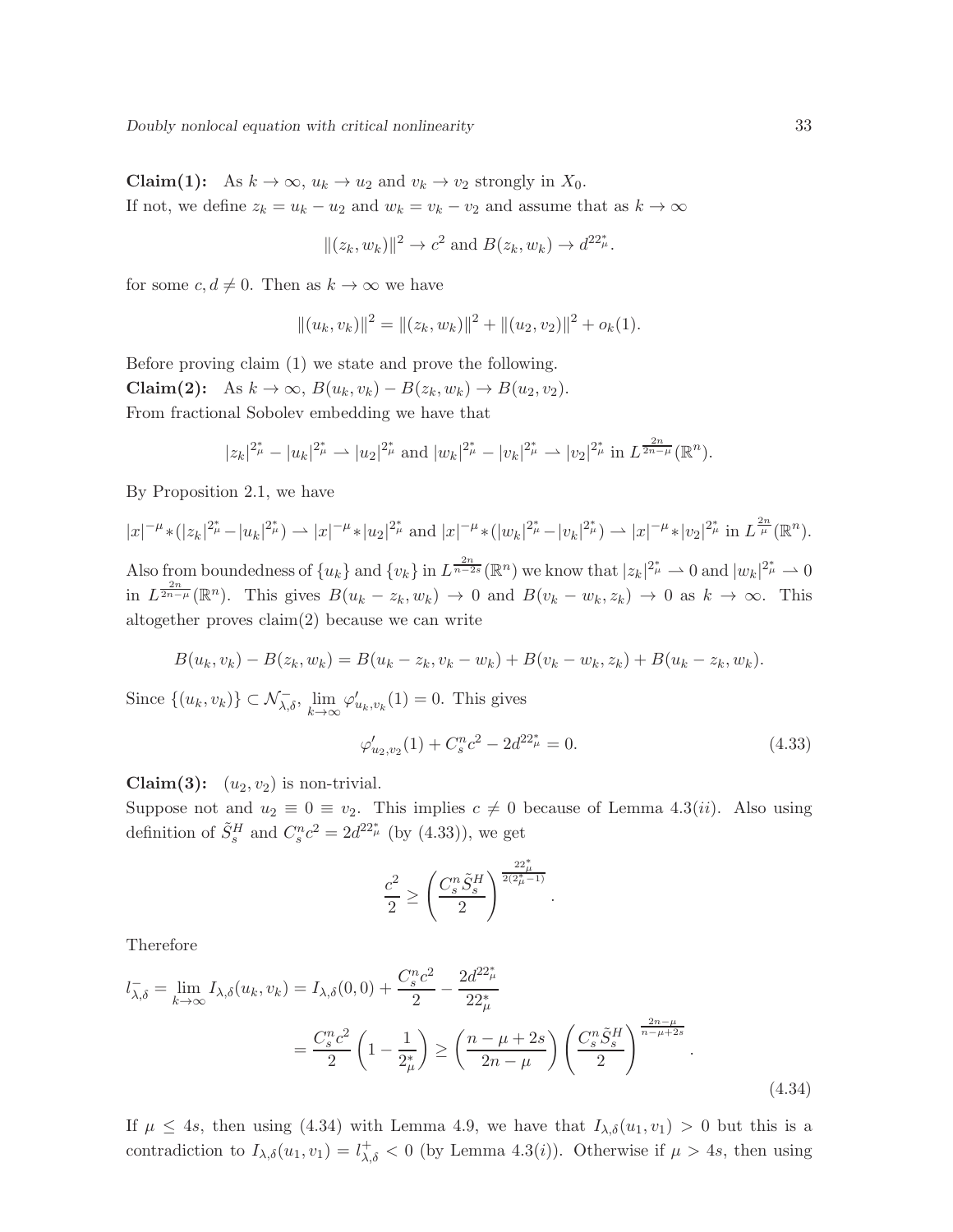(4.34) with Lemma 4.11, we get  $-D_0(\lambda^{\frac{2}{2-q}}+\delta^{\frac{2}{2-q}}) \geq 0$  which is again a contradiction. This proves claim(3). Since  $(u_2, v_2) \in Y \setminus \{(0, 0)\}\$ and  $0 < \lambda^{\frac{2}{2-q}} + \delta^{\frac{2}{2-q}} < \Theta$  for both the cases  $\mu \leq 4s$  as well as  $\mu > 4s$ , by Lemma 3.3 we know that there exists  $t_1, t_2$  such that  $0 < t_1 < t_2$ ,  $t_1(u_2, v_2) \in \mathcal{N}_{\lambda, \delta}^+$  and  $t_2(u_2, v_2) \in \mathcal{N}_{\lambda, \delta}^-$ . That is  $\varphi'_{u_2, v_2}(t_1) = 0 = \varphi'_{u_2, v_2}(t_2)$ . Let us define the following two functions

$$
f(t) = \frac{C_s^n c^2 t^2}{2} - \frac{d^{22_{\mu}^*} t^{22_{\mu}^*}}{2_{\mu}^*}
$$
 and  $g(t) = \varphi_{u_2, v_2}(t) + f(t)$ .

Then we consider the three cases as below:

- (i)  $t_2 < 1$ ,
- (ii)  $t_2 \geq 1$  and  $d > 0$ ,
- (iii)  $t_2 \geq 1$  and  $d = 0$ .

(i) Using (4.33) we get  $g'(1) = \varphi'_{u_2, v_2}(1) + C_s^n c^2 - 2d^{2n} = 0$ . Since  $\{(u_k, v_k)\}\subset \mathcal{N}_{\lambda, \delta}^-$ , for all  $t > 0$  we get

$$
\varphi_{u_k, v_k}(t) \le \varphi_{u_k, v_k}(1) \tag{4.35}
$$

Since  $g(t) = \lim_{k \to \infty} \varphi_{u_k, v_k}(t)$ , passing on the limits as  $k \to \infty$  in (4.35) we obtain  $g(t) \le g(1)$ , for  $t > 0$ . Therefore

$$
l_{\lambda,\delta}^- = \lim_{k \to \infty} \varphi_{u_k, v_k}(1) = g(1) > g(t_2) \ge I_{\lambda,\delta}(t_2u_2, t_2v_2) + \frac{t_2^2}{2} (C_s^n c^2 - 2d^{22\mu}) > I_{\lambda,\delta}(t_2u_2, t_2v_2) \ge l_{\lambda,\delta}^-
$$

which is a contradiction.

(*ii*) We define  $t_* = \left(\frac{C_s^n c^2}{2d^2}\right)$  $\frac{C_s^n c^2}{2d^{22\mu} \mu}$  and then it is easy to compute that  $f(t)$  attains its maximum at  $t = t_*$ . Also we compute and find that

$$
f(t_*) = \frac{n-\mu+2s}{2n-\mu}\left(\frac{C_s^n c^2}{2d^2}\right)^{\frac{2_{\mu}^*}{2_{\mu}^*-1}} \geq \frac{n-\mu+2s}{2n-\mu}\left(\frac{C_s^n \tilde{S}_s^H}{2}\right)^{\frac{2_{\mu}^*}{2_{\mu}^*-1}}.
$$

Moreover  $f'(t) = t(C_s^n c^2 - 2d^{22^*_\mu} t^{22^*_\mu - 2}) > 0$  if  $t \in (0, t_*)$  and  $f'(t) \leq 0$  if  $t \geq t_*$ . Moreover  $g(1) = \max_{t>0} g(t) \ge g(t_*)$ . So if  $t_* \le 1$  then

$$
l_{\lambda,\delta}^{-} = g(1) \ge g(t_{*}) = I_{\lambda,\delta}(t_{*}u_{2}, t_{*}v_{2}) + f(t_{*}) \ge I_{\lambda,\delta}(t_{1}u_{2}, t_{1}v_{2}) + \frac{n-\mu+2s}{2n-\mu} \left(\frac{C_{s}^{n}\tilde{S}_{s}^{H}}{2}\right)^{\frac{2_{\mu}^{*}}{2_{\mu}^{*}-1}} \ge I_{\lambda,\delta}^{+} + \frac{n-\mu+2s}{2n-\mu} \left(\frac{C_{s}^{n}\tilde{S}_{s}^{H}}{2}\right)^{\frac{2_{\mu}^{*}}{2_{\mu}^{*}-1}} \ge I_{\lambda,\delta}(u_{1}, v_{1}) + \frac{n-\mu+2s}{2n-\mu} \left(\frac{C_{s}^{n}\tilde{S}_{s}^{H}}{2}\right)^{\frac{2_{\mu}^{*}}{2_{\mu}^{*}-1}} = c_{1}
$$
\n(4.36)

which is a contradiction to Lemma 4.9 in the case  $\mu \leq 4s$ . Whereas when  $\mu > 4s$ , using Remark 4.12 and (4.36) we get that  $l_{\lambda,\delta}^{-} \geq c_1 > c_0$  which is a contradiction to Lemma 4.11.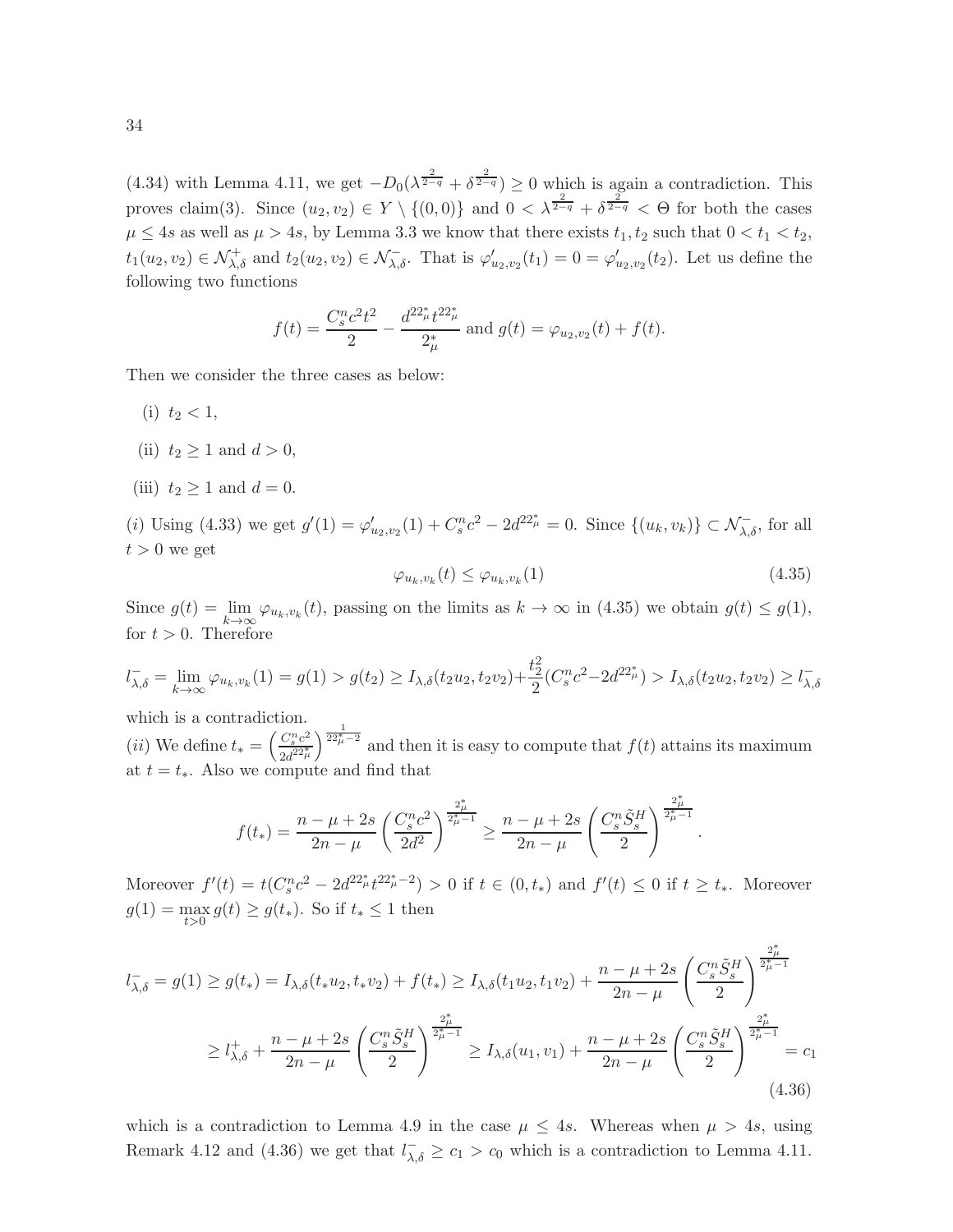Therefore we must have  $t_* > 1$ . Since  $g'(t) \leq 0$  for  $t \geq 1$ , whenever  $t \in [1, t_*]$  we get  $\varphi'_{u_2,v_2}(t) \leq -f'(t) \leq 0$ . This gives either  $t_* \leq t_1$  or  $t_2 = 1$ . If  $t_* \leq t_1$  then (4.36) holds true and we arrive at a contradiction whereas if  $t_2 = 1$  then  $(u_2, v_2) \in \mathcal{N}_{\lambda, \delta}^-$  which implies  $C_s^n c^2 = 2d^{22^*_{\mu}}$  (by (4.33)). This gives

$$
l_{\lambda,\delta}^{-} = g(1) = I_{\lambda,\delta}(u_2, v_2) + d^{22_{\mu}^*} \left(1 - \frac{1}{2_{\mu}^*}\right) \geq I_{\lambda,\delta}(u_2, v_2) + \frac{n - \mu + 2s}{2n - \mu} \left(\frac{C_s^n \tilde{S}_s^H}{2}\right)^{\frac{2_{\mu}^*}{2_{\mu}^* - 1}}
$$
  

$$
\geq I_{\lambda,\delta}(t_1 u_2, t_1 v_2) + \frac{n - \mu + 2s}{2n - \mu} \left(\frac{C_s^n \tilde{S}_s^H}{2}\right)^{\frac{2_{\mu}^*}{2_{\mu}^* - 1}} \geq I_{\lambda,\delta}(u_1, v_1) + \frac{n - \mu + 2s}{2n - \mu} \left(\frac{C_s^n \tilde{S}_s^H}{2}\right)^{\frac{2_{\mu}^*}{2_{\mu}^* - 1}}
$$

which contradicts Lemma 4.9 in the case  $\mu \leq 4s$ . Whereas when  $\mu > 4s$ , using Remark 4.12 and (4.36) we get that  $l_{\lambda,\delta}^{-} \geq c_1 > c_0$  which is a contradiction to Lemma 4.11.

Hence, only possibility is that (iii) holds true that is  $t_2 \geq 1$  and  $d = 0$ . If  $c \neq 0$  then (4.33) implies  $\varphi'_{u_2,v_2}(1) = -c^2 < 0$  and also  $\varphi''_{u_2,v_2}(1) < 0$  which is a contradiction since  $t_2 \ge 1$ . Thus  $c = 0$  and this proves claim(1). Therefore  $I_{\lambda,\delta}(u_2, v_2) = I_{\lambda,\delta}^-$  and obviously  $(u_2, v_2) \in \mathcal{N}_{\lambda,\delta}^-$ . Finally,  $(u_2, v_2)$  is a weak solution of  $(P_{\lambda,\delta})$  follows from Lemma 3.2.

#### 4.3 Proof of Main Theorem

**Proof of Theorem 1.1:** By Theorem 4.6 and 4.13 we know that  $(P_{\lambda,\delta})$  has two solutions  $(u_1, v_1) \in \mathcal{N}_{\lambda, \delta}^+$  and  $(u_2, v_2) \in \mathcal{N}_{\lambda, \delta}^-$  whenever  $0 < \lambda^{\frac{2}{2-q}} + \delta^{\frac{2}{2-q}} < \Theta$  if  $\mu \leq 4s$  and whenever  $0 < \lambda^{\frac{2}{2-q}} + \delta^{\frac{2}{2-q}} < \Theta_0$  if  $\mu > 4s$ . Obviously they are distinct solutions because  $\mathcal{N}^+_{\lambda,\delta} \cap \mathcal{N}^-_{\lambda,\delta} = \emptyset$ . The proof is then completed using Proposition 4.8.

## Acknowledgments

The authors were funded by IFCAM (Indo-French Centre for Applied Mathematics) UMI CNRS 3494 under the project "Singular phenomena in reaction diffusion equations and in conservation laws"

## References

- [1] C.O. Alves, M. G. Figueiredo and M. Yang, Existence of solutions for a nonlinear Choquard equation with potential vanishing at infinity, Adv. Nonlinear Anal.  $5(4)(2016)$ , 331-345.
- [2] D. Applebaum, Lévy Processes-From Probability to Finance and Quantum Groups, Notices Amer. Math. Soc., 51 (11) (2004), 1336-1347.
- [3] B. Buffoni, L. Jeanjean and C. A. Stuart, Existence of a nontrivial solution to a strongly indefinite semilinear equation, Proc. Amer. Math. Soc., 119(1) (1993), 179-186.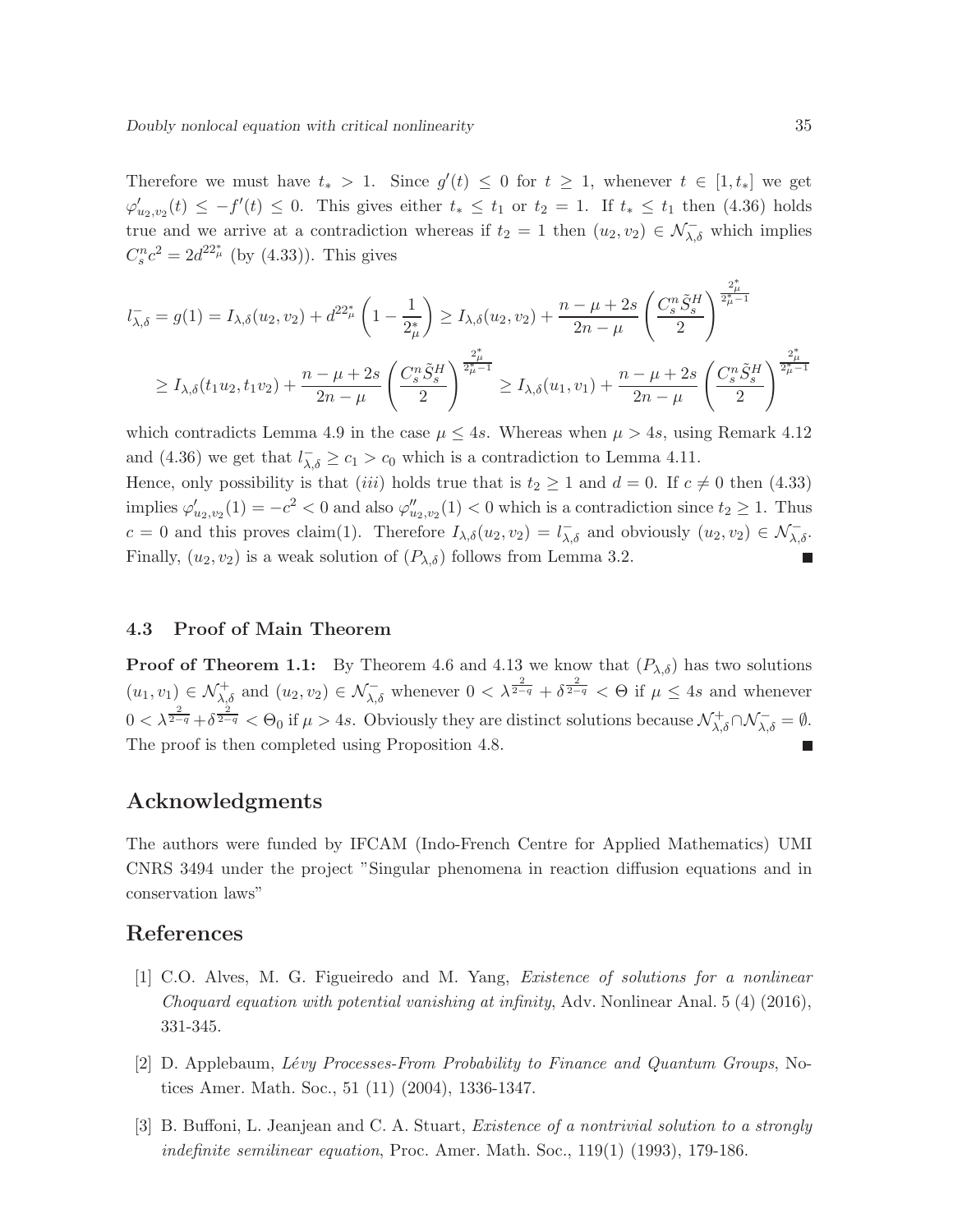- [4] W. Chen and M. Squassina, Critical Nonlocal Systems with Concave-Convex Powers, Adv. Nonlinear Stud., 16 (4) (2016), 821-842.
- [5] W. Choi, On strongly indefinite systems involving the fractional Laplacian, Nonlinear Analysis: Theory, Methods and Applications, 120 (2015), 127–153.
- [6] Y-H. Chen and C. Liu, Ground state solutions for non-autonomous fractional Choquard equations, Nonlinearity, 29 (2016), 1827-1842.
- [7] P. D'Avenia, G. Siciliano and M. Squassina, On fractional Choquard equations, Math. Models Methods Appl. Sci., 25 (8) (2015), 1447-1476.
- [8] P. D'Avenia, G. Siciliano and M. Squassina, Existence results for a doubly nonlocal equation, São Paulo Journal of Mathematical Sciences, 9 (2) (2015), 311-324.
- [9] H. Fan, Multiple positive solutions for a fractional elliptic system with critical nonlinearities, Boundary Value Problems, DOI: 10.1186/s13661-016-0703-7.
- [10] L.F.O. Faria, O.H. Miyagaki, F.R. Pereira, M. Squassina and C. Zhang, The Brezis-Nirenberg problem for nonlocal systems, Adv. Nonlinear Anal., 5 (1) (2015), 85–103.
- [11] F. Gao and M. Yang, On the Brezis-Nirenberg type critical problem for nonlinear Choquard equation, SCIENCE CHINA Mathematics, DOI: 10.1007/s11425-016-9067-5.
- [12] F. Gao and M. Yang, On nonlocal Choquard equations with Hardy Littlewood Sobolev critical exponents, Journal of Mathematical Analysis and Applications, 448 (2) (2017), 1006-1041.
- [13] Z. Shen, F. Gao and M. Yang, Multiple solutions for nonhomogeneous Choquard equation involving Hardy Littlewood Sobolev critical exponent, Z. Angew. Math. Phys., (2017), DOI 10.1007/s00033-017-0806-8.
- [14] M. Ghimenti, V. Moroz, and J.V. Schaftingen, Least action nodal solutions for the quadratic Choquard equation, Proc. Amer. Math. Soc., 145 (2) (2017), 737-747.
- [15] M. Ghimenti and J. Van Schaftingen, Nodal solutions for the Choquard equation, J. Funct. Anal., 271 (2016), 107–135.
- [16] J. Giacomoni, P. K. Mishra and K. Sreenadh, Critical growth fractional elliptic systems with exponential nonlinearity, Nonlinear Analysis: Theory, Methods and Applications, 136 (2016), 117-135.
- [17] Z. Guo, S. Luo and W. Zou, On critical systems involving frcational Laplacian, J. Math. Anal. Appl., 446 (1) (2017), 681–706.